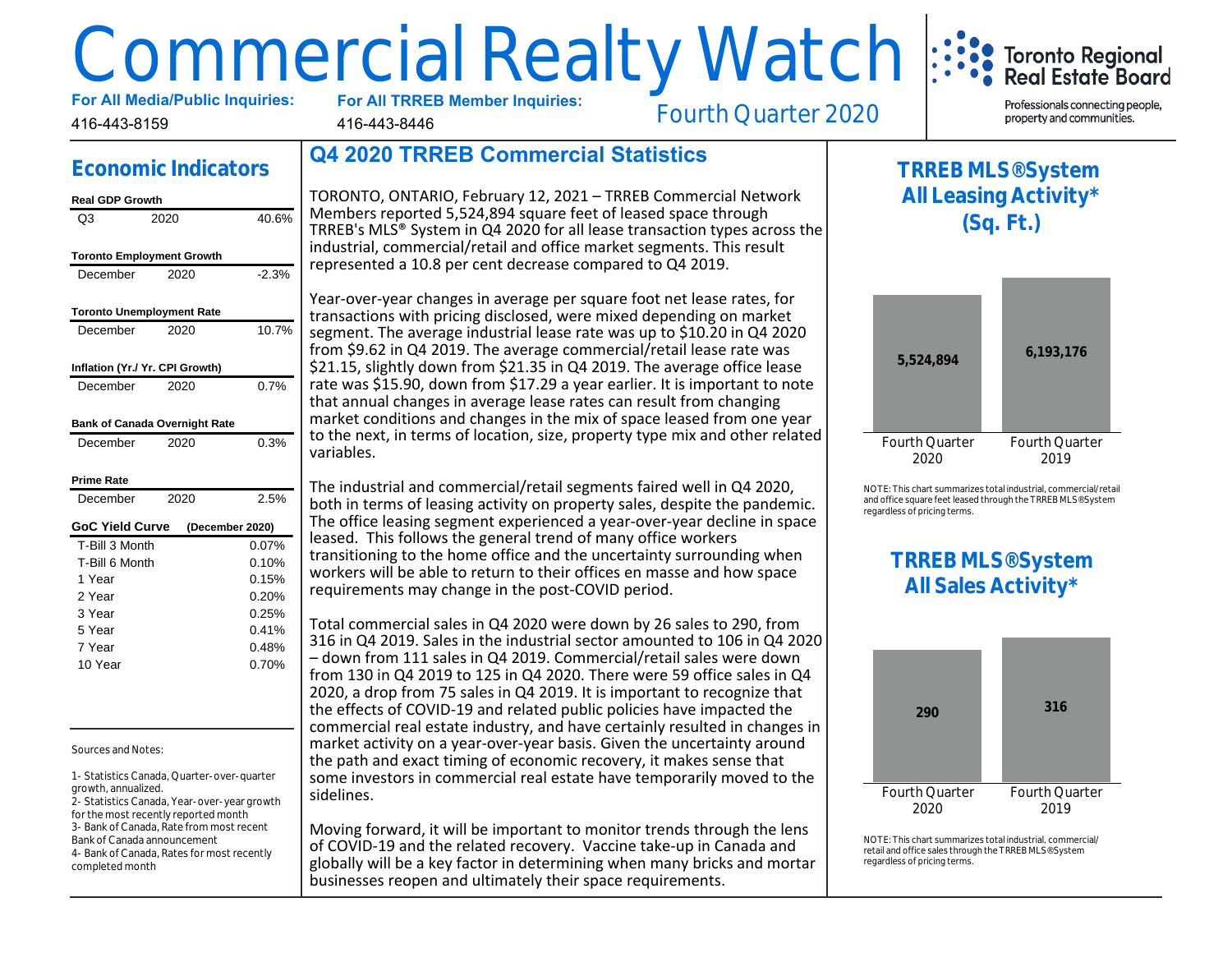#### **Total TRREB MLS® System Leasing Activity\* (Millions of Square Feet Leased)**



\* NOTE: This chart summarizes total industrial, commercial/retail and office square feet leased through TRREB MLS® regardless of pricing terms. Source: TRREB

#### **TRREB MLS® System Sales Activity\* (Number of Sales)**



\* NOTE: This chart summarizes total industrial and commercial/retail sales through the TRREB MLS® System regardless of pricing terms. Source: TRREB

**TRREB MLS® System Average Lease Rates (\$/Sq. Ft.Net)\***



\* NOTE: Average lease rates are reported only for those properties sold on a per square foot net basis and for which the selling price was disclosed. Source: TRREB

### **TRREB MLS® System Average Sales Price (\$/Sq. Ft.)\***



\* NOTE: Average sale prices are reported only for those properties for which the selling price was disclosed. Source: TRREB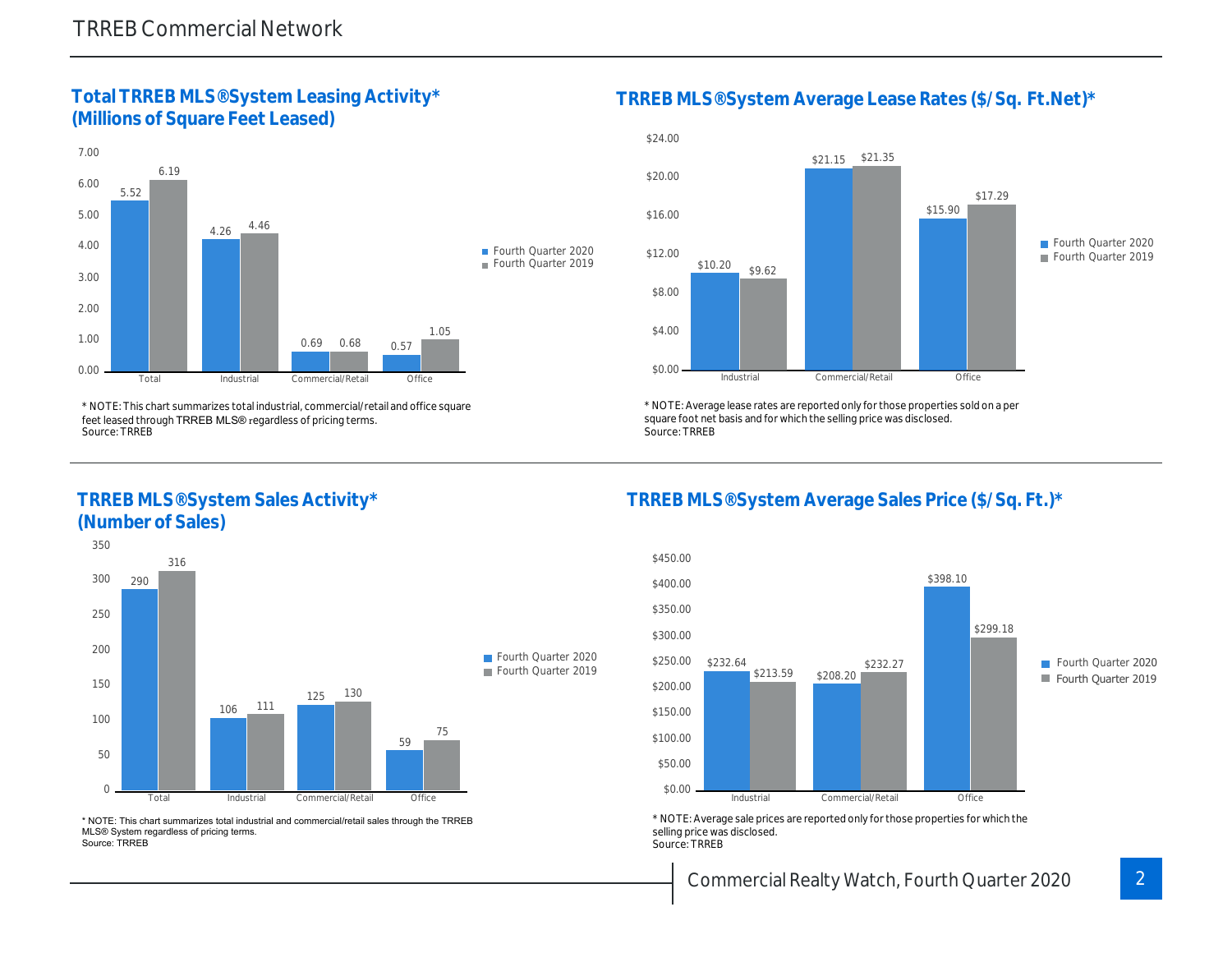#### **SUMMARY OF INDUSTRIAL LEASING**

#### **ALL TRREB AREAS**

#### **TRANSACTIONS COMPLETED ON A PER SQUARE FOOT NET BASIS, WITH PRICING DISCLOSED\***

|                        |                | <b>All Transactions</b>  |           |                | 0 to 5,000 Sq Ft            |                          |                 | 5,001 to 15,000 Sq Ft    |                          |                | 15,001 to 50,000 Sq Ft |                |                     | $50,001 + SqFt$          |                          |
|------------------------|----------------|--------------------------|-----------|----------------|-----------------------------|--------------------------|-----------------|--------------------------|--------------------------|----------------|------------------------|----------------|---------------------|--------------------------|--------------------------|
|                        | $#$ Trans      | Sq. Ft                   | \$/SF Net | # Trans.       | -Sq. Ft.                    | \$/SF Net                | $#$ Trans       | Sq. Ft                   | \$/SF Net                | $#$ Trans.     | Sq. Ft.                | \$/SF Net      | # Trans.            | Sq. Ft                   | \$/SF Net                |
| <b>TRREB Total</b>     | 171            | 1.102.089                | \$10.20   | 109            | 283,783                     | \$11.51                  | 46              | 407,941                  | \$9.48                   | 16             | 410,365                | \$10.01        | $\overline{0}$      |                          |                          |
| <b>Halton Region</b>   | 13             | 107,179                  | \$9.20    | 6 <sup>1</sup> | 13,313                      | \$10.81                  | 6               | 59,258                   | \$8.67                   | $\overline{1}$ | 34.608                 | \$9.50         | $\overline{0}$      |                          | ×.                       |
| Burlington             | $\overline{4}$ | 24,054                   | \$7.79    | 2              | 6,597                       | \$9.23                   | $\overline{2}$  | 17,457                   | \$7.25                   | $\mathbf{0}$   |                        |                | $\overline{0}$      |                          |                          |
| Halton Hills           | $\Omega$       | $\sim$                   |           | $\mathbf 0$    | $\sim$                      | $\overline{a}$           | $\mathbf 0$     |                          | $\sim$                   | $\mathbf 0$    | $\overline{a}$         |                | $\mathbf 0$         |                          |                          |
| Milton                 | 2              | 3,081                    | \$11.76   | $\overline{2}$ | 3,081                       | \$11.76                  | $\overline{0}$  |                          | $\sim$                   | $\mathbf{0}$   | ÷.                     |                | $\mathbf{0}$        |                          |                          |
| Oakville               | $\overline{7}$ | 80,044                   | \$9.53    | $\overline{2}$ | 3,635                       | \$12.88                  | $\overline{4}$  | 41,801                   | \$9.26                   | $\mathbf{1}$   | 34,608                 | \$9.50         | $\mathbf 0$         | $\sim$                   | $\overline{\phantom{a}}$ |
| Peel Region            | 46             | 231,465                  | \$9.95    | 35             | 91,234                      | \$11.06                  | 10 <sup>°</sup> | 105,672                  | \$9.96                   |                | 34,559                 | \$7.00         | $\overline{0}$      |                          |                          |
| Brampton               | 6              | 73,805                   | \$8.91    | $\overline{2}$ | 6,509                       | \$12.54                  | 3               | 32,737                   | \$10.20                  | $\mathbf{1}$   | 34,559                 | \$7.00         | $\mathbf 0$         |                          |                          |
| Caledon                | $\Omega$       |                          |           | $\mathbf{0}$   |                             | $\overline{a}$           | $\mathbf 0$     |                          |                          | $\mathbf{0}$   |                        |                | $\overline{0}$      |                          |                          |
| Mississauga            | 40             | 157,660                  | \$10.44   | 33             | 84,725                      | \$10.94                  | $\overline{7}$  | 72,935                   | \$9.85                   | $\mathbf 0$    | $\sim$                 | $\sim$         | $\mathbf 0$         | $\sim$                   | $\overline{\phantom{a}}$ |
| Toronto                | 51             | 382,536                  | \$10.39   | 28             | 80,027                      | \$11.03                  | 15              | 124,488                  | \$8.80                   | 8 <sup>°</sup> | 178,021                | \$11.22        | $\overline{0}$      |                          |                          |
| <b>Toronto West</b>    | 36             | 224,331                  | \$9.60    | 21             | 59,375                      | \$11.22                  | 11              | 91,879                   | \$8.92                   | $\overline{4}$ | 73,077                 | \$9.13         | $\mathbf 0$         |                          |                          |
| <b>Toronto Central</b> | $\overline{7}$ | 102,971                  | \$13.10   | $\overline{2}$ | 6,738                       | \$11.86                  | $\overline{2}$  | 11,789                   | \$8.59                   | $\mathbf{3}$   | 84,444                 | \$13.83        | $\mathbf 0$         |                          |                          |
| <b>Toronto East</b>    | 8              | 55,234                   | \$8.58    | 5              | 13,914                      | \$9.82                   | $\overline{2}$  | 20,820                   | \$8.38                   | $\mathbf{1}$   | 20,500                 | \$7.95         | $\mathbf 0$         | $\overline{\phantom{a}}$ | $\overline{\phantom{a}}$ |
| York Region            | 47             | 289,861                  | \$11.09   | 31             | 81,027                      | \$12.45                  | 11              | 95,657                   | \$10.89                  | 5 <sub>5</sub> | 113,177                | \$10.27        | $\overline{0}$      |                          | ٠                        |
| Aurora                 | $\overline{4}$ | 11,701                   | \$9.52    | $\overline{4}$ | 11,701                      | \$9.52                   | $\mathbf 0$     | $\sim$                   | $\mathbb{L}$             | $\mathbf 0$    | $\sim$                 | $\sim$         | $\mathbf 0$         |                          | $\overline{a}$           |
| E. Gwillimbury         | $\overline{0}$ | $\overline{\phantom{a}}$ |           | $\mathbf{0}$   | $\sim$                      | $\overline{\phantom{a}}$ | $\overline{0}$  | $\overline{\phantom{a}}$ | $\overline{\phantom{a}}$ | $\Omega$       | $\sim$                 |                | $\Omega$            |                          |                          |
| Georgina               | $\mathbf{0}$   | $\sim$                   | $\sim$    | $\mathbf 0$    | $\overline{a}$              | $\overline{a}$           | $\mathbf 0$     | $\sim$                   | $\sim$                   | $\mathbf 0$    | $\overline{a}$         |                | $\mathbf 0$         |                          |                          |
| King                   | $\Omega$       | $\sim$                   |           | $\Omega$       | ÷.                          | ÷                        | $\mathbf{0}$    | ÷,                       | ÷                        | $\mathbf{0}$   | L,                     |                | $\Omega$            |                          |                          |
| Markham                | 12             | 81,528                   | \$11.35   | 8              | 22,937                      | \$12.47                  | 2               | 15,809                   | \$11.36                  | $\overline{2}$ | 42,782                 | \$10.74        | $\mathbf 0$         |                          |                          |
| Newmarket              | $\overline{2}$ | 8,816                    | \$10.53   | $\mathbf{1}$   | 1,376                       | \$17.44                  | $\overline{1}$  | 7,440                    | \$9.25                   | $\mathbf{0}$   | ÷.                     |                | $\Omega$            |                          |                          |
| Richmond Hill          | 6              | 25,583                   | \$12.57   | 5              | 17,778                      | \$13.26                  | $\overline{1}$  | 7,805                    | \$11.00                  | $\mathbf 0$    | $\sim$                 |                | $\mathbf 0$         |                          |                          |
| Vaughan                | 23             | 162,234                  | \$10.86   | 13             | 27,236                      | \$12.92                  | 7               | 64,603                   | \$10.95                  | $\mathbf{3}$   | 70,395                 | \$9.99         | $\Omega$            |                          |                          |
| Whitchurch-Stouffville | $\mathbf 0$    | $\sim$                   | $\sim$    | $\mathbf 0$    | $\sim$                      | $\sim$                   | $\mathbf 0$     | $\sim$                   | $\sim$                   | $\mathbf 0$    | $\sim$                 | $\sim$         | $\mathbf 0$         |                          |                          |
| <b>Durham Region</b>   | 13             | 85,648                   | \$8.30    | 9              | 18,182                      | \$12.18                  | 3               | 17,466                   | \$6.57                   |                | 50,000                 | \$7.50         | $\overline{0}$      |                          |                          |
| Ajax                   | $\mathbf{1}$   | 5,040                    | \$9.75    | $\mathbf 0$    | $\sim$                      | $\overline{a}$           | $\overline{1}$  | 5,040                    | \$9.75                   | $\mathbf 0$    | $\overline{a}$         | $\sim$         | $\mathsf{O}\xspace$ |                          |                          |
| <b>Brock</b>           | $\Omega$       |                          |           | $\mathbf{0}$   | $\sim$                      | $\overline{a}$           | $\mathbf{0}$    |                          |                          | $\mathbf{0}$   | ÷.                     | $\sim$         | $\Omega$            |                          |                          |
| Clarington             | 3              | 16,980                   | \$5.09    | $\mathbf{1}$   | 4,554                       | \$4.60                   | 2               | 12,426                   | \$5.28                   | $\mathbf 0$    | $\sim$                 |                | $\mathbf 0$         |                          |                          |
| Oshawa                 | 5              | 57,948                   | \$8.06    | $\overline{4}$ | 7,948                       | \$11.56                  | $\mathbf 0$     |                          |                          | $\overline{1}$ | 50,000                 | \$7.50         | $\Omega$            |                          |                          |
| Pickering              | $\mathbf 1$    | 810                      | \$20.74   | $\mathbf{1}$   | 810                         | \$20.74                  | $\mathbf 0$     | $\overline{a}$           | $\overline{\phantom{a}}$ | $\mathbf 0$    | $\overline{a}$         | $\sim$         | $\mathbf 0$         |                          |                          |
| Scugog                 | $\mathbf{1}$   | 3,072                    | \$19.53   | $\mathbf{1}$   | 3,072                       | \$19.53                  | $\mathbf{0}$    |                          |                          | $\mathbf{0}$   |                        |                | $\mathbf{0}$        |                          |                          |
| Uxbridge               | $\mathbf 0$    | $\sim$                   | $\sim$    | $\mathbf 0$    | $\mathcal{L}_{\mathcal{A}}$ | $\overline{a}$           | $\mathbf 0$     | $\overline{a}$           | $\sim$                   | $\Omega$       | $\sim$                 | $\overline{a}$ | $\mathbf 0$         |                          |                          |
| Whitby                 | 2              | 1,798                    | \$17.69   | $\overline{2}$ | 1,798                       | \$17.69                  | $\overline{0}$  |                          | ÷                        | $\Omega$       |                        |                | $\Omega$            |                          |                          |
| Dufferin County        | $\Omega$       |                          |           | $\Omega$       |                             |                          | $\Omega$        |                          |                          | $\Omega$       |                        |                | $\Omega$            |                          |                          |
| Orangeville            | $\mathbf{0}$   | $\overline{a}$           | ÷         | $\mathbf{0}$   | ÷.                          | ÷                        | $\mathbf{0}$    | ÷,                       | $\overline{a}$           | $\mathbf{0}$   | ÷.                     |                | $\mathbf 0$         |                          |                          |
| Simcoe County          |                | 5,400                    | \$9.00    | $\Omega$       | $\sim$                      | ×.                       |                 | 5,400                    | \$9.00                   | $\overline{0}$ |                        |                | $\overline{0}$      |                          |                          |
| Adjala-Tosorontio      | $\mathbf{0}$   |                          |           | $\mathbf{0}$   | $\sim$                      | $\overline{\phantom{a}}$ | $\mathbf{0}$    |                          | $\overline{a}$           | $\mathbf{0}$   | ÷.                     |                | $\mathbf 0$         |                          | $\overline{\phantom{a}}$ |
| <b>Bradford West</b>   | $\mathbf{1}$   | 5,400                    | \$9.00    | $\mathbf 0$    | $\overline{a}$              | $\sim$                   | $\overline{1}$  | 5,400                    | \$9.00                   | $\mathbf 0$    | $\sim$                 | $\sim$         | $\mathbf 0$         | $\overline{\phantom{a}}$ |                          |
| <b>Essa</b>            | $\mathbf{0}$   |                          |           | $\mathbf{0}$   |                             |                          | $\overline{0}$  |                          |                          | $\mathbf{0}$   |                        |                | $\overline{0}$      |                          |                          |
| Innisfil               | $\Omega$       | $\overline{a}$           |           | $\Omega$       |                             | $\overline{a}$           | $\mathbf 0$     | $\overline{a}$           | $\overline{a}$           | $\Omega$       | $\overline{a}$         |                | $\mathbf 0$         |                          |                          |
| New Tecumseth          |                |                          |           |                |                             |                          |                 |                          |                          | $\Omega$       |                        |                | $\Omega$            |                          |                          |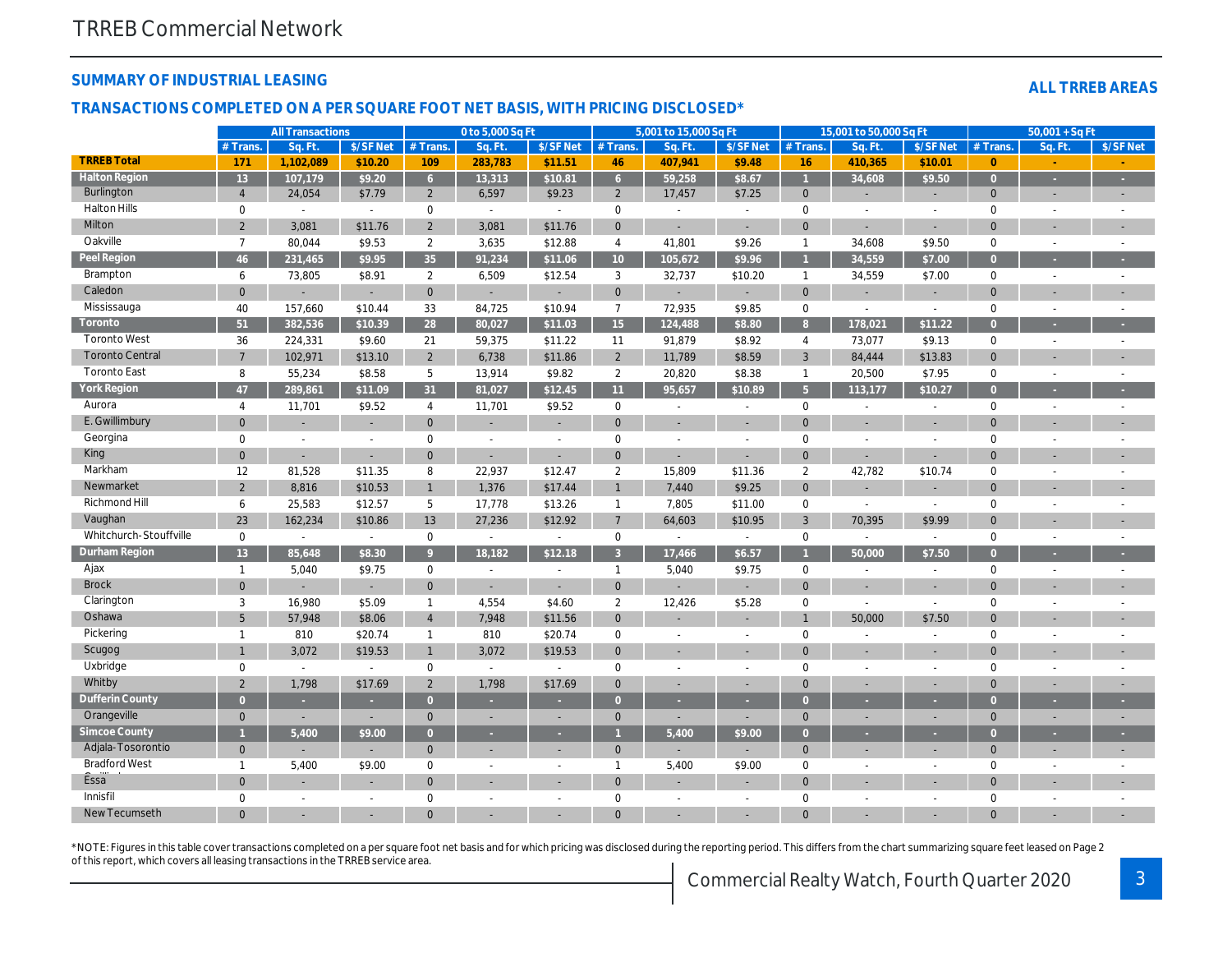#### **SUMMARY OF INDUSTRIAL LEASING**

#### **CITY OF TORONTO**

#### **TRANSACTIONS COMPLETED ON A PER SQUARE FOOT NET BASIS, WITH PRICING DISCLOSED\***

|                        |                | <b>All Transactions</b>  |                          |                     | 0 to 5,000 Sq Ft         |                          |                | 5,001 to 15,000 Sq Ft    |                          |                | 15,001 to 50,000 Sq Ft      |                          |                     | $50,001 + SqF$           |                          |
|------------------------|----------------|--------------------------|--------------------------|---------------------|--------------------------|--------------------------|----------------|--------------------------|--------------------------|----------------|-----------------------------|--------------------------|---------------------|--------------------------|--------------------------|
|                        | $#$ Trans.     | Sq. Ft.                  | \$/SF net                | $#$ Trans.          | Sq. Ft                   | \$/SF net                | $#$ Trans      | Sq. Ft                   | \$/SF net                | $#$ Trans.     | Sq. Ft                      | \$/SF net                | $#$ Trans           | Sq. Ft                   | \$/SF net                |
| <b>TRREB Total</b>     | 171            | 1,102,089                | \$10.20                  | 109                 | 283,783                  | \$11.51                  | 46             | 407,941                  | \$9.48                   | 16             | 410,365                     | \$10.01                  | $\overline{0}$      |                          |                          |
| City of Toronto Total  | 51             | 382,536                  | \$10.39                  | 28                  | 80,027                   | \$11.03                  | 15             | 124,488                  | \$8.80                   | 8              | 178,021                     | \$11.22                  | $\overline{0}$      |                          | $\sim$                   |
| <b>Toronto West</b>    | 36             | 224,331                  | \$9.60                   | 21                  | 59,375                   | \$11.22                  | 11             | 91,879                   | \$8.92                   |                | 73,077                      | \$9.13                   | $\overline{0}$      |                          |                          |
| Toronto W01            | $\mathbf 0$    | $\overline{\phantom{a}}$ | $\sim$                   | $\mathbf 0$         | $\overline{a}$           | $\overline{\phantom{a}}$ | $\mathbf 0$    | $\overline{\phantom{a}}$ | $\overline{a}$           | $\mathbf 0$    | $\overline{\phantom{a}}$    | $\overline{\phantom{a}}$ | $\mathbf 0$         | $\overline{\phantom{a}}$ | $\overline{\phantom{a}}$ |
| Toronto W02            | $\mathbf{0}$   | $\sim$                   | $\sim$                   | $\mathbf{0}$        | $\sim$                   | $\sim$                   | $\mathbf{0}$   |                          | $\sim$                   | $\overline{0}$ | ÷,                          | $\sim$                   | $\Omega$            |                          |                          |
| Toronto W03            | $\Omega$       | $\sim$                   | $\sim$                   | $\mathbf 0$         | $\sim$                   | $\overline{a}$           | $\overline{0}$ | $\overline{a}$           | $\overline{a}$           | $\mathbf 0$    | $\sim$                      | $\overline{\phantom{a}}$ | $\mathbf 0$         |                          |                          |
| Toronto W04            | $\overline{2}$ | 22,008                   | \$11.98                  | $\mathbf{1}$        | 1,055                    | \$21.61                  | $\overline{0}$ |                          | $\overline{a}$           | $\overline{1}$ | 20,953                      | \$11.50                  | $\Omega$            |                          |                          |
| Toronto W05            | 23             | 128,268                  | \$8.90                   | 13                  | 38,669                   | \$9.56                   | 9              | 73,599                   | \$8.73                   | $\mathbf{1}$   | 16,000                      | \$8.10                   | $\mathbf 0$         |                          |                          |
| Toronto W06            | 2              | 22,380                   | \$9.22                   | $\mathbf{1}$        | 2,556                    | \$9.00                   | $\mathbf{0}$   |                          | ÷                        | $\overline{1}$ | 19,824                      | \$9.25                   | $\overline{0}$      |                          |                          |
| Toronto W07            | $\mathbf 0$    | $\sim$                   | $\sim$                   | $\mathbf 0$         | $\mathbb{L}$             | $\sim$                   | $\mathbf 0$    | $\overline{a}$           | $\sim$                   | $\mathbf 0$    | $\mathcal{L}_{\mathcal{A}}$ | $\sim$                   | $\mathbf 0$         |                          |                          |
| Toronto W08            | $\overline{4}$ | 12,687                   | \$16.45                  | $\overline{4}$      | 12,687                   | \$16.45                  | $\mathbf{0}$   | $\overline{\phantom{a}}$ | $\overline{a}$           | $\overline{0}$ | ÷,                          |                          | $\mathbf{0}$        |                          |                          |
| Toronto W09            | $\mathbf 0$    | $\sim$                   | $\sim$                   | $\mathbf 0$         | $\mathbb{L}$             | $\sim$                   | $\mathbf 0$    | $\sim$                   | $\mathbb{L}$             | $\mathbf 0$    | $\sim$                      | $\sim$                   | $\mathbf 0$         | $\overline{a}$           |                          |
| Toronto W10            | 5              | 38,988                   | \$8.52                   | $\overline{2}$      | 4,408                    | \$9.48                   | $\overline{2}$ | 18,280                   | \$9.69                   | $\mathbf{1}$   | 16,300                      | \$6.95                   | $\mathbf{0}$        |                          |                          |
| <b>Toronto Central</b> |                | 102,971                  | \$13.10                  | $\overline{2}$      | 6,738                    | \$11.86                  | $\overline{2}$ | 11,789                   | \$8.59                   | $\overline{3}$ | 84,444                      | \$13.83                  | $\overline{0}$      |                          |                          |
| Toronto C01            | $\mathbf{3}$   | 84,444                   | \$13.83                  | $\mathbf{0}$        |                          |                          | $\mathbf{0}$   |                          | $\overline{\phantom{a}}$ | 3              | 84,444                      | \$13.83                  | $\mathbf{0}$        |                          |                          |
| Toronto C02            | $\mathbf 0$    | $\overline{a}$           | $\sim$                   | $\mathbf 0$         | $\sim$                   | $\sim$                   | $\mathbf 0$    | $\overline{a}$           | $\sim$                   | $\mathbf 0$    | $\sim$                      | $\sim$                   | $\mathbf 0$         |                          |                          |
| Toronto C03            | $\mathbf{0}$   |                          |                          | $\mathbf{0}$        |                          |                          | $\overline{0}$ |                          |                          | $\overline{0}$ |                             |                          | $\overline{0}$      |                          |                          |
| Toronto C04            | $\mathbf 0$    | $\overline{a}$           | $\sim$                   | $\mathbf 0$         | $\overline{a}$           | $\overline{a}$           | $\overline{0}$ | $\overline{a}$           | $\overline{a}$           | $\mathbf 0$    | $\overline{a}$              | $\overline{a}$           | $\mathbf 0$         |                          | $\overline{\phantom{a}}$ |
| Toronto C06            | $\mathbf{0}$   |                          |                          | $\mathbf{0}$        |                          |                          | $\overline{0}$ |                          | $\overline{a}$           | $\overline{0}$ |                             |                          | $\overline{0}$      |                          |                          |
| Toronto C07            | $\mathbf 0$    |                          | $\sim$                   | $\mathbf{0}$        | $\overline{a}$           | $\overline{a}$           | $\mathbf 0$    | $\overline{a}$           | $\overline{a}$           | $\mathbf 0$    | $\overline{a}$              | $\overline{a}$           | $\mathbf 0$         |                          |                          |
| Toronto C08            | $\mathbf{0}$   |                          |                          | $\mathbf{0}$        |                          |                          | $\overline{0}$ |                          | $\overline{a}$           | $\overline{0}$ |                             |                          | $\overline{0}$      |                          |                          |
| Toronto C09            | $\mathbf 0$    |                          | $\sim$                   | $\mathsf{O}\xspace$ |                          |                          | $\mathbf 0$    |                          | $\overline{a}$           | $\mathbf 0$    |                             |                          | $\mathsf{O}\xspace$ |                          |                          |
| Toronto C10            | $\Omega$       | $\overline{\phantom{a}}$ | $\overline{\phantom{a}}$ | $\Omega$            |                          | ÷                        | $\Omega$       | $\overline{\phantom{a}}$ | $\overline{\phantom{a}}$ | $\Omega$       |                             | $\overline{\phantom{a}}$ | $\Omega$            |                          |                          |
| Toronto C11            | $\mathbf 0$    | $\overline{a}$           | $\sim$                   | $\mathbf 0$         |                          |                          | $\mathbf 0$    | $\overline{a}$           | $\overline{a}$           | $\mathbf 0$    |                             |                          | $\mathbf 0$         |                          |                          |
| Toronto C12            |                | 6,509                    | \$8.25                   | $\mathbf{0}$        | $\overline{\phantom{a}}$ |                          |                | 6,509                    | \$8.25                   | $\overline{0}$ |                             |                          | $\Omega$            |                          |                          |
| Toronto C13            | 3              | 12,018                   | \$10.60                  | $\overline{2}$      | 6,738                    | \$11.86                  | $\mathbf{1}$   | 5,280                    | \$9.00                   | $\mathbf 0$    | $\overline{\phantom{a}}$    | $\overline{a}$           | $\mathbf 0$         | $\overline{\phantom{a}}$ |                          |
| Toronto C14            | $\Omega$       |                          |                          | $\mathbf{0}$        |                          | ÷                        | $\mathbf{0}$   |                          | $\overline{\phantom{a}}$ | $\mathbf{0}$   |                             |                          | $\overline{0}$      |                          |                          |
| Toronto C15            | $\mathbf 0$    | $\overline{\phantom{a}}$ | $\sim$                   | $\mathbf 0$         | $\overline{\phantom{a}}$ | $\sim$                   | $\mathbf 0$    | $\overline{\phantom{a}}$ | $\blacksquare$           | $\mathbf 0$    | $\overline{\phantom{a}}$    | $\overline{\phantom{a}}$ | $\mathbf 0$         |                          |                          |
| <b>Toronto East</b>    | 8              | 55,234                   | \$8.58                   | 5 <sup>5</sup>      | 13,914                   | \$9.82                   | $\mathcal{P}$  | 20.820                   | \$8.38                   |                | 20.500                      | \$7.95                   | $\Omega$            |                          |                          |
| Toronto E01            | $\mathbf 0$    | $\overline{a}$           | $\sim$                   | $\mathbf 0$         | $\sim$                   | $\sim$                   | $\mathbf 0$    | $\overline{a}$           | $\sim$                   | $\mathbf 0$    | $\sim$                      | $\overline{a}$           | $\mathsf{O}\xspace$ | $\sim$                   |                          |
| Toronto E02            | $\mathbf{0}$   |                          |                          | $\mathbf{0}$        |                          |                          | $\Omega$       |                          |                          | $\Omega$       |                             |                          | $\overline{0}$      |                          |                          |
| Toronto E03            | $\mathbf 0$    | $\sim$                   | $\sim$                   | $\mathbf 0$         | $\sim$                   | $\sim$                   | $\mathbf 0$    | $\overline{a}$           | $\overline{a}$           | $\mathbf 0$    | $\overline{a}$              | $\overline{\phantom{a}}$ | $\mathbf 0$         | $\overline{\phantom{a}}$ |                          |
| Toronto E04            |                | 2,500                    | \$8.25                   | $\mathbf{1}$        | 2,500                    | \$8.25                   | $\overline{0}$ |                          |                          | $\Omega$       | ٠                           |                          | $\Omega$            |                          |                          |
| Toronto E05            | $\mathbf 0$    |                          | $\overline{a}$           | $\mathbf 0$         | $\sim$                   | $\overline{\phantom{a}}$ | $\mathbf 0$    | $\overline{a}$           | $\overline{\phantom{a}}$ | $\mathbf 0$    | $\overline{a}$              |                          | $\mathbf 0$         |                          |                          |
| Toronto E06            | $\mathbf{0}$   |                          |                          | $\mathbf{0}$        |                          |                          | $\overline{0}$ |                          | ä,                       | $\overline{0}$ |                             |                          | $\Omega$            |                          |                          |
| Toronto E07            | 3              | 24,730                   | \$8.23                   | $\overline{2}$      | 4,230                    | \$9.61                   | $\mathbf 0$    | $\overline{a}$           | $\overline{\phantom{a}}$ | $\mathbf{1}$   | 20,500                      | \$7.95                   | $\mathbf 0$         |                          |                          |
| Toronto E08            | $\mathbf{0}$   | $\overline{\phantom{a}}$ | $\sim$                   | $\mathbf{0}$        |                          |                          | $\overline{0}$ | $\overline{\phantom{a}}$ | $\overline{\phantom{a}}$ | $\overline{0}$ |                             |                          | $\Omega$            |                          |                          |
| Toronto E09            | $\mathbf{1}$   | 8,580                    | \$7.50                   | $\mathbf 0$         |                          |                          | -1             | 8,580                    | \$7.50                   | $\mathbf 0$    |                             |                          | $\mathbf 0$         |                          |                          |
| Toronto E10            | $\Omega$       |                          | $\overline{\phantom{a}}$ | $\mathbf{0}$        |                          |                          | $\Omega$       |                          | ÷                        | $\Omega$       |                             |                          | $\Omega$            |                          |                          |
| Toronto E11            | 3              | 19,424                   | \$9.55                   | 2                   | 7,184                    | \$10.50                  | $\mathbf{1}$   | 12,240                   | \$9.00                   | $\Omega$       | $\overline{a}$              |                          | $\mathbf 0$         |                          |                          |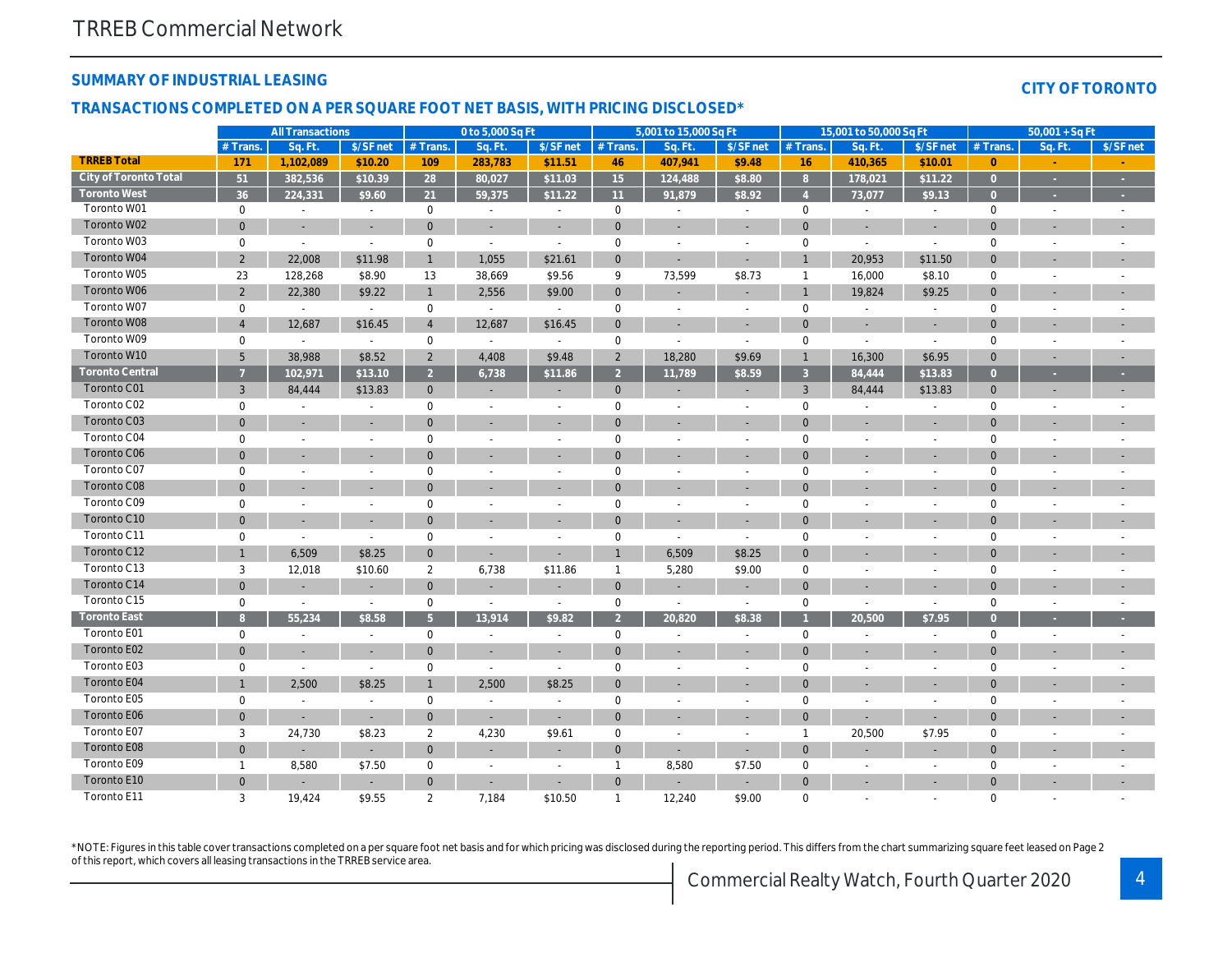#### **SUMMARY OF COMMERCIAL/RETAIL LEASING**

#### **ALL TRREB AREAS**

#### **TRANSACTIONS COMPLETED ON A PER SQUARE FOOT NET BASIS, WITH PRICING DISCLOSED\***

|                        |                 | <b>All Transactions</b> |                          |                    | 0 to 1,000 Sq Ft |                          |                           | 1,001 to 2,500 Sq Ft     |                          |                     | 2,001 to 5,000 Sq Ft |                          |                     | $5,001 + SqFt$ |                          |
|------------------------|-----------------|-------------------------|--------------------------|--------------------|------------------|--------------------------|---------------------------|--------------------------|--------------------------|---------------------|----------------------|--------------------------|---------------------|----------------|--------------------------|
|                        | #Trans          | Sq. Ft.                 | \$/SFNet                 | # Trans.           | Sq. Ft.          | \$/SF Net                | # Trans.                  | Sq. Ft.                  | \$/SF Net                | # Trans.            | Sq. Ft.              | \$/SF Net                | # Trans.            | Sq. Ft.        | \$/SF Net                |
| <b>TRREB Total</b>     | 151             | 260,743                 | \$21.15                  | 56                 | 40,166           | \$31.56                  | 81                        | 132,068                  | \$25.31                  | 10                  | 33,783               | \$18.52                  | $\overline{A}$      | 54,726         | \$5.09                   |
| <b>Halton Region</b>   |                 | 7,516                   | \$30.32                  | $\mathbf{\Lambda}$ | 2,826            | \$27.13                  | $\overline{3}$            | 4,690                    | \$32.24                  | $\overline{0}$      |                      |                          | $\overline{0}$      |                |                          |
| Burlington             | $\mathbf{0}$    | ÷.                      | $\overline{\phantom{a}}$ | $\mathbf{0}$       | н.               | $\overline{\phantom{a}}$ | $\mathbf{0}$              | $\overline{\phantom{a}}$ | $\overline{\phantom{a}}$ | $\overline{0}$      |                      |                          | $\overline{0}$      |                |                          |
| <b>Halton Hills</b>    | $\mathbf 0$     | $\overline{a}$          |                          | $\mathbf 0$        | $\overline{a}$   |                          | $\mathbf 0$               | $\overline{a}$           |                          | $\mathbf 0$         |                      |                          | $\Omega$            |                |                          |
| Milton                 |                 | 2,000                   | \$21.00                  | $\mathbf{0}$       | ÷.               |                          | $\mathbf{1}$              | 2,000                    | \$21.00                  | $\overline{0}$      | ÷,                   |                          | $\Omega$            |                |                          |
| Oakville               | 6               | 5,516                   | \$33.70                  | $\overline{4}$     | 2,826            | \$27.13                  | 2                         | 2,690                    | \$40.59                  | $\mathbf 0$         | $\overline{a}$       |                          | $\mathbf 0$         |                |                          |
| Peel Region            | 34              | 53,610                  | \$27.40                  | 10 <sup>°</sup>    | 7,089            | \$32.77                  | 20                        | 33,028                   | \$28.29                  | $\overline{4}$      | 13.493               | \$22.39                  | $\Omega$            |                |                          |
| Brampton               | 19              | 32,654                  | \$26.86                  | $\overline{4}$     | 2,541            | \$31.75                  | 12                        | 19,859                   | \$31.54                  | $\overline{3}$      | 10,254               | \$16.59                  | $\mathbf 0$         |                | $\overline{a}$           |
| Caledon                |                 | 780                     | \$18.46                  | $\mathbf{1}$       | 780              | \$18.46                  | $\mathbf{0}$              | ÷,                       | ÷,                       | $\overline{0}$      | L,                   |                          | $\Omega$            |                |                          |
| Mississauga            | 14              | 20,176                  | \$28.62                  | 5                  | 3,768            | \$36.42                  | 8                         | 13,169                   | \$23.40                  | $\mathbf{1}$        | 3,239                | \$40.75                  | $\mathbf 0$         |                |                          |
| Toronto                | 57              | 90,140                  | \$23.60                  | 23                 | 17,643           | \$34.75                  | 32                        | 53,211                   | \$25.59                  |                     | 2,800                | \$25.00                  |                     | 16,486         | \$5.00                   |
| <b>Toronto West</b>    | 21              | 30,149                  | \$20.69                  | $\overline{7}$     | 5,488            | \$23.23                  | 14                        | 24,661                   | \$20.12                  | $\mathsf{O}\xspace$ | $\sim$               | $\sim$                   | $\mathsf{O}\xspace$ |                | $\sim$                   |
| <b>Toronto Central</b> | 23              | 44,118                  | \$25.18                  | 11                 | 8,422            | \$44.31                  | 10                        | 16,410                   | \$35.67                  | $\overline{1}$      | 2,800                | \$25.00                  | $\overline{1}$      | 16,486         | \$5.00                   |
| <b>Toronto East</b>    | 13              | 15,873                  | \$24.72                  | 5                  | 3,733            | \$30.10                  | 8                         | 12,140                   | \$23.07                  | $\mathbf 0$         | $\sim$               | $\overline{a}$           | $\mathbf 0$         |                |                          |
| York Region            | 38              | 85,487                  | \$13.88                  | 15                 | 9,677            | \$29.77                  | 16                        | 25,030                   | \$22.87                  | $\overline{4}$      | 12,540               | \$10.36                  | $\overline{3}$      | 38,240         | \$5.13                   |
| Aurora                 | 2               | 3,922                   | \$24.93                  | $\mathbf 0$        | $\sim$           |                          | 2                         | 3,922                    | \$24.93                  | $\mathsf{O}\xspace$ | $\sim$               | $\overline{a}$           | $\mathbf 0$         |                | $\sim$                   |
| E. Gwillimbury         | $\Omega$        |                         |                          | $\Omega$           |                  |                          | $\mathbf{0}$              |                          |                          | $\Omega$            |                      |                          | $\Omega$            |                |                          |
| Georgina               | 2               | 24,109                  | \$3.48                   | $\mathbf 0$        |                  |                          | $\mathbf 0$               |                          | $\overline{a}$           | $\mathbf{1}$        | 3,200                | \$9.38                   | $\mathbf{1}$        | 20,909         | \$2.58                   |
| King                   | $\Omega$        |                         |                          | $\Omega$           |                  |                          | $\mathbf{0}$              | $\overline{a}$           | $\overline{a}$           | $\Omega$            |                      |                          | $\Omega$            |                |                          |
| Markham                | 9               | 6,645                   | \$33.06                  | $\overline{7}$     | 4,260            | \$33.95                  | $\overline{2}$            | 2,385                    | \$31.48                  | $\mathbf 0$         | $\sim$               |                          | 0                   |                |                          |
| Newmarket              | 2               | 4,825                   | \$13.35                  | $\mathbf{0}$       |                  |                          | $\mathbf{1}$              | 1,425                    | \$27.30                  | $\overline{1}$      | 3,400                | \$7.50                   | $\Omega$            |                |                          |
| Richmond Hill          | 3               | 2,405                   | \$26.91                  | $\overline{2}$     | 1,343            | \$36.41                  | $\overline{1}$            | 1,062                    | \$14.90                  | $\mathbf 0$         | $\sim$               | $\sim$                   | $\mathbf 0$         |                |                          |
| Vaughan                | 18              | 38,581                  | \$15.02                  | 6                  | 4,074            | \$23.20                  | 9                         | 14,236                   | \$22.11                  | $\mathbf{1}$        | 2,940                | \$9.50                   | $\overline{2}$      | 17,331         | \$8.21                   |
| Whitchurch-Stouffville | $\overline{2}$  | 5,000                   | \$15.30                  | $\mathbf 0$        | $\mathbb{L}$     | $\sim$                   | $\overline{1}$            | 2,000                    | \$15.00                  | $\mathbf{1}$        | 3,000                | \$15.50                  | $\mathsf{O}\xspace$ |                | $\overline{a}$           |
| <b>Durham Region</b>   | 10 <sup>1</sup> | 17,420                  | \$23.29                  | $\overline{3}$     | 2,181            | \$19.47                  | 6                         | 10,289                   | \$23.27                  |                     | 4,950                | \$25.00                  | $\overline{0}$      |                |                          |
| Ajax                   | $\mathbf{1}$    | 1,340                   | \$15.00                  | $\mathbf 0$        | $\overline{a}$   | $\overline{\phantom{a}}$ | $\overline{1}$            | 1,340                    | \$15.00                  | $\mathbf 0$         | $\overline{a}$       | $\overline{a}$           | $\mathbf 0$         |                | $\overline{\phantom{a}}$ |
| <b>Brock</b>           | $\Omega$        |                         |                          | $\mathbf{0}$       | ÷.               | $\overline{a}$           | $\mathbf{0}$              |                          |                          | $\mathbf{0}$        | ÷.                   |                          | $\Omega$            |                |                          |
| Clarington             | 3               | 7,506                   | \$21.77                  | $\mathbf{1}$       | 650              | \$25.85                  | $\overline{1}$            | 1,906                    | \$12.00                  | $\mathbf{1}$        | 4,950                | \$25.00                  | 0                   |                |                          |
| Oshawa                 | $\overline{2}$  | 3,120                   | \$27.25                  | $\mathbf{1}$       | 720              | \$9.75                   | $\mathbf{1}$              | 2,400                    | \$32.50                  | $\mathbf{0}$        | L.                   |                          | $\Omega$            |                |                          |
| Pickering              | 2               | 3,359                   | \$17.40                  | $\mathbf 0$        | $\sim$           | $\sim$                   | 2                         | 3,359                    | \$17.40                  | $\mathbf 0$         | $\overline{a}$       | $\overline{a}$           | $\mathbf 0$         |                |                          |
| Scugog                 | $\mathbf{0}$    |                         |                          | $\mathbf{0}$       | $\sim$           | $\overline{\phantom{a}}$ | $\mathbf{0}$              | $\overline{\phantom{a}}$ |                          | $\overline{0}$      | ä,                   |                          | $\Omega$            |                |                          |
| Uxbridge               | $\mathbf{1}$    | 811                     | \$23.00                  | $\overline{1}$     | 811              | \$23.00                  | $\mathbf 0$               | $\sim$                   | $\overline{\phantom{a}}$ | $\mathbf 0$         | $\overline{a}$       | $\overline{a}$           | $\mathbf{0}$        |                |                          |
| Whitby                 |                 | 1,284                   | \$46.73                  | $\mathbf{0}$       | ÷                | ÷                        | $\mathbf{1}$              | 1,284                    | \$46.73                  | $\overline{0}$      | ÷                    |                          | $\Omega$            |                |                          |
| Dufferin County        |                 | 750                     | \$20.00                  |                    | 750              | \$20.00                  | $\overline{0}$            |                          |                          | $\Omega$            |                      |                          | $\Omega$            |                |                          |
| Orangeville            | $\mathbf{1}$    | 750                     | \$20.00                  | $\mathbf{1}$       | 750              | \$20.00                  | $\overline{0}$            | $\sim$                   | $\overline{\phantom{a}}$ | $\mathbf{0}$        | ÷.                   | $\overline{\phantom{a}}$ | $\Omega$            |                |                          |
| Simcoe County          | $\mathbf{A}$    | 5,820                   | \$14.43                  | $\Omega$           | ÷.               | ٠                        | $\boldsymbol{\varLambda}$ | 5,820                    | \$14.43                  | $\Omega$            |                      |                          | $\overline{0}$      |                |                          |
| Adjala-Tosorontio      | $\mathbf{0}$    |                         |                          | $\mathbf{0}$       | $\sim$           | $\sim$                   | $\mathbf{0}$              |                          |                          | $\mathbf{0}$        | ÷                    |                          | $\Omega$            |                |                          |
| <b>Bradford West</b>   | $\mathbf{1}$    | 1,218                   | \$18.00                  | $\mathbf 0$        | $\overline{a}$   | $\sim$                   | $\overline{1}$            | 1,218                    | \$18.00                  | $\mathbf 0$         | $\overline{a}$       | $\overline{a}$           | $\mathbf 0$         | $\overline{a}$ | $\overline{\phantom{a}}$ |
| Essa <sup>"</sup>      |                 | 1,514                   | \$11.89                  | $\mathbf{0}$       |                  |                          |                           | 1,514                    | \$11.89                  | $\overline{0}$      |                      |                          | $\Omega$            |                |                          |
| Innisfil               | $\Omega$        | $\sim$                  | $\overline{a}$           | $\Omega$           | $\overline{a}$   | $\overline{a}$           | $\mathbf 0$               | $\overline{a}$           | $\overline{a}$           | $\Omega$            | $\overline{a}$       |                          | $\Omega$            |                |                          |
| New Tecumseth          |                 | 3.088                   | \$14.26                  | $\Omega$           |                  |                          |                           | 3.088                    | \$14.26                  | $\Omega$            |                      |                          | $\Omega$            |                |                          |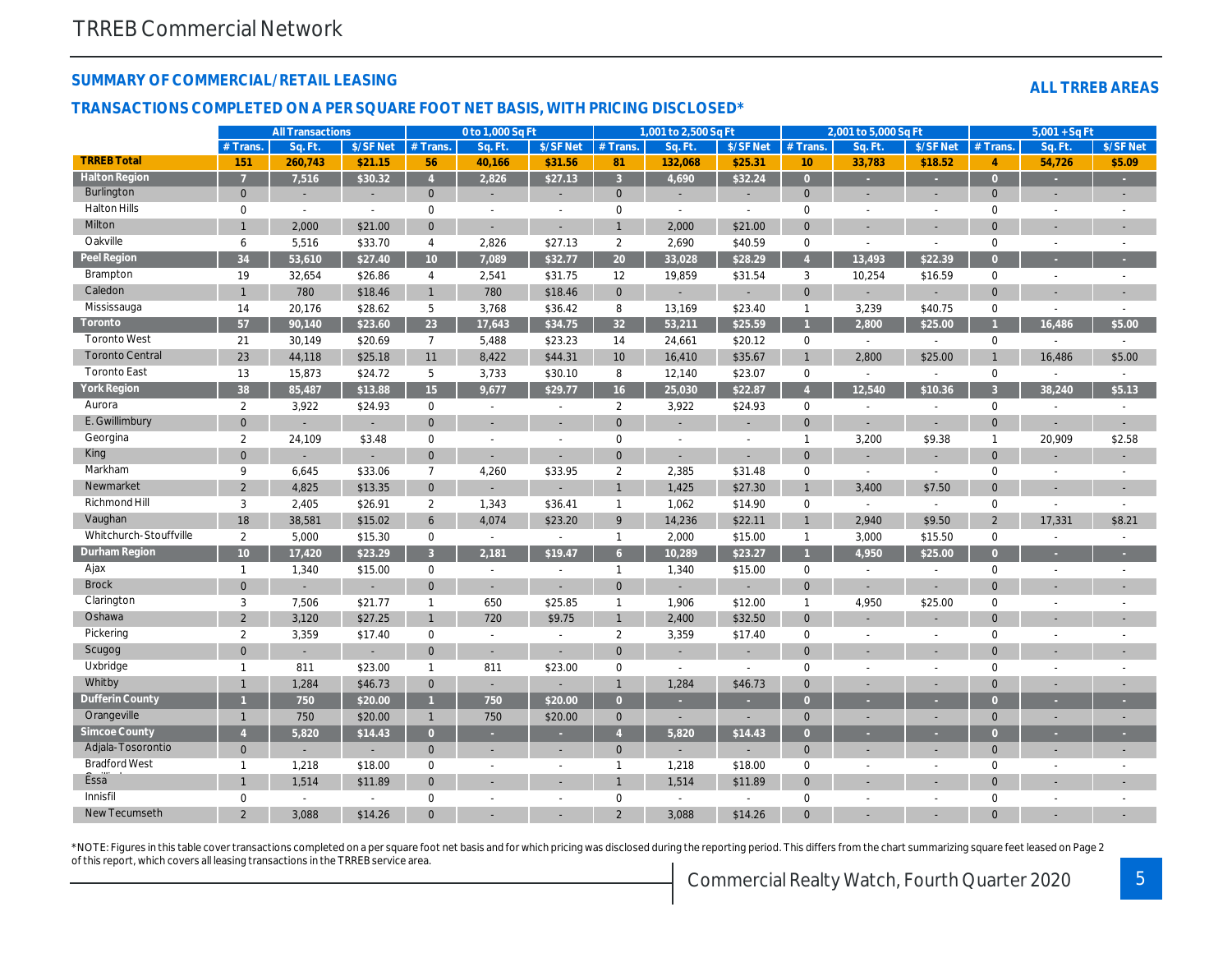#### **SUMMARY OF COMMERCIAL/RETAIL LEASING**

#### **CITY OF TORONTO**

#### **TRANSACTIONS COMPLETED ON A PER SQUARE FOOT NET BASIS, WITH PRICING DISCLOSED\***

|                        |                | <b>All Transactions</b>  |                |                | 0 to 1,000 Sq Ft |                          |                | 1,001 to 2,500 Sq Ft     |                          |                 | 2,001 to 5,000 Sq Ft     |                          |                | $5,001 + SqFt$           |           |
|------------------------|----------------|--------------------------|----------------|----------------|------------------|--------------------------|----------------|--------------------------|--------------------------|-----------------|--------------------------|--------------------------|----------------|--------------------------|-----------|
|                        | #Trans.        | Sq. Ft.                  | \$/SF Net      | $#$ Trans.     | Sq. Ft.          | \$/SF Net                | $#$ Trans.     | Sq. Ft.                  | \$/SF Net                | $#$ Trans.      | Sq. Ft.                  | \$/SF Net                | $#$ Trans.     | Sq. Ft.                  | \$/SF Net |
| <b>TRREB Total</b>     | 151            | 260,743                  | \$21.15        | 56             | 40,166           | \$31.56                  | 81             | 132,068                  | \$25.31                  | 10 <sup>°</sup> | 33,783                   | \$18.52                  | $\overline{4}$ | 54,726                   | \$5.09    |
| City of Toronto Total  | 57             | 90,140                   | \$23.60        | 23             | 17,643           | \$34.75                  | 32             | 53,211                   | \$25.59                  |                 | 2,800                    | \$25.00                  |                | 16,486                   | \$5.00    |
| <b>Toronto West</b>    | 21             | 30,149                   | \$20.69        | $\overline{7}$ | 5,488            | \$23.23                  | 14             | 24,661                   | \$20.12                  | $\overline{0}$  |                          |                          | $\Omega$       |                          |           |
| Toronto W01            | $\mathbf{1}$   | 2,400                    | \$22.50        | $\mathbf 0$    | $\sim$           | $\sim$                   | $\mathbf{1}$   | 2,400                    | \$22.50                  | $\mathbf 0$     | $\overline{a}$           | $\overline{a}$           | $\mathbf 0$    | $\overline{a}$           |           |
| Toronto W02            | $\mathbf{3}$   | 3,925                    | \$29.66        | $\mathbf{1}$   | 847              | \$25.50                  | $\overline{2}$ | 3,078                    | \$30.80                  | $\mathbf{0}$    | ÷                        |                          | $\overline{0}$ |                          |           |
| Toronto W03            | 3              | 3,926                    | \$21.62        | $\mathbf{1}$   | 805              | \$38.39                  | $\overline{2}$ | 3,121                    | \$17.30                  | $\mathbf 0$     | $\overline{a}$           | $\overline{a}$           | $\mathbf 0$    | $\overline{a}$           |           |
| Toronto W04            | $\overline{3}$ | 4,430                    | \$17.83        | $\mathbf{1}$   | 450              | \$14.67                  | $\overline{2}$ | 3,980                    | \$18.19                  | $\mathbf{0}$    |                          | ÷                        | $\Omega$       | ä,                       |           |
| Toronto W05            | 6              | 10,432                   | \$18.60        | $\mathbf 0$    | $\sim$           | $\sim$                   | 6              | 10,432                   | \$18.60                  | $\mathbf 0$     |                          | $\overline{a}$           | $\mathbf 0$    | ÷,                       |           |
| Toronto W06            | $\mathbf{3}$   | 2,586                    | \$16.71        | 3              | 2,586            | \$16.71                  | $\mathbf{0}$   |                          | ÷                        | $\overline{0}$  |                          |                          | $\Omega$       |                          |           |
| Toronto W07            | $\mathbf 0$    | $\sim$                   | $\sim$         | $\mathbf 0$    | $\sim$           | $\sim$                   | $\mathbf 0$    |                          | $\overline{\phantom{a}}$ | $\mathbf 0$     |                          |                          | $\mathbf 0$    |                          |           |
| Toronto W08            | $\mathbf{1}$   | 800                      | \$31.50        | $\mathbf{1}$   | 800              | \$31.50                  | $\mathbf{0}$   | $\sim$                   | ÷                        | $\Omega$        |                          | ÷                        | $\Omega$       | $\overline{\phantom{a}}$ |           |
| Toronto W09            | $\mathbf 0$    | $\overline{a}$           | $\sim$         | $\mathbf 0$    |                  | $\sim$                   | 0              | $\sim$                   | $\overline{a}$           | $\mathbf 0$     |                          | $\overline{a}$           | 0              | $\overline{\phantom{a}}$ |           |
| Toronto W10            | $\mathbf{1}$   | 1,650                    | \$16.36        | $\overline{0}$ | $\sim$           | $\sim$                   | $\mathbf{1}$   | 1,650                    | \$16.36                  | $\mathbf{0}$    | ÷.                       | ÷                        | $\overline{0}$ |                          |           |
| <b>Toronto Central</b> | 23             | 44,118                   | \$25.18        | 11             | 8,422            | \$44.31                  | 10             | 16,410                   | \$35.67                  |                 | 2,800                    | \$25.00                  |                | 16,486                   | \$5.00    |
| Toronto C01            | 8              | 8,552                    | \$39.35        | 6              | 3,752            | \$56.65                  | $\mathbf{1}$   | 2,000                    | \$27.00                  | $\overline{1}$  | 2.800                    | \$25.00                  | $\mathbf{0}$   |                          |           |
| Toronto C02            | $\overline{4}$ | 5,505                    | \$54.27        | $\mathbf{1}$   | 1,000            | \$36.00                  | 3              | 4,505                    | \$58.32                  | $\mathbf 0$     | $\overline{a}$           | $\overline{\phantom{a}}$ | $\mathbf 0$    |                          |           |
| Toronto C03            | $\mathbf{1}$   | 1,100                    | \$32.73        | $\overline{0}$ |                  |                          | $\mathbf{1}$   | 1,100                    | \$32.73                  | $\mathbf{0}$    |                          |                          | $\mathbf{0}$   |                          |           |
| Toronto C04            | $\mathbf{1}$   | 1,138                    | \$59.00        | $\mathbf 0$    | $\overline{a}$   | $\sim$                   | $\mathbf{1}$   | 1,138                    | \$59.00                  | $\mathbf 0$     |                          | $\overline{a}$           | $\mathbf 0$    | $\overline{a}$           |           |
| Toronto C06            | $\overline{2}$ | 3,000                    | \$22.40        | $\mathbf{1}$   | 1,000            | \$32.40                  | $\mathbf{1}$   | 2,000                    | \$17.40                  | $\Omega$        |                          |                          | $\mathbf 0$    |                          |           |
| Toronto C07            | $\mathbf{1}$   | 875                      | \$34.29        | $\mathbf{1}$   | 875              | \$34.29                  | $\mathbf 0$    | $\sim$                   | $\sim$                   | $\mathbf 0$     | $\overline{a}$           | $\overline{a}$           | $\mathbf 0$    | $\overline{a}$           |           |
| Toronto C08            | $\mathbf{1}$   | 16,486                   | \$5.00         | $\mathbf{0}$   | ÷                |                          | $\mathbf{0}$   |                          |                          | $\Omega$        |                          |                          |                | 16,486                   | \$5.00    |
| Toronto C09            | $\mathbf 0$    | $\overline{a}$           | $\sim$         | $\mathbf 0$    |                  | $\sim$                   | $\mathbf 0$    | $\overline{\phantom{a}}$ | $\overline{a}$           | $\mathbf 0$     |                          | ÷,                       | $\mathbf 0$    | ÷,                       |           |
| Toronto C10            | $\Omega$       | $\overline{\phantom{a}}$ |                | $\Omega$       |                  |                          | $\Omega$       |                          |                          | $\Omega$        |                          | $\overline{\phantom{a}}$ | $\Omega$       | $\overline{\phantom{a}}$ |           |
| Toronto C11            | $\mathbf 0$    | $\overline{a}$           |                | $\mathbf 0$    | $\sim$           |                          | $\mathbf 0$    |                          |                          | $\mathbf 0$     |                          |                          | $\mathbf 0$    |                          |           |
| Toronto C12            | $\mathbf{1}$   | 995                      | \$46.50        | $\mathbf{1}$   | 995              | \$46.50                  | $\mathbf{0}$   | $\sim$                   | ÷                        | $\Omega$        | ÷                        | ÷                        | $\Omega$       | ÷                        |           |
| Toronto C13            | $\mathbf{1}$   | 1,600                    | \$15.00        | $\mathbf 0$    | $\overline{a}$   |                          | $\mathbf{1}$   | 1,600                    | \$15.00                  | $\mathbf 0$     |                          | $\overline{a}$           | 0              | $\overline{\phantom{a}}$ |           |
| Toronto C14            | $\mathbf{0}$   | ÷,                       | $\sim$         | $\overline{0}$ | $\sim$           |                          | $\mathbf{0}$   |                          | $\sim$                   | $\mathbf{0}$    |                          | ÷                        | $\overline{0}$ |                          |           |
| Toronto C15            | 3              | 4,867                    | \$25.19        | $\mathbf{1}$   | 800              | \$20.00                  | $\overline{2}$ | 4,067                    | \$26.21                  | $\mathbf 0$     | $\overline{\phantom{a}}$ | $\overline{\phantom{a}}$ | $\mathbf 0$    | $\overline{\phantom{a}}$ |           |
| <b>Toronto East</b>    | 13             | 15,873                   | \$24.72        | 5 <sup>5</sup> | 3,733            | \$30.10                  | 8 <sup>°</sup> | 12,140                   | \$23.07                  | $\overline{0}$  |                          |                          | $\Omega$       |                          |           |
| Toronto E01            | $\mathbf{1}$   | 1,164                    | \$21.65        | $\mathbf 0$    | $\sim$           | $\sim$                   | $\mathbf{1}$   | 1,164                    | \$21.65                  | $\mathbf 0$     | $\overline{a}$           | $\overline{\phantom{a}}$ | $\mathbf 0$    | $\overline{a}$           |           |
| Toronto E02            | $\overline{2}$ | 1,981                    | \$35.39        | $\mathbf{1}$   | 727              | \$38.00                  | $\mathbf{1}$   | 1,254                    | \$33.88                  | $\mathbf{0}$    |                          |                          | $\mathbf{0}$   |                          |           |
| Toronto E03            | 2              | 2,476                    | \$30.53        | $\mathbf{1}$   | 900              | \$40.00                  | $\mathbf{1}$   | 1,576                    | \$25.13                  | $\mathbf 0$     |                          | $\overline{a}$           | $\mathbf 0$    | $\overline{a}$           |           |
| Toronto E04            |                | 600                      | \$33.00        | $\mathbf{1}$   | 600              | \$33.00                  | $\mathbf{0}$   |                          |                          | $\mathbf{0}$    |                          |                          | $\overline{0}$ |                          |           |
| Toronto E05            | $\mathbf 0$    | $\overline{a}$           | $\sim$         | $\mathbf 0$    | $\overline{a}$   |                          | $\mathbf 0$    | $\sim$                   | $\overline{a}$           | $\mathbf 0$     | $\overline{a}$           | $\overline{a}$           | $\mathbf 0$    | $\overline{a}$           |           |
| <b>Toronto E06</b>     | $\mathbf{1}$   | 1,288                    | \$19.40        | $\mathbf{0}$   | ÷                |                          |                | 1,288                    | \$19.40                  | $\Omega$        |                          | ÷                        | $\Omega$       |                          |           |
| Toronto E07            | $\overline{4}$ | 4,939                    | \$23.24        | $\overline{2}$ | 1,506            | \$19.21                  | $\overline{2}$ | 3,433                    | \$25.00                  | $\mathbf 0$     |                          | $\overline{a}$           | $\mathbf 0$    | ÷,                       |           |
| Toronto E08            | $\mathbf{1}$   | 1,425                    | \$22.46        | $\mathbf{0}$   |                  |                          |                | 1,425                    | \$22.46                  | $\overline{0}$  |                          |                          | $\Omega$       |                          |           |
| Toronto E09            | $\mathbf 0$    | $\overline{a}$           | $\overline{a}$ | $\mathbf 0$    |                  |                          | $\mathbf 0$    |                          | $\sim$                   | $\mathbf 0$     |                          |                          | $\mathbf 0$    |                          |           |
| Toronto E10            | $\Omega$       | ÷                        |                | $\Omega$       |                  |                          | $\Omega$       |                          |                          | $\Omega$        |                          |                          | $\Omega$       |                          |           |
| Toronto E11            | $\mathbf{1}$   | 2,000                    | \$15.00        | $\Omega$       |                  | $\overline{\phantom{a}}$ | $\mathbf 1$    | 2,000                    | \$15.00                  | $\Omega$        | $\overline{a}$           |                          | $\Omega$       |                          |           |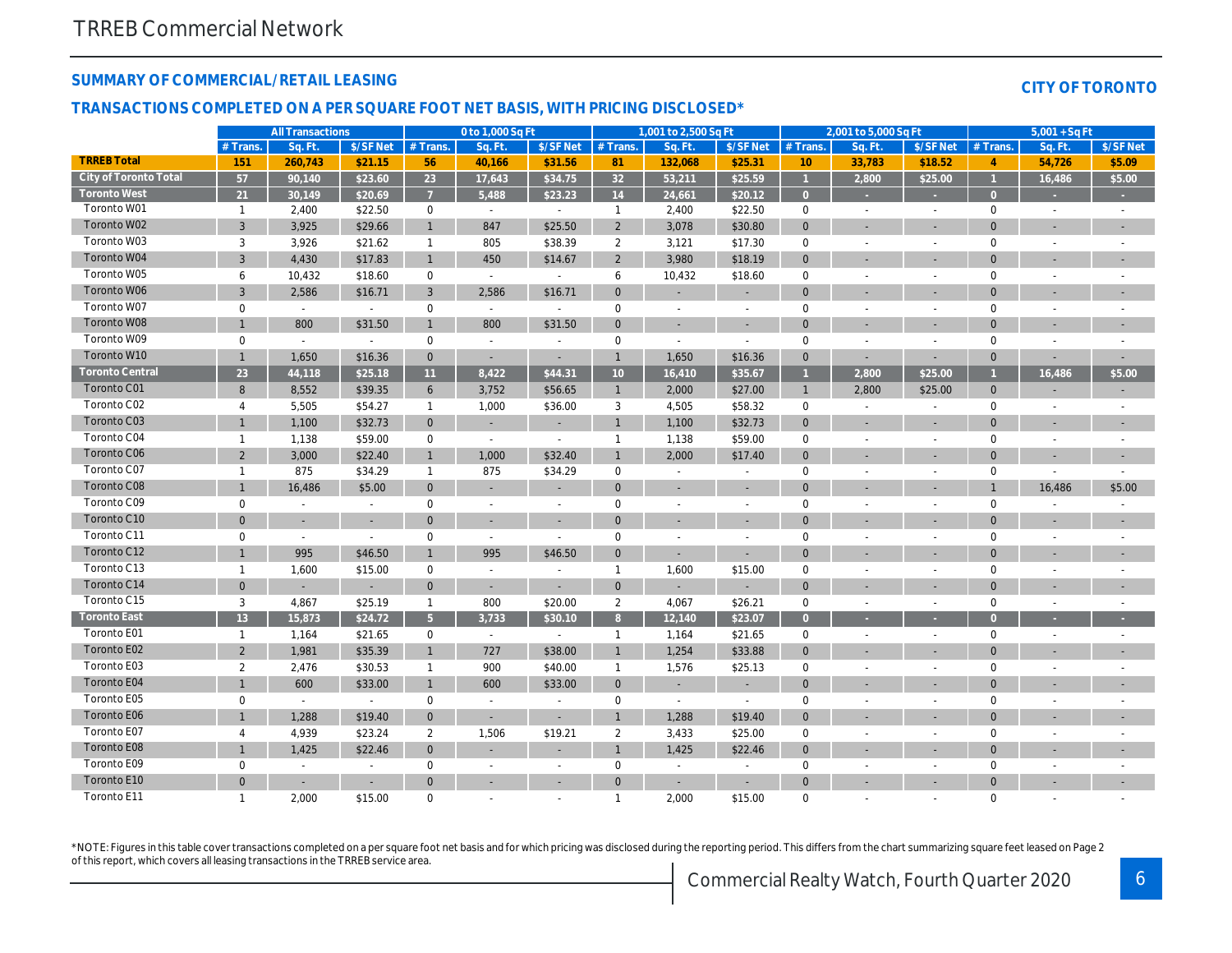#### **SUMMARY OF OFFICE LEASING**

#### **ALL TRREB AREAS**

#### **TRANSACTIONS COMPLETED ON A PER SQUARE FOOT NET BASIS, WITH PRICING DISCLOSED\***

|                        |                 | <b>All Transactions</b>  |                          |                | 0 to 1,000 Sq Ft         |                |                     | 1,001 to 2,500 Sq Ft     |                             |                | 2,001 to 5,000 Sq Ft |                          |                     | $5,001 + SqFt$           |                          |
|------------------------|-----------------|--------------------------|--------------------------|----------------|--------------------------|----------------|---------------------|--------------------------|-----------------------------|----------------|----------------------|--------------------------|---------------------|--------------------------|--------------------------|
|                        | # Trans.        | Sq. Ft                   | \$/SF Net                | # Trans.       | Sq. Ft.                  | \$/SFNet       | # Trans.            | Sq. Ft                   | \$/SF Net                   | # Trans.       | Sq. Ft               | \$/SF Net                | $#$ Trans           | Sq. Ft                   | \$/SF Net                |
| <b>TRREB Total</b>     | 124             | 194,240                  | \$15.90                  | 53             | 32,004                   | \$21.30        | 54                  | 81,098                   | \$17.66                     | 11             | 40,112               | \$12.35                  | $\ddot{\mathbf{6}}$ | 41,026                   | \$11.67                  |
| <b>Halton Region</b>   | 10 <sup>°</sup> | 13,001                   | \$19.91                  | $\overline{3}$ | 750                      | \$38.40        | $\overline{7}$      | 12,251                   | \$18.78                     | $\overline{0}$ | ×                    | ш                        | $\overline{0}$      |                          |                          |
| Burlington             | $\overline{2}$  | 2,889                    | \$12.90                  | $\mathbf{0}$   | ÷                        |                | $\overline{2}$      | 2,889                    | \$12.90                     | $\mathbf{0}$   |                      |                          | $\mathbf{0}$        |                          |                          |
| <b>Halton Hills</b>    | $\mathbf 0$     | $\sim$                   | $\overline{a}$           | $\mathbf 0$    | $\sim$                   | $\sim$         | $\mathbf 0$         | $\sim$                   | $\mathcal{L}_{\mathcal{A}}$ | $\mathbf 0$    | $\overline{a}$       | $\overline{a}$           | $\mathbf 0$         | $\overline{a}$           |                          |
| Milton                 | $\overline{4}$  | 2,101                    | \$32.27                  | $\overline{3}$ | 750                      | \$38.40        | $\overline{1}$      | 1,351                    | \$28.87                     | $\mathbf{0}$   | ÷.                   | L,                       | $\Omega$            |                          |                          |
| Oakville               | $\overline{4}$  | 8,011                    | \$19.19                  | $\mathbf{0}$   | $\sim$                   | $\blacksquare$ | $\overline{4}$      | 8,011                    | \$19.19                     | $\mathbf 0$    | $\sim$               | $\overline{\phantom{a}}$ | 0                   | $\overline{\phantom{a}}$ | $\overline{\phantom{a}}$ |
| Peel Region            | 25              | 30,698                   | \$15.51                  | 15             | 9,055                    | \$18.19        | $\overline{7}$      | 10,128                   | \$15.05                     | $\overline{3}$ | 11,515               | \$13.81                  | $\overline{0}$      | ٠                        |                          |
| Brampton               | 9               | 11,474                   | \$14.58                  | 6              | 3,622                    | \$20.89        | $\overline{a}$      | 2,952                    | \$13.00                     | $\overline{1}$ | 4,900                | \$10.86                  | $\mathbf 0$         | $\sim$                   |                          |
| Caledon                | $\mathbf{1}$    | 201                      | \$29.85                  | $\mathbf{1}$   | 201                      | \$29.85        | $\mathbf 0$         |                          |                             | $\mathbf{0}$   | ÷.                   |                          | $\mathbf 0$         |                          |                          |
| Mississauga            | 15              | 19,023                   | \$15.92                  | 8              | 5,232                    | \$15.87        | 5                   | 7,176                    | \$15.89                     | 2              | 6,615                | \$16.00                  | $\mathbf 0$         | $\sim$                   |                          |
| Toronto                | 40              | 52,886                   | \$19.57                  | 20             | 13,181                   | \$23.73        | 16                  | 22,148                   | \$21.28                     | $\overline{3}$ | 10,557               | \$10.12                  |                     | 7,000                    | \$20.57                  |
| <b>Toronto West</b>    | 13              | 13,340                   | \$18.72                  | $7^{\circ}$    | 4,367                    | \$20.87        | 5                   | 5,973                    | \$22.53                     | $\mathbf{1}$   | 3,000                | \$8.00                   | $\mathbf 0$         | $\overline{a}$           |                          |
| <b>Toronto Central</b> | 18              | 27,998                   | \$22.72                  | 9              | 6,445                    | \$28.29        | $\overline{7}$      | 10,953                   | \$24.02                     | $\overline{1}$ | 3,600                | \$13.00                  | $\mathbf{1}$        | 7,000                    | \$20.57                  |
| <b>Toronto East</b>    | 9               | 11,548                   | \$12.89                  | $\overline{4}$ | 2,369                    | \$16.59        | $\overline{4}$      | 5,222                    | \$14.07                     | $\mathbf{1}$   | 3,957                | \$9.10                   | $\mathbf 0$         | $\sim$                   |                          |
| York Region            | 44              | 93,345                   | \$13.55                  | 12             | 7,382                    | \$19.99        | 22                  | 33,897                   | \$16.31                     | 5 <sup>5</sup> | 18,040               | \$12.73                  | $5\phantom{1}$      | 34,026                   | \$9.84                   |
| Aurora                 | $\mathbf{1}$    | 700                      | \$30.86                  | $\mathbf{1}$   | 700                      | \$30.86        | $\mathbf 0$         | $\overline{a}$           | $\sim$                      | $\mathbf 0$    | $\overline{a}$       | $\sim$                   | $\mathbf 0$         | $\overline{a}$           |                          |
| E. Gwillimbury         | $\mathbf{0}$    | $\sim$                   | $\overline{\phantom{a}}$ | $\overline{0}$ | $\overline{\phantom{a}}$ | $\sim$         | $\Omega$            | $\sim$                   | ÷                           | $\Omega$       | ÷.                   | ÷,                       | $\Omega$            | ÷,                       |                          |
| Georgina               | $\mathbf 0$     | $\overline{a}$           | $\sim$                   | $\mathbf 0$    |                          | $\overline{a}$ | $\mathbf 0$         | $\overline{a}$           | $\overline{a}$              | $\mathbf 0$    |                      | $\overline{a}$           | $\mathbf 0$         | $\overline{a}$           |                          |
| King                   | $\overline{0}$  | ÷.                       | ÷.                       | $\Omega$       | $\overline{\phantom{a}}$ | ÷.             | $\Omega$            | ÷.                       | ÷                           | $\Omega$       | L,                   | ÷.                       | $\Omega$            |                          |                          |
| Markham                | 12              | 27,779                   | \$13.34                  | $\overline{2}$ | 1,398                    | \$15.51        | 6                   | 9,599                    | \$17.06                     | $\overline{2}$ | 5,488                | \$12.83                  | $\overline{2}$      | 11,294                   | \$10.16                  |
| Newmarket              | $\overline{2}$  | 834                      | \$19.76                  | $\overline{2}$ | 834                      | \$19.76        | $\mathbf{0}$        |                          | $\overline{a}$              | $\mathbf{0}$   | ÷.                   | ÷,                       | $\Omega$            |                          |                          |
| Richmond Hill          | 10              | 15,000                   | \$15.98                  | $\overline{4}$ | 2,872                    | \$16.37        | 5                   | 6,328                    | \$18.55                     | $\mathbf 0$    | $\overline{a}$       | $\overline{a}$           | $\mathbf 1$         | 5,800                    | \$13.00                  |
| Vaughan                | 19              | 49,032                   | \$12.57                  | $\overline{3}$ | 1,578                    | \$25.86        | 11                  | 17,970                   | \$15.12                     | $\overline{3}$ | 12,552               | \$12.69                  | $\overline{2}$      | 16,932                   | \$8.55                   |
| Whitchurch-Stouffville | $\mathbf 0$     | $\sim$                   | $\sim$                   | $\mathbf 0$    | $\sim$                   | $\sim$         | $\mathsf{O}\xspace$ | $\sim$                   | $\sim$                      | $\mathbf 0$    | $\sim$               | $\overline{a}$           | $\mathbf 0$         |                          |                          |
| Durham Region          | 5 <sup>1</sup>  | 4,310                    | \$12.43                  | $\mathbf{3}$   | 1,636                    | \$17.05        | $\overline{2}$      | 2,674                    | \$9.60                      | $\Omega$       |                      |                          | $\Omega$            |                          |                          |
| Ajax                   | $\mathbf 0$     | $\overline{a}$           | $\overline{a}$           | $\mathbf 0$    | $\overline{\phantom{a}}$ | $\overline{a}$ | $\mathbf 0$         | $\overline{a}$           | $\overline{a}$              | $\mathbf 0$    | $\overline{a}$       | $\overline{\phantom{a}}$ | $\mathbf 0$         |                          | $\overline{a}$           |
| <b>Brock</b>           | $\overline{0}$  | $\overline{a}$           |                          | $\overline{0}$ |                          |                | $\mathbf{0}$        | $\sim$                   | $\overline{a}$              | $\overline{0}$ |                      | ÷,                       | $\Omega$            |                          |                          |
| Clarington             | $\mathbf 0$     | $\overline{\phantom{a}}$ | $\overline{a}$           | $\mathbf 0$    | $\overline{a}$           | $\sim$         | $\mathbf 0$         |                          | $\overline{a}$              | $\mathbf 0$    |                      | ÷                        | $\mathbf 0$         |                          |                          |
| Oshawa                 | $\overline{2}$  | 1,210                    | \$16.12                  | $\overline{2}$ | 1,210                    | \$16.12        | $\mathbf{0}$        |                          |                             | $\Omega$       |                      |                          | $\Omega$            |                          |                          |
| Pickering              | $\overline{2}$  | 1,612                    | \$11.83                  | $\mathbf{1}$   | 426                      | \$19.72        | $\overline{1}$      | 1,186                    | \$9.00                      | $\mathbf 0$    | $\overline{a}$       | $\overline{a}$           | $\mathbf 0$         | $\overline{a}$           |                          |
| Scugog                 | $\overline{0}$  |                          |                          | $\overline{0}$ |                          |                | $\overline{0}$      |                          |                             | $\overline{0}$ |                      |                          | $\Omega$            |                          |                          |
| Uxbridge               | $\mathbf 0$     | $\overline{a}$           | $\sim$                   | $\Omega$       | $\overline{a}$           | $\overline{a}$ | $\mathbf 0$         | $\sim$                   | $\overline{a}$              | $\Omega$       | $\overline{a}$       | $\overline{a}$           | $\mathbf 0$         | $\overline{a}$           |                          |
| Whitby                 | $\mathbf{1}$    | 1,488                    | \$10.08                  | $\Omega$       |                          |                |                     | 1,488                    | \$10.08                     | $\Omega$       | L,                   | ÷,                       | $\Omega$            |                          |                          |
| Dufferin County        | $\overline{0}$  |                          |                          | $\Omega$       |                          |                | $\Omega$            |                          |                             | $\overline{0}$ |                      |                          | $\Omega$            |                          |                          |
| Orangeville            | $\mathbf{0}$    | $\overline{\phantom{a}}$ | ٠                        | $\mathbf{0}$   | $\sim$                   |                | $\overline{0}$      | $\overline{\phantom{a}}$ | $\overline{\phantom{a}}$    | $\overline{0}$ | ÷.                   | ÷,                       | $\mathbf 0$         |                          |                          |
| Simcoe County          | $\overline{0}$  | ×.                       | ×                        | $\Omega$       | $\sim$                   |                | $\Omega$            | ×                        | ×                           | $\overline{0}$ | u                    |                          | $\overline{0}$      |                          |                          |
| Adjala-Tosorontio      | $\mathbf{0}$    | $\overline{\phantom{a}}$ | ÷                        | $\mathbf{0}$   | ÷.                       |                | $\mathbf{0}$        | $\sim$                   | $\overline{\phantom{a}}$    | $\overline{0}$ | ÷.                   | ÷                        | $\mathbf 0$         | ÷.                       |                          |
| <b>Bradford West</b>   | $\mathbf 0$     | $\overline{a}$           | $\overline{\phantom{a}}$ | $\mathbf 0$    | $\overline{a}$           | $\sim$         | $\mathbf{0}$        | $\sim$                   | $\overline{a}$              | $\mathbf 0$    | $\sim$               | $\overline{a}$           | $\mathbf 0$         | $\overline{a}$           | $\overline{\phantom{a}}$ |
| Essa <sup>"</sup>      | $\overline{0}$  |                          |                          | $\Omega$       |                          |                | $\mathbf{0}$        |                          |                             | $\Omega$       |                      |                          | $\mathbf{0}$        |                          |                          |
| Innisfil               | $\Omega$        | $\overline{a}$           | $\overline{a}$           | $\Omega$       |                          | $\overline{a}$ | $\mathbf{0}$        | $\overline{a}$           | $\overline{a}$              | $\Omega$       | $\overline{a}$       | $\overline{\phantom{a}}$ | $\Omega$            | $\overline{a}$           |                          |
| New Tecumseth          | $\Omega$        |                          |                          |                |                          |                | $\Omega$            |                          |                             |                |                      |                          | $\Omega$            |                          |                          |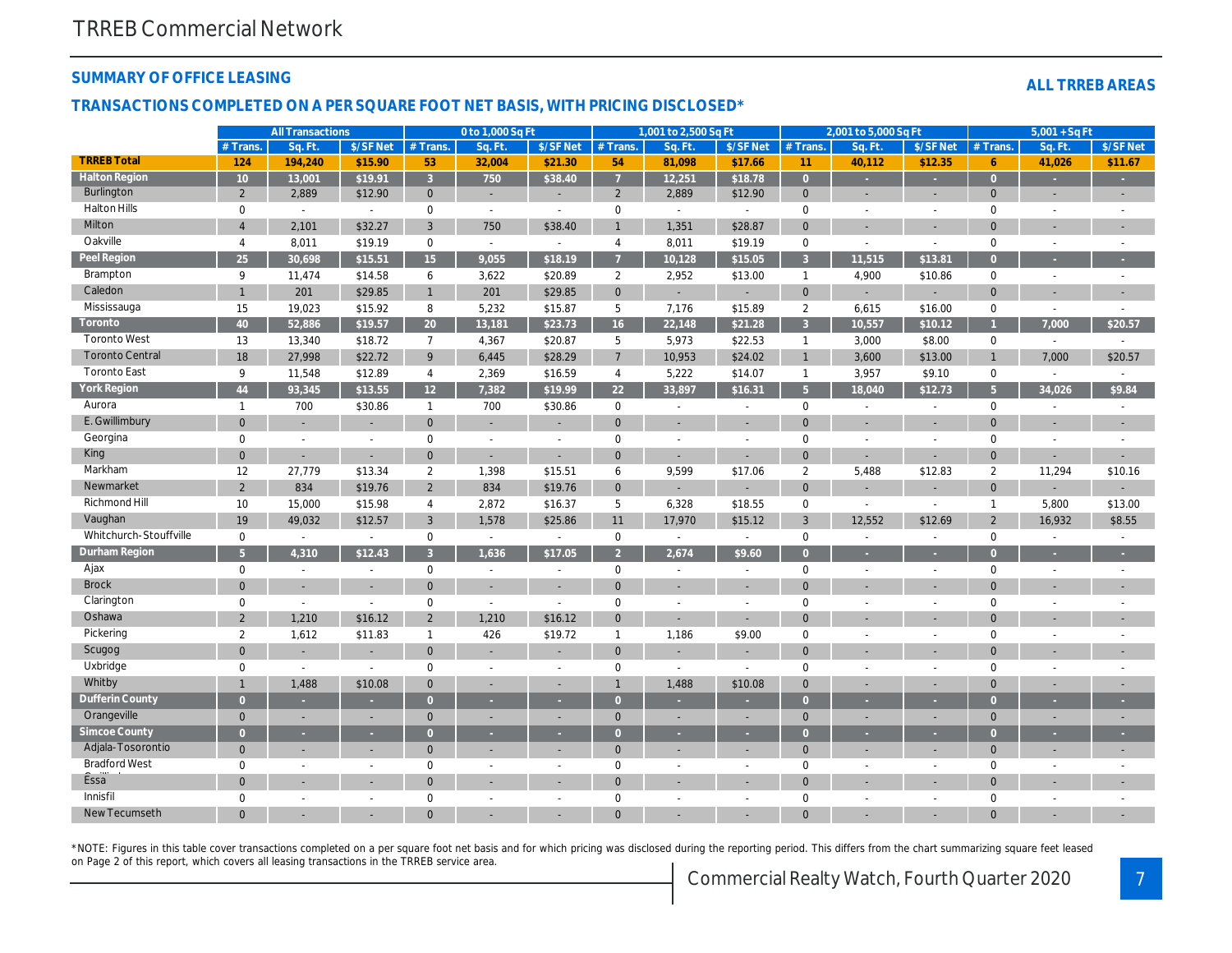#### **SUMMARY OF OFFICE LEASING**

#### **CITY OF TORONTO**

#### **TRANSACTIONS COMPLETED ON A PER SQUARE FOOT NET BASIS, WITH PRICING DISCLOSED\***

|                        |                | <b>All Transactions</b>  |                          |                | 0 to 1,000 Sq Ft         |                          |                | 1,001 to 2,500 Sq Ft     |                          |                | 2,001 to 5,000 Sq Ft     |                          |                | $5,001 + SqFt$           |           |
|------------------------|----------------|--------------------------|--------------------------|----------------|--------------------------|--------------------------|----------------|--------------------------|--------------------------|----------------|--------------------------|--------------------------|----------------|--------------------------|-----------|
|                        | $#$ Trans.     | Sq. Ft.                  | \$/SF net                | # Trans.       | Sq. Ft.                  | \$/SF net                | # Trans.       | Sq. Ft.                  | \$/SF net                | $#$ Trans.     | Sq. Ft                   | \$/SF net                | # Trans        | Sq. Ft                   | \$/SF net |
| <b>TRREB Total</b>     | 124            | 194,240                  | \$15.90                  | 53             | 32,004                   | \$21.30                  | 54             | 81,098                   | \$17.66                  | 11             | 40,112                   | \$12.35                  | 6              | 41,026                   | \$11.67   |
| City of Toronto Total  | 40             | 52.886                   | \$19.57                  | 20             | 13,181                   | \$23.73                  | 16             | 22,148                   | \$21.28                  | $\overline{3}$ | 10.557                   | \$10.12                  | $\overline{1}$ | 7,000                    | \$20.57   |
| <b>Toronto West</b>    | 13             | 13,340                   | \$18.72                  | $\overline{7}$ | 4,367                    | \$20.87                  | 5 <sup>5</sup> | 5,973                    | \$22.53                  |                | 3.000                    | \$8.00                   | $\overline{0}$ |                          |           |
| Toronto W01            | $\mathbf 0$    | $\overline{\phantom{a}}$ | $\overline{\phantom{a}}$ | $\mathbf 0$    | $\sim$                   | $\overline{\phantom{a}}$ | $\mathbf 0$    | $\overline{\phantom{a}}$ | $\overline{\phantom{a}}$ | $\mathbf 0$    |                          | $\overline{\phantom{a}}$ | $\mathbf 0$    | $\overline{\phantom{a}}$ |           |
| Toronto W02            | $\overline{0}$ | $\sim$                   | ÷.                       | $\mathbf{0}$   | $\sim$                   | $\sim$                   | $\mathbf{0}$   | $\sim$                   | $\overline{\phantom{a}}$ | $\overline{0}$ | L,                       | $\sim$                   | $\Omega$       |                          |           |
| Toronto W03            | 2              | 1,517                    | \$24.76                  | $\mathbf{1}$   | 462                      | \$14.42                  | $\overline{1}$ | 1,055                    | \$29.29                  | $\mathbf 0$    |                          |                          | $\Omega$       |                          |           |
| Toronto W04            | $\overline{0}$ | ÷.                       | $\sim$                   | $\mathbf{0}$   | $\overline{a}$           | $\sim$                   | $\mathbf{0}$   | ÷.                       | $\overline{\phantom{a}}$ | $\mathbf{0}$   | ÷,                       | ÷.                       | $\Omega$       | ÷                        |           |
| Toronto W05            | 6              | 5,773                    | \$17.11                  | 3              | 2,055                    | \$17.46                  | 3              | 3,718                    | \$16.91                  | $\mathbf 0$    | $\overline{a}$           | $\overline{\phantom{a}}$ | 0              |                          |           |
| Toronto W06            | $\mathbf{1}$   | 1,000                    | \$36.00                  | $\mathbf{1}$   | 1,000                    | \$36.00                  | $\mathbf{0}$   | $\overline{\phantom{a}}$ | $\sim$                   | $\overline{0}$ |                          | ÷.                       | $\Omega$       |                          |           |
| Toronto W07            | $\mathbf{1}$   | 1,200                    | \$34.00                  | $\mathbf 0$    | $\overline{\phantom{a}}$ | $\sim$                   | $\overline{1}$ | 1,200                    | \$34.00                  | $\mathbf 0$    | $\overline{\phantom{a}}$ | $\overline{\phantom{a}}$ | $\mathbf 0$    |                          |           |
| Toronto W08            | $\mathbf{1}$   | 3,000                    | \$8.00                   | $\mathbf{0}$   | $\sim$                   |                          | $\mathbf{0}$   |                          |                          | $\overline{1}$ | 3,000                    | \$8.00                   | $\Omega$       |                          |           |
| Toronto W09            | $\mathbf{1}$   | 250                      | \$26.40                  | $\mathbf{1}$   | 250                      | \$26.40                  | $\mathbf 0$    | $\overline{\phantom{a}}$ | $\overline{\phantom{a}}$ | $\mathbf 0$    | $\overline{\phantom{a}}$ | $\sim$                   | $\mathbf 0$    | $\overline{\phantom{a}}$ |           |
| Toronto W10            | $\mathbf{1}$   | 600                      | \$10.00                  | $\mathbf{1}$   | 600                      | \$10.00                  | $\mathbf{0}$   |                          |                          | $\mathbf 0$    |                          |                          | $\overline{0}$ |                          |           |
| <b>Toronto Central</b> | 18             | 27,998                   | \$22.72                  | 9              | 6,445                    | \$28.29                  | $\overline{7}$ | 10,953                   | \$24.02                  |                | 3,600                    | \$13.00                  |                | 7,000                    | \$20.57   |
| Toronto C01            | $\mathbf{3}$   | 4,160                    | \$31.59                  | $\mathbf{1}$   | 460                      | \$43.04                  | $\overline{2}$ | 3,700                    | \$30.16                  | $\overline{0}$ | ÷                        |                          | $\mathbf{0}$   |                          |           |
| Toronto C02            | $\mathbf 0$    | $\sim$                   | $\sim$                   | 0              | $\sim$                   | $\mathbb{L}$             | 0              | $\sim$                   | $\sim$                   | $\mathbf 0$    | ۰                        | $\overline{\phantom{a}}$ | 0              | $\overline{a}$           |           |
| Toronto C03            | $\mathbf{1}$   | 875                      | \$31.54                  | $\mathbf{1}$   | 875                      | \$31.54                  | $\mathbf{0}$   |                          | ÷,                       | $\Omega$       | ÷                        | ÷,                       | $\Omega$       |                          |           |
| Toronto C04            | $\mathbf{1}$   | 712                      | \$16.85                  | $\mathbf{1}$   | 712                      | \$16.85                  | 0              | $\sim$                   | $\overline{\phantom{a}}$ | $\mathbf 0$    | $\overline{a}$           | $\sim$                   | $\mathbf 0$    | $\overline{a}$           |           |
| Toronto C06            | $\overline{0}$ | ÷,                       |                          | $\overline{0}$ |                          |                          | $\mathbf{0}$   |                          |                          | $\Omega$       |                          |                          | $\Omega$       |                          |           |
| Toronto C07            | $\overline{2}$ | 1,116                    | \$36.02                  | $\overline{2}$ | 1,116                    | \$36.02                  | $\mathbf 0$    | $\overline{\phantom{a}}$ | ÷                        | $\mathbf 0$    |                          | $\overline{\phantom{a}}$ | $\mathbf 0$    | $\overline{a}$           |           |
| Toronto C08            | $\overline{2}$ | 8,225                    | \$21.23                  | $\mathbf{0}$   |                          |                          | $\mathbf{1}$   | 1,225                    | \$25.00                  | $\Omega$       |                          |                          |                | 7,000                    | \$20.57   |
| Toronto C09            | $\mathbf{1}$   | 820                      | \$26.34                  | $\mathbf{1}$   | 820                      | \$26.34                  | $\mathbf 0$    |                          |                          | $\mathbf 0$    |                          | $\overline{a}$           | $\mathbf 0$    |                          |           |
| Toronto C10            | $\overline{2}$ | 1,539                    | \$26.52                  | $\overline{2}$ | 1,539                    | \$26.52                  | $\mathbf{0}$   | $\sim$                   | ÷.                       | $\Omega$       |                          | ÷.                       | $\Omega$       | ÷                        |           |
| Toronto C11            | $\mathbf 0$    | $\overline{a}$           |                          | 0              |                          |                          | 0              |                          | $\overline{a}$           | $\overline{0}$ |                          |                          | $\mathbf 0$    |                          |           |
| Toronto C12            | $\mathbf{0}$   | $\sim$                   | $\sim$                   | $\mathbf{0}$   | $\sim$                   | $\sim$                   | $\mathbf{0}$   | $\sim$                   | ÷.                       | $\overline{0}$ | ÷.                       | ÷,                       | $\Omega$       |                          |           |
| Toronto C13            | 3              | 6,813                    | \$13.89                  | 0              | $\sim$                   | $\sim$                   | $\overline{2}$ | 3,213                    | \$14.89                  | $\overline{1}$ | 3,600                    | \$13.00                  | $\mathbf 0$    |                          |           |
| Toronto C14            | 2              | 2,178                    | \$33.57                  | $\mathbf{1}$   | 923                      | \$22.00                  | $\overline{1}$ | 1,255                    | \$42.07                  | $\mathbf{0}$   |                          | ÷.                       | $\Omega$       |                          |           |
| Toronto C15            | $\mathbf{1}$   | 1,560                    | \$13.00                  | $\mathbf 0$    | $\sim$                   | $\sim$                   | $\overline{1}$ | 1,560                    | \$13.00                  | $\mathbf 0$    | $\overline{a}$           | $\overline{\phantom{a}}$ | $\mathbf 0$    | $\overline{a}$           |           |
| <b>Toronto East</b>    | $\mathsf{Q}$   | 11,548                   | \$12.89                  | $\overline{A}$ | 2,369                    | \$16.59                  | $\overline{A}$ | 5.222                    | \$14.07                  |                | 3,957                    | \$9.10                   | $\Omega$       |                          |           |
| Toronto E01            | $\mathbf 0$    | $\sim$                   | $\sim$                   | $\mathbf 0$    | $\sim$                   | $\sim$                   | $\mathbf 0$    | $\sim$                   | $\sim$                   | $\mathbf 0$    | $\overline{\phantom{a}}$ | $\sim$                   | $\mathbf 0$    | $\overline{\phantom{a}}$ |           |
| Toronto E02            | 3              | 3,519                    | \$20.37                  |                | 500                      | \$36.00                  | $\overline{2}$ | 3,019                    | \$17.79                  | $\Omega$       |                          |                          | $\Omega$       |                          |           |
| Toronto E03            | $\mathbf 0$    | $\sim$                   | $\overline{\phantom{a}}$ | 0              | $\overline{\phantom{a}}$ | $\overline{\phantom{a}}$ | 0              | $\sim$                   | $\sim$                   | $\mathbf 0$    | $\overline{\phantom{a}}$ | $\overline{\phantom{a}}$ | 0              | $\overline{\phantom{a}}$ |           |
| Toronto E04            |                | 3,957                    | \$9.10                   | $\mathbf{0}$   |                          | $\sim$                   | $\mathbf{0}$   | $\sim$                   | ٠                        |                | 3,957                    | \$9.10                   | $\Omega$       |                          |           |
| Toronto E05            | $\mathbf 0$    | $\overline{\phantom{a}}$ |                          | $\mathbf 0$    | $\sim$                   | $\overline{\phantom{a}}$ | 0              | $\sim$                   | $\overline{\phantom{a}}$ | $\mathbf 0$    | $\overline{a}$           | $\overline{a}$           | $\mathbf 0$    | $\overline{a}$           |           |
| Toronto E06            | $\mathbf{0}$   |                          |                          | $\mathbf{0}$   |                          |                          | $\mathbf{0}$   |                          |                          | $\overline{0}$ |                          | ÷,                       | $\Omega$       |                          |           |
| Toronto E07            | 3              | 2,735                    | \$9.77                   | $\mathbf{1}$   | 532                      | \$13.00                  | $\overline{2}$ | 2,203                    | \$8.99                   | $\mathbf 0$    |                          | $\overline{\phantom{a}}$ | $\mathbf 0$    |                          |           |
| Toronto E08            | $\overline{0}$ | ÷.                       |                          | $\mathbf{0}$   |                          | $\sim$                   | $\mathbf{0}$   |                          | ÷                        | $\Omega$       |                          | $\overline{\phantom{a}}$ | $\Omega$       |                          |           |
| Toronto E09            | $\mathbf 0$    | $\overline{a}$           | $\sim$                   | $\mathbf 0$    | $\overline{a}$           | $\sim$                   | 0              |                          |                          | $\mathbf 0$    |                          | $\overline{a}$           | $\Omega$       |                          |           |
| Toronto E10            |                | 544                      | \$7.50                   |                | 544                      | \$7.50                   | $\mathbf{0}$   | $\overline{\phantom{a}}$ |                          | $\Omega$       |                          |                          | $\Omega$       |                          |           |
| Toronto E11            | $\mathbf{1}$   | 793                      | \$13.00                  | $\mathbf{1}$   | 793                      | \$13.00                  | $\Omega$       | $\overline{a}$           | $\overline{a}$           | $\mathbf 0$    | $\overline{a}$           |                          | $\Omega$       |                          |           |

\*NOTE: Figures in this table cover transactions completed on a per square foot net basis and for which pricing was disclosed during the reporting period. This differs from the chart summarizing square feet leased on Page 2 of this report, which covers all leasing transactions in the TRREB service area.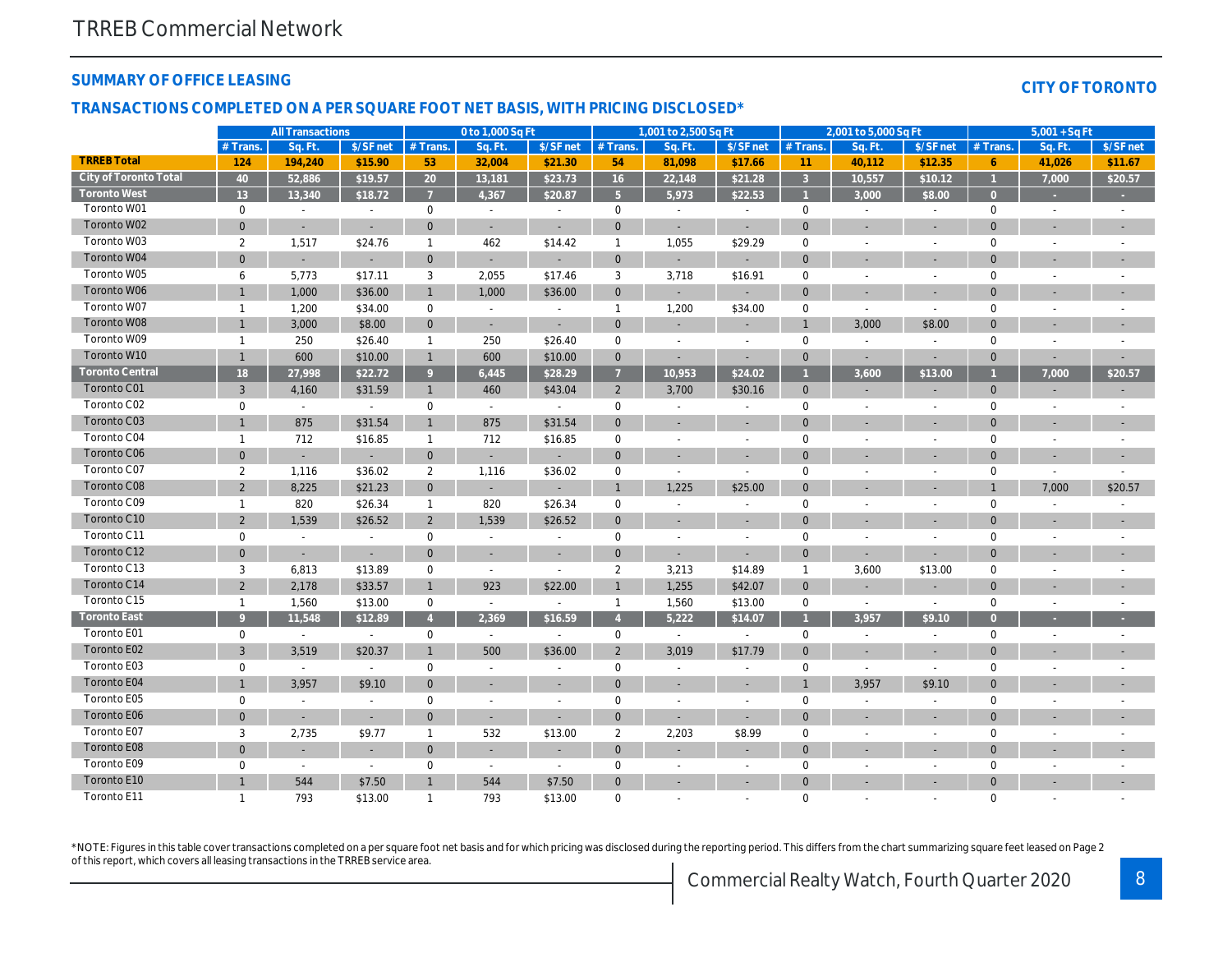#### **SUMMARY OF INDUSTRIAL SALES**

#### **TRANSACTIONS COMPLETED WITH PRICING DISCLOSED**

| <b>ALL TRREB AREAS</b> |  |  |
|------------------------|--|--|
|                        |  |  |
|                        |  |  |

|                        |                | <b>All Transactions</b>  |           |                | 0 to 5,000 Sq Ft         |                          |                | 5,001 to 15,000 Sq Ft    |                          |                | 15,001 to 50,000 Sq Ft |                          |                     | $50,001 + SqFt$          |                          |
|------------------------|----------------|--------------------------|-----------|----------------|--------------------------|--------------------------|----------------|--------------------------|--------------------------|----------------|------------------------|--------------------------|---------------------|--------------------------|--------------------------|
|                        | $#$ Trans      | Sq. Ft                   | \$/SF Net | $#$ Trans.     | Sa. Ft                   | \$/SF Net                | $#$ Trans.     | Sq. Ft                   | \$/SF Net                | $#$ Trans.     | Sq. Ft                 | \$/SF Net                | $#$ Trans.          | Sq. Ft                   | \$/SF Net                |
| <b>TRREB Total</b>     | 88             | 925,596                  | \$232.64  | 57             | 117,388                  | \$323.92                 | 14             | 151,935                  | \$272.02                 | 14             | 353,971                | \$245.17                 | $\overline{3}$      | 302,302                  | \$162.72                 |
| <b>Halton Region</b>   | 11             | 272,880                  | \$175.43  | $\overline{7}$ | 17,147                   | \$330.74                 |                | 12,840                   | \$303.74                 | $\overline{1}$ | 36,590                 | \$35.53                  | $\overline{2}$      | 206,302                  | \$179.35                 |
| Burlington             | $\overline{4}$ | 135,295                  | \$166.56  | $\mathbf{3}$   | 7,709                    | \$328.87                 | $\overline{0}$ | ÷.                       |                          | $\mathbf{0}$   | ÷.                     |                          | $\mathbf{1}$        | 127,586                  | \$156.76                 |
| <b>Halton Hills</b>    | $\overline{2}$ | 49,430                   | \$105.20  | $\mathbf 0$    | $\mathcal{L}$            |                          | $\overline{1}$ | 12,840                   | \$303.74                 | $\mathbf{1}$   | 36,590                 | \$35.53                  | $\mathbf 0$         |                          |                          |
| Milton                 | $\overline{2}$ | 3,540                    | \$325.14  | $\overline{2}$ | 3,540                    | \$325.14                 | $\mathbf{0}$   |                          |                          | $\mathbf{0}$   |                        |                          | $\Omega$            |                          |                          |
| Oakville               | $\mathbf{3}$   | 84,614                   | \$224.37  | $\overline{2}$ | 5,898                    | \$336.54                 | $\mathbf 0$    | $\overline{a}$           | $\sim$                   | $\mathbf 0$    | $\overline{a}$         | $\sim$                   | $\mathbf{1}$        | 78,716                   | \$215.97                 |
| Peel Region            | 25             | 230,059                  | \$222.53  | 16             | 32,063                   | \$331.98                 | $\overline{7}$ | 77,844                   | \$303.93                 | $\overline{1}$ | 24,152                 | \$194.60                 |                     | 96,000                   | \$127.00                 |
| Brampton               | 9              | 114,763                  | \$157.14  | $\overline{7}$ | 13,694                   | \$322.94                 | $\overline{1}$ | 5,069                    | \$280.13                 | $\mathbf 0$    | $\sim$                 | $\sim$                   | $\mathbf{1}$        | 96,000                   | \$127.00                 |
| Caledon                | $\mathbf{1}$   | 14,640                   | \$139.00  | $\mathbf{0}$   |                          |                          | $\overline{1}$ | 14,640                   | \$139.00                 | $\mathbf{0}$   |                        |                          | $\Omega$            |                          |                          |
| Mississauga            | 15             | 100,656                  | \$309.23  | 9              | 18,369                   | \$338.71                 | 5              | 58,135                   | \$347.54                 | $\mathbf{1}$   | 24,152                 | \$194.60                 | $\mathbf 0$         |                          |                          |
| Toronto                | 20             | 148,388                  | \$311.61  | 12             | 23,039                   | \$340.47                 | $\overline{3}$ | 25,358                   | \$272.89                 | 5 <sup>5</sup> | 99,991                 | \$314.78                 | $\overline{0}$      |                          |                          |
| <b>Toronto West</b>    | 8              | 80,950                   | \$324.51  | $\overline{4}$ | 8,987                    | \$446.65                 | $\overline{1}$ | 5,358                    | \$377.94                 | 3              | 66,605                 | \$303.73                 | $\mathbf 0$         |                          | $\overline{\phantom{a}}$ |
| <b>Toronto Central</b> | $\mathbf{0}$   |                          |           | $\overline{0}$ |                          |                          | $\mathbf{0}$   |                          |                          | $\mathbf{0}$   |                        |                          | $\Omega$            |                          |                          |
| <b>Toronto East</b>    | 12             | 67,438                   | \$296.12  | 8              | 14,052                   | \$272.56                 | $\overline{2}$ | 20,000                   | \$244.75                 | 2              | 33,386                 | \$336.82                 | $\mathbf 0$         |                          | $\overline{a}$           |
| York Region            | 25             | 195,459                  | \$306.46  | 18             | 35,882                   | \$346.19                 | $\overline{2}$ | 21,339                   | \$317.73                 | 5 <sup>5</sup> | 138,238                | \$294.40                 | $\overline{0}$      |                          |                          |
| Aurora                 | $\mathbf 0$    | $\sim$                   | $\sim$    | $\mathbf 0$    | $\sim$                   | $\overline{a}$           | $\mathbf 0$    | $\overline{a}$           | $\overline{\phantom{a}}$ | $\mathbf 0$    | $\overline{a}$         |                          | $\mathbf 0$         |                          |                          |
| E. Gwillimbury         | $\Omega$       |                          |           | $\Omega$       |                          |                          | $\Omega$       |                          |                          | $\Omega$       |                        |                          | $\Omega$            |                          |                          |
| Georgina               | $\mathbf 0$    | $\overline{a}$           | $\sim$    | $\mathbf 0$    | $\overline{a}$           | $\overline{a}$           | $\mathbf 0$    | $\overline{a}$           | $\sim$                   | $\mathbf 0$    | $\sim$                 |                          | $\mathbf 0$         |                          |                          |
| King                   | $\Omega$       |                          | $\sim$    | $\mathbf{0}$   | ÷.                       |                          | $\Omega$       |                          |                          | $\Omega$       | ÷.                     |                          | $\Omega$            |                          |                          |
| Markham                | $\overline{4}$ | 19,761                   | \$387.73  | 3              | 4,361                    | \$346.71                 | $\mathbf 0$    | $\overline{a}$           | $\overline{a}$           | $\mathbf{1}$   | 15,400                 | \$399.35                 | $\mathbf 0$         |                          |                          |
| Newmarket              | $\overline{2}$ | 3,174                    | \$313.48  | $\overline{2}$ | 3,174                    | \$313.48                 | $\mathbf{0}$   |                          |                          | $\mathbf{0}$   |                        |                          | $\Omega$            |                          |                          |
| Richmond Hill          | 3              | 12,419                   | \$377.65  | $\overline{2}$ | 4,492                    | \$376.22                 | $\overline{1}$ | 7,927                    | \$378.45                 | $\mathbf 0$    | $\sim$                 | $\sim$                   | $\mathbf 0$         |                          |                          |
| Vaughan                | 15             | 158,888                  | \$290.27  | 10             | 22,638                   | \$344.24                 | $\overline{1}$ | 13,412                   | \$281.84                 | $\overline{4}$ | 122,838                | \$281.25                 | $\Omega$            |                          |                          |
| Whitchurch-Stouffville | $\mathbf{1}$   | 1,217                    | \$354.97  | $\mathbf{1}$   | 1,217                    | \$354.97                 | $\mathbf 0$    | $\sim$                   | $\overline{\phantom{a}}$ | $\mathbf 0$    | $\sim$                 |                          | $\mathbf 0$         |                          |                          |
| Durham Region          | 6              | 73,931                   | \$129.82  | $\mathbf{3}$   | 4,377                    | \$209.73                 |                | 14,554                   | \$4.81                   | $\mathcal{P}$  | 55,000                 | \$156.55                 | $\overline{0}$      |                          |                          |
| Ajax                   | $\overline{2}$ | 55,000                   | \$156.55  | $\mathbf 0$    | $\sim$                   | $\overline{a}$           | $\mathbf 0$    | $\overline{a}$           | $\overline{a}$           | $\overline{2}$ | 55,000                 | \$156.55                 | $\mathsf{O}\xspace$ |                          |                          |
| <b>Brock</b>           | $\Omega$       |                          |           | $\Omega$       |                          |                          | $\Omega$       |                          |                          | $\mathbf{0}$   |                        |                          | $\Omega$            |                          |                          |
| Clarington             | $\mathbf{1}$   | 14,554                   | \$4.81    | $\mathbf 0$    | $\sim$                   | $\overline{a}$           | $\mathbf{1}$   | 14,554                   | \$4.81                   | $\mathbf 0$    | $\sim$                 | $\sim$                   | $\mathsf{O}\xspace$ |                          |                          |
| Oshawa                 | $\mathbf{0}$   |                          |           | $\Omega$       |                          |                          | $\Omega$       |                          |                          | $\Omega$       |                        |                          | $\overline{0}$      |                          |                          |
| Pickering              | $\mathbf{0}$   | $\sim$                   | $\sim$    | $\mathbf 0$    | $\sim$                   | $\overline{a}$           | $\mathbf 0$    | $\overline{a}$           | $\overline{a}$           | $\mathbf 0$    | $\overline{a}$         | $\sim$                   | $\mathbf 0$         |                          |                          |
| Scugog                 | $\mathbf{0}$   |                          |           | $\Omega$       |                          |                          | $\Omega$       |                          |                          | $\Omega$       |                        |                          | $\Omega$            |                          |                          |
| Uxbridge               | $\mathbf 0$    | $\overline{a}$           | $\sim$    | $\mathbf 0$    | $\sim$                   | $\overline{a}$           | $\mathbf 0$    | $\overline{a}$           | $\overline{a}$           | $\mathbf 0$    | $\overline{a}$         |                          | $\mathbf 0$         |                          |                          |
| Whitby                 | 3              | 4,377                    | \$209.73  | 3              | 4,377                    | \$209.73                 | $\overline{0}$ |                          |                          | $\Omega$       |                        |                          | $\Omega$            |                          |                          |
| Dufferin County        |                | 4,880                    | \$107.58  |                | 4,880                    | \$107.58                 | $\overline{0}$ |                          |                          | $\Omega$       |                        |                          | $\overline{0}$      |                          |                          |
| Orangeville            | $\mathbf{1}$   | 4,880                    | \$107.58  | $\mathbf{1}$   | 4,880                    | \$107.58                 | $\mathbf{0}$   | ÷                        | $\overline{\phantom{a}}$ | $\mathbf{0}$   | ÷.                     |                          | $\mathbf 0$         |                          |                          |
| Simcoe County          | $\overline{0}$ | ×                        |           | $\overline{0}$ | ×.                       |                          | $\overline{0}$ | ÷.                       |                          | $\Omega$       |                        |                          | $\mathbf{0}$        |                          |                          |
| Adjala-Tosorontio      | $\mathbf{0}$   |                          |           | $\mathbf{0}$   |                          | $\overline{\phantom{a}}$ | $\overline{0}$ |                          | ÷.                       | $\mathbf{0}$   | ÷                      |                          | $\mathbf 0$         |                          | $\overline{\phantom{a}}$ |
| <b>Bradford West</b>   | $\mathbf{0}$   | $\sim$                   | $\sim$    | $\mathbf 0$    | $\overline{\phantom{a}}$ | $\overline{a}$           | 0              | $\overline{a}$           | $\overline{\phantom{a}}$ | $\mathbf 0$    | $\sim$                 | $\overline{\phantom{a}}$ | $\mathbf 0$         | $\overline{\phantom{a}}$ |                          |
| <b>Essa</b>            | $\Omega$       |                          |           | $\Omega$       |                          |                          | $\overline{0}$ |                          |                          | $\mathbf{0}$   |                        |                          | $\overline{0}$      |                          |                          |
| Innisfil               | $\Omega$       | $\overline{\phantom{a}}$ |           | $\mathbf 0$    |                          | $\overline{\phantom{a}}$ | $\mathbf 0$    | $\overline{\phantom{a}}$ | $\overline{\phantom{a}}$ | $\mathbf 0$    |                        |                          | $\mathbf 0$         |                          |                          |
| New Tecumseth          |                |                          |           |                |                          |                          |                |                          |                          |                |                        |                          | $\Omega$            |                          |                          |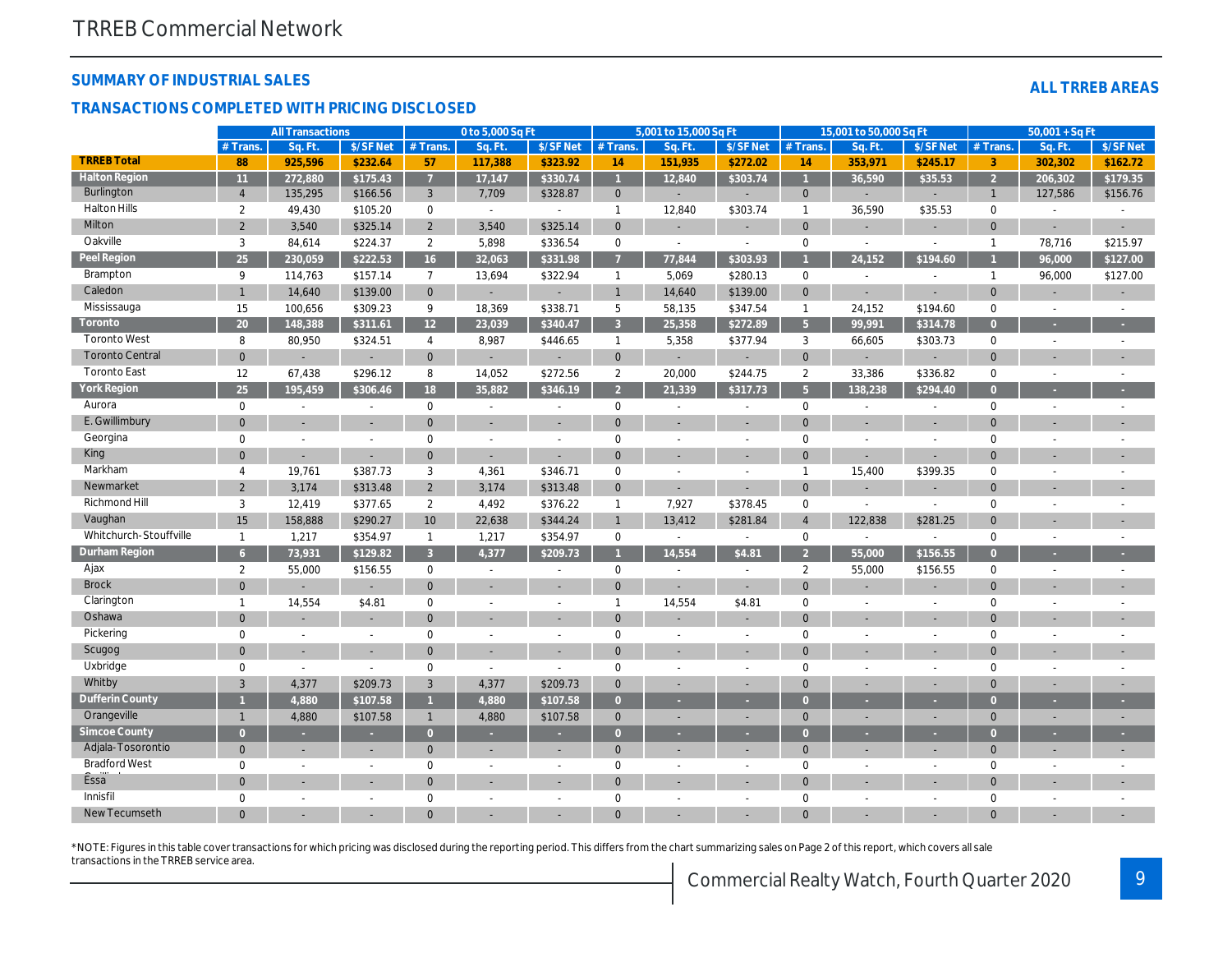**TRI** 

**Peel Region**

**Toronto**

**York Region**

New Tecumseth

#### **SUMMARY OF INDUSTRIAL SALES - CONDOMINIUM BREAKOUT**

#### **TRANSACTIONS COMPLETED WITH PRICING DISCLOSED**

|                        | $#$ Trans.      | Sq. Ft                   | \$/SF Net                | # Trans.            | Sq. Ft.                  | \$/SF Net                | # Trans             | Sq. Ft | \$/SF Net      | $#$ Trans      | Sq. Ft         | \$/SF Net                | $#$ Trans.     | Sq. Ft                   | \$/SF Net |
|------------------------|-----------------|--------------------------|--------------------------|---------------------|--------------------------|--------------------------|---------------------|--------|----------------|----------------|----------------|--------------------------|----------------|--------------------------|-----------|
| <b>TRREB Total</b>     | 55              | 159,977                  | \$302.03                 | 50                  | 101,652                  | \$306.15                 | $\overline{4}$      | 31,525 | \$304.52       | $\overline{1}$ | 26,800         | \$283.50                 | $\overline{0}$ |                          |           |
| <b>Halton Region</b>   | 6 <sup>1</sup>  | 13,595                   | \$314.17                 | 6 <sup>1</sup>      | $\overline{13,595}$      | \$314.17                 | $\overline{0}$      |        |                | $\Omega$       |                |                          | $\Omega$       |                          |           |
| Burlington             | 2               | 4,157                    | \$273.09                 | $\overline{2}$      | 4,157                    | \$273.09                 | $\mathbf{0}$        |        |                | $\mathbf{0}$   |                | ÷,                       | $\overline{0}$ |                          |           |
| <b>Halton Hills</b>    | 0               | $\overline{\phantom{a}}$ |                          | $\mathsf{O}$        | $\overline{\phantom{a}}$ | $\overline{a}$           | $\mathbf 0$         |        |                | $\mathbf 0$    |                |                          | $\mathbf 0$    |                          |           |
| Milton                 | $\overline{2}$  | 3,540                    | \$325.14                 | $\overline{2}$      | 3,540                    | \$325.14                 | $\mathsf{O}\xspace$ |        |                | $\Omega$       |                |                          | $\Omega$       |                          |           |
| Oakville               | $\overline{2}$  | 5,898                    | \$336.54                 | $\overline{2}$      | 5,898                    | \$336.54                 | $\mathsf{O}\xspace$ | $\sim$ | $\overline{a}$ | $\mathbf 0$    | $\sim$         | $\overline{\phantom{a}}$ | $\mathbf 0$    | $\sim$                   |           |
| Peel Region            | 16              | 39,116                   | \$312.00                 | 14                  | 28,930                   | \$324.38                 | $\overline{2}$      | 10,186 | \$276.85       | $\Omega$       |                |                          | $\Omega$       |                          |           |
| Brampton               | 8               | 18,763                   | \$311.38                 | $\overline{7}$      | 13,694                   | \$322.94                 | $\overline{1}$      | 5,069  | \$280.13       | $\mathbf 0$    | $\sim$         | $\overline{a}$           | $\mathbf 0$    | $\sim$                   |           |
| Caledon                | $\overline{0}$  | $\overline{\phantom{a}}$ | $\sim$                   | $\overline{0}$      | $\overline{\phantom{a}}$ | $\overline{\phantom{a}}$ | $\mathbf{0}$        |        | $\sim$         | $\overline{0}$ |                |                          | $\Omega$       |                          |           |
| Mississauga            | 8               | 20,353                   | \$312.57                 | $\overline{7}$      | 15,236                   | \$325.66                 | $\mathbf{1}$        | 5,117  | \$273.60       | $\mathbf 0$    | $\overline{a}$ | $\sim$                   | $\mathbf 0$    | $\overline{\phantom{a}}$ |           |
| Toronto                | 10 <sup>°</sup> | 17,312                   | \$275.53                 | 10                  | 17,312                   | \$275.53                 | $\overline{0}$      |        |                | $\Omega$       |                |                          | $\Omega$       |                          |           |
| <b>Toronto West</b>    | $\overline{2}$  | 3,260                    | \$288.34                 | $\overline{2}$      | 3,260                    | \$288.34                 | $\mathbf 0$         |        | $\sim$         | $\mathbf 0$    | $\overline{a}$ | $\overline{a}$           | $\mathbf 0$    |                          |           |
| <b>Toronto Central</b> | $\mathbf 0$     |                          |                          | $\mathbf{0}$        |                          |                          | $\mathsf{O}\xspace$ |        |                | $\Omega$       |                |                          | $\Omega$       |                          |           |
| <b>Toronto East</b>    | 8               | 14,052                   | \$272.56                 | 8                   | 14,052                   | \$272.56                 | $\mathbf{0}$        |        |                | $\mathbf 0$    | $\overline{a}$ | ÷                        | $\Omega$       |                          |           |
| <b>York Region</b>     | 19              | 80,697                   | \$317.61                 | 16                  | 32,558                   | \$345.60                 | $\overline{2}$      | 21,339 | \$317.73       |                | 26,800         | \$283.50                 | $\Omega$       |                          |           |
| Aurora                 | 0               |                          |                          | $\mathsf{O}$        | $\overline{a}$           | $\overline{a}$           | $\mathsf{O}$        |        |                | $\mathbf 0$    |                | ÷,                       | $\mathbf 0$    |                          |           |
| E. Gwillimbury         | $\overline{0}$  |                          | $\sim$                   | $\mathsf{O}\xspace$ | $\sim$                   | $\sim$                   | $\mathbf{0}$        |        | $\sim$         | $\Omega$       |                | $\overline{\phantom{a}}$ | $\Omega$       |                          |           |
| Georgina               | 0               |                          |                          | $\mathbf 0$         | $\overline{a}$           |                          | $\mathbf 0$         |        |                | $\mathbf 0$    |                | $\overline{\phantom{a}}$ | $\mathbf 0$    |                          |           |
| King                   | $\overline{0}$  |                          |                          | $\mathsf{O}\xspace$ |                          |                          | $\mathbf{0}$        |        |                | $\Omega$       |                |                          | $\Omega$       |                          |           |
| Markham                | $\overline{2}$  | 2,626                    | \$356.82                 | $\overline{2}$      | 2,626                    | \$356.82                 | $\mathbf 0$         |        | $\sim$         | $\mathbf 0$    | $\overline{a}$ | $\overline{a}$           | $\mathbf 0$    |                          |           |
| Newmarket              | $\overline{2}$  | 3,174                    | \$313.48                 | $\overline{2}$      | 3,174                    | \$313.48                 | $\mathbf 0$         |        |                | $\Omega$       |                |                          | $\Omega$       |                          |           |
| Richmond Hill          | 3               | 12,419                   | \$377.65                 | $\overline{2}$      | 4,492                    | \$376.22                 | $\overline{1}$      | 7,927  | \$378.45       | $\mathbf 0$    | $\overline{a}$ |                          | $\mathbf 0$    |                          |           |
| Vaughan                | 11              | 61,261                   | \$303.22                 | 9                   | 21,049                   | \$341.96                 | $\mathbf{1}$        | 13,412 | \$281.84       | $\mathbf{1}$   | 26,800         | \$283.50                 | $\Omega$       |                          |           |
| Whitchurch-Stouffville | $\mathbf{1}$    | 1,217                    | \$354.97                 | $\mathbf{1}$        | 1,217                    | \$354.97                 | $\mathbf 0$         | $\sim$ | $\sim$         | $\mathbf 0$    | $\sim$         | $\sim$                   | $\mathbf 0$    | $\overline{\phantom{a}}$ |           |
| Durham Region          | $\overline{3}$  | 4,377                    | \$209.73                 | $\overline{3}$      | 4,377                    | \$209.73                 | $\overline{0}$      |        |                | $\Omega$       |                |                          | $\Omega$       |                          |           |
| Ajax                   | $\mathbf 0$     | $\sim$                   |                          | $\mathsf{O}$        | $\overline{a}$           | $\overline{a}$           | $\mathbf 0$         |        | $\sim$         | $\mathbf 0$    | $\overline{a}$ | $\overline{a}$           | $\mathbf 0$    |                          |           |
| <b>Brock</b>           | $\overline{0}$  |                          |                          | $\overline{0}$      |                          |                          | $\overline{0}$      |        |                | $\Omega$       |                |                          | $\Omega$       |                          |           |
| Clarington             | $\mathbf 0$     |                          | $\overline{\phantom{a}}$ | $\mathsf{O}\xspace$ | ÷                        | $\overline{a}$           | $\mathbf 0$         |        | $\sim$         | $\mathbf 0$    |                | $\overline{\phantom{m}}$ | $\mathbf 0$    |                          |           |
| Oshawa                 | $\mathbf{0}$    |                          |                          | $\mathbf{0}$        |                          | ÷,                       | $\mathbf 0$         |        |                | $\Omega$       |                |                          | $\overline{0}$ |                          |           |
| Pickering              | $\mathbf 0$     |                          | $\overline{\phantom{a}}$ | $\boldsymbol{0}$    | $\overline{a}$           | L                        | $\mathbf 0$         |        | $\sim$         | $\mathbf 0$    |                | $\overline{\phantom{a}}$ | $\mathbf 0$    |                          |           |
| Scugog                 | $\Omega$        |                          | ÷.                       | $\mathbf{0}$        | ÷,                       |                          | $\overline{0}$      |        |                | $\Omega$       |                | $\overline{\phantom{a}}$ | $\Omega$       |                          |           |
| Uxbridge               | $\mathbf{0}$    | $\overline{\phantom{a}}$ |                          | $\mathsf{O}\xspace$ | $\overline{\phantom{a}}$ | $\overline{a}$           | $\mathbf 0$         |        | $\sim$         | $\mathbf 0$    |                | $\overline{\phantom{a}}$ | $\Omega$       |                          |           |
| Whitby                 | $\overline{3}$  | 4,377                    | \$209.73                 | $\sqrt{3}$          | 4,377                    | \$209.73                 | $\mathbf 0$         |        |                | $\Omega$       |                |                          | $\overline{0}$ |                          |           |
| Dufferin County        |                 | 4,880                    | \$107.58                 | $\mathbf{1}$        | 4,880                    | \$107.58                 | $\overline{0}$      |        |                | $\Omega$       |                |                          | $\mathbf{0}$   |                          |           |
| Orangeville            | $\mathbf{1}$    | 4,880                    | \$107.58                 | $\mathbf{1}$        | 4,880                    | \$107.58                 | $\mathbf{0}$        |        |                | $\mathbf{0}$   |                |                          | $\overline{0}$ |                          |           |
| Simcoe County          | $\Omega$        |                          |                          | $\overline{0}$      |                          |                          | $\overline{0}$      |        |                | $\Omega$       |                |                          | $\Omega$       |                          |           |
| Adjala-Tosorontio      | $\mathbf{0}$    |                          |                          | $\overline{0}$      |                          |                          | $\mathbf{0}$        |        |                | $\mathbf 0$    |                |                          | $\mathbf{0}$   |                          |           |
| <b>Bradford West</b>   | $\mathbf 0$     |                          | $\overline{a}$           | $\mathbf 0$         | $\overline{a}$           | $\overline{a}$           | $\mathbf 0$         |        | $\overline{a}$ | $\mathbf 0$    |                | $\overline{a}$           | $\mathbf 0$    | $\overline{a}$           |           |
| Essa <sup>"</sup>      | $\overline{0}$  |                          | ÷.                       | $\mathbf{0}$        |                          | ÷                        | $\overline{0}$      |        |                | $\Omega$       |                | ÷                        | $\Omega$       |                          |           |
| Innisfil               | $\cap$          |                          |                          | $\Omega$            |                          |                          | $\cap$              |        |                | $\cap$         |                |                          | $\Omega$       |                          |           |

0 - - - 0 - - 0 - - 0 - - 0 - - 0 - - - 0 - - - - 0 - - - - 0 - - - - 0 - - - - 0 0 - - 0 - - 0 - - 0 - - 0 - -

**All Transactions 0 to 5,000 Sq Ft 5,001 to 15,000 Sq Ft 15,001 to 50,000 Sq Ft 50,001 + Sq Ft**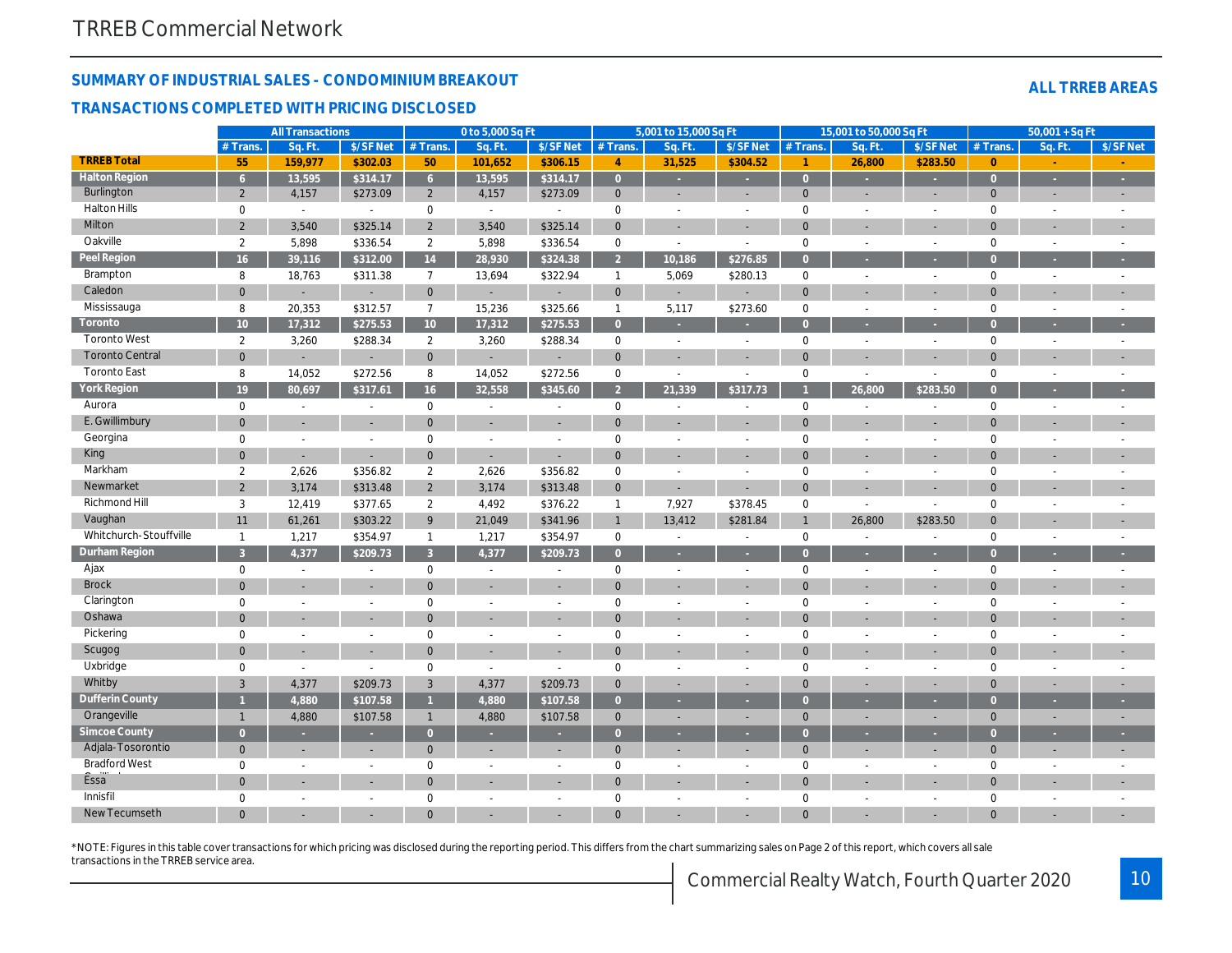#### **SUMMARY OF INDUSTRIAL SALES - OTHER TYPES BREAKOUT**

#### **TRANSACTIONS COMPLETED WITH PRICING DISCLOSED**

|                        |                 | <b>All Transactions</b> |                          |                | 0 to 5,000 Sq Ft         |                |                 | 5,001 to 15,000 Sq Ft    |                          |                | 15,001 to 50,000 Sq Ft   |                          |                | $50,001 + SqFt$ |                          |
|------------------------|-----------------|-------------------------|--------------------------|----------------|--------------------------|----------------|-----------------|--------------------------|--------------------------|----------------|--------------------------|--------------------------|----------------|-----------------|--------------------------|
|                        | # Trans         | Sq. Ft.                 | \$/SFNet                 | $#$ Trans.     | Sq. Ft.                  | \$/SFNet       | # Trans.        | Sq. Ft                   | \$/SFNet                 | $#$ Trans.     | Sq. Ft.                  | \$/SF Net                | # Trans.       | Sq. Ft          | \$/SFNet                 |
| <b>TRREB Total</b>     | 33              | 765,619                 | \$218.14                 | $\overline{7}$ | 15,736                   | \$438.74       | 10 <sup>°</sup> | 120,410                  | \$263.51                 | 13             | 327,171                  | \$242.03                 | 3              | 302,302         | \$162.72                 |
| <b>Halton Region</b>   | 5 <sup>1</sup>  | 259,284                 | \$168.16                 | $\mathbf{1}$   | 3,552                    | \$394.14       | $\mathbf{1}$    | 12,840                   | \$303.74                 |                | 36,590                   | \$35.53                  | $\overline{2}$ | 206,302         | \$179.35                 |
| Burlington             | $\overline{2}$  | 131,138                 | \$163.19                 | $\mathbf{1}$   | 3,552                    | \$394.14       | $\mathbf{0}$    | $\sim$                   | $\overline{\phantom{a}}$ | $\overline{0}$ | ÷.                       | ÷,                       | $\mathbf{1}$   | 127,586         | \$156.76                 |
| <b>Halton Hills</b>    | 2               | 49,430                  | \$105.20                 | $\mathbf 0$    | $\sim$                   | $\sim$         | $\overline{1}$  | 12,840                   | \$303.74                 | $\mathbf{1}$   | 36,590                   | \$35.53                  | $\mathbf 0$    | $\overline{a}$  |                          |
| Milton                 | $\mathbf{0}$    |                         |                          | $\mathbf{0}$   | $\sim$                   |                | $\mathbf{0}$    |                          | $\sim$                   | $\overline{0}$ | ÷.                       | ÷,                       | $\overline{0}$ |                 |                          |
| Oakville               | $\mathbf{1}$    | 78,716                  | \$215.97                 | $\mathbf 0$    | $\sim$                   | $\sim$         | $\mathbf 0$     | $\sim$                   | $\sim$                   | $\mathbf 0$    | $\sim$                   | $\overline{\phantom{a}}$ | $\mathbf{1}$   | 78,716          | \$215.97                 |
| Peel Region            | $\mathsf{Q}$    | 190,943                 | \$204.20                 | $\overline{2}$ | 3,133                    | \$402.17       | 5 <sup>5</sup>  | 67,658                   | \$308.01                 |                | 24,152                   | \$194.60                 |                | 96,000          | \$127.00                 |
| Brampton               | $\mathbf{1}$    | 96,000                  | \$127.00                 | $\mathbf 0$    | $\mathbb{L}$             | $\sim$         | $\mathbf 0$     | $\sim$                   | $\sim$                   | $\mathbf 0$    | $\mathbb{L}$             | $\overline{\phantom{a}}$ | $\mathbf{1}$   | 96,000          | \$127.00                 |
| Caledon                | $\mathbf{1}$    | 14,640                  | \$139.00                 | $\mathbf{0}$   | $\sim$                   |                |                 | 14,640                   | \$139.00                 | $\mathbf{0}$   | ÷.                       | L,                       | $\mathbf 0$    |                 |                          |
| Mississauga            | $\overline{7}$  | 80,303                  | \$308.39                 | $\overline{2}$ | 3,133                    | \$402.17       | 4               | 53,018                   | \$354.68                 | $\overline{1}$ | 24,152                   | \$194.60                 | $\mathbf 0$    | $\sim$          | $\overline{\phantom{a}}$ |
| Toronto                | 10 <sup>°</sup> | 131,076                 | \$316.37                 | $\overline{2}$ | 5,727                    | \$536.76       | $\mathbf{3}$    | 25,358                   | \$272.89                 | 5 <sup>5</sup> | 99,991                   | \$314.78                 | $\overline{0}$ |                 |                          |
| <b>Toronto West</b>    | 6               | 77,690                  | \$326.03                 | $\overline{2}$ | 5,727                    | \$536.76       | $\overline{1}$  | 5,358                    | \$377.94                 | $\mathbf{3}$   | 66,605                   | \$303.73                 | $\mathbf 0$    | $\sim$          | $\sim$                   |
| <b>Toronto Central</b> | $\mathbf{0}$    |                         |                          | $\mathbf{0}$   | ÷                        |                | $\mathbf{0}$    |                          | $\overline{\phantom{a}}$ | $\mathbf{0}$   | ÷.                       | ÷,                       | $\Omega$       |                 |                          |
| <b>Toronto East</b>    | $\overline{4}$  | 53,386                  | \$302.33                 | $\mathbf 0$    | $\sim$                   | $\sim$         | $\overline{a}$  | 20,000                   | \$244.75                 | $\overline{2}$ | 33,386                   | \$336.82                 | $\mathbf 0$    | $\sim$          | $\sim$                   |
| York Region            | 6               | 114,762                 | \$298.62                 | $\overline{2}$ | 3,324                    | \$351.99       | $\Omega$        |                          |                          | $\overline{A}$ | 111,438                  | \$297.03                 | $\overline{0}$ |                 |                          |
| Aurora                 | $\mathbf 0$     | $\overline{a}$          | $\sim$                   | $\mathbf 0$    | $\sim$                   | $\sim$         | 0               | $\sim$                   | $\sim$                   | $\mathbf 0$    | $\overline{\phantom{a}}$ | $\overline{a}$           | $\mathbf 0$    | $\sim$          | $\overline{a}$           |
| E. Gwillimbury         | $\overline{0}$  |                         | ÷                        | $\Omega$       |                          |                | $\mathbf{0}$    |                          | ÷                        | $\Omega$       | ÷.                       | ÷                        | $\Omega$       |                 |                          |
| Georgina               | $\mathbf 0$     | $\overline{a}$          | $\overline{\phantom{a}}$ | $\mathbf 0$    | $\overline{a}$           | $\overline{a}$ | $\mathbf 0$     | $\overline{\phantom{a}}$ | $\overline{a}$           | $\mathbf 0$    | $\sim$                   | $\overline{a}$           | $\mathbf 0$    | $\overline{a}$  |                          |
| King                   | $\mathbf{0}$    | ÷                       |                          | $\mathbf{0}$   | ÷.                       |                | $\mathbf{0}$    |                          |                          | $\Omega$       | ÷.                       | ÷,                       | $\Omega$       |                 |                          |
| Markham                | 2               | 17,135                  | \$392.47                 | $\mathbf{1}$   | 1,735                    | \$331.41       | $\mathbf 0$     | $\sim$                   | $\overline{a}$           | $\mathbf{1}$   | 15,400                   | \$399.35                 | $\mathbf 0$    | $\overline{a}$  |                          |
| Newmarket              | $\mathbf{0}$    |                         | ÷                        | $\mathbf{0}$   |                          |                | $\mathbf{0}$    |                          |                          | $\Omega$       | ÷.                       | ÷                        | $\Omega$       |                 |                          |
| Richmond Hill          | $\mathbf 0$     | $\overline{a}$          | $\sim$                   | $\mathbf 0$    | $\sim$                   | $\sim$         | $\mathbf 0$     | $\overline{a}$           | $\sim$                   | $\mathbf 0$    | $\sim$                   | $\overline{\phantom{a}}$ | $\mathbf 0$    | $\overline{a}$  | $\overline{\phantom{a}}$ |
| Vaughan                | $\overline{4}$  | 97,627                  | \$282.15                 |                | 1,589                    | \$374.45       | $\mathbf{0}$    |                          |                          | 3              | 96,038                   | \$280.62                 | $\mathbf{0}$   |                 |                          |
| Whitchurch-Stouffville | $\mathbf 0$     | $\mathbb{L}$            | $\sim$                   | $\mathbf 0$    | $\sim$                   | $\sim$         | $\mathbf 0$     | $\sim$                   | $\overline{a}$           | $\mathbf 0$    | $\mathbb{L}$             | $\overline{a}$           | $\mathbf 0$    | $\sim$          | $\overline{\phantom{a}}$ |
| Durham Region          | $\overline{3}$  | 69,554                  | \$124.80                 | $\Omega$       |                          |                |                 | 14,554                   | \$4.81                   | $\overline{2}$ | 55,000                   | \$156.55                 | $\overline{0}$ |                 |                          |
| Ajax                   | $\overline{2}$  | 55,000                  | \$156.55                 | $\mathbf 0$    | $\overline{\phantom{a}}$ | $\sim$         | $\mathbf 0$     | $\overline{\phantom{a}}$ | $\overline{a}$           | 2              | 55,000                   | \$156.55                 | $\mathbf 0$    | $\overline{a}$  | $\overline{a}$           |
| <b>Brock</b>           | $\overline{0}$  |                         |                          | $\mathbf{0}$   |                          |                | $\mathbf{0}$    |                          | ÷                        | $\Omega$       |                          | ٠                        | $\mathbf{0}$   |                 |                          |
| Clarington             | $\mathbf{1}$    | 14,554                  | \$4.81                   | $\mathbf{0}$   | $\overline{a}$           | $\sim$         | $\overline{1}$  | 14,554                   | \$4.81                   | $\mathbf 0$    | $\sim$                   | $\overline{a}$           | $\mathbf 0$    | $\overline{a}$  |                          |
| Oshawa                 | $\mathbf{0}$    |                         |                          | $\Omega$       |                          |                | $\Omega$        |                          |                          | $\Omega$       |                          | $\overline{a}$           | $\Omega$       |                 |                          |
| Pickering              | $\mathbf 0$     | $\overline{a}$          | $\overline{\phantom{a}}$ | $\mathbf 0$    | $\overline{a}$           | $\sim$         | $\mathbf{0}$    | $\overline{a}$           | $\sim$                   | $\mathbf 0$    | $\sim$                   | $\overline{a}$           | $\mathbf 0$    | $\overline{a}$  |                          |
| Scugog                 | $\mathbf{0}$    |                         |                          | $\Omega$       |                          |                | $\mathbf{0}$    |                          | ÷                        | $\Omega$       |                          |                          | $\Omega$       |                 |                          |
| Uxbridge               | $\mathbf 0$     | $\overline{a}$          | $\overline{a}$           | $\Omega$       | $\overline{a}$           | $\overline{a}$ | $\mathbf{0}$    | $\sim$                   | $\overline{a}$           | $\Omega$       | $\sim$                   | $\overline{a}$           | $\mathbf 0$    | $\overline{a}$  |                          |
| Whitby                 | $\mathbf{0}$    | L                       |                          | $\Omega$       |                          |                | $\mathbf{0}$    |                          | ÷                        | $\Omega$       | ٠                        |                          | $\Omega$       |                 |                          |
| Dufferin County        | $\Omega$        | ٠                       |                          | $\Omega$       | ٠                        | ٠              | $\Omega$        | ٠                        | ٠                        | $\Omega$       | ٠                        |                          | $\Omega$       |                 |                          |
| Orangeville            | $\mathbf{0}$    | $\overline{a}$          | ÷                        | $\Omega$       | ÷                        | ÷.             | $\mathbf{0}$    | $\overline{\phantom{a}}$ | $\sim$                   | $\Omega$       | ÷                        | ÷,                       | $\mathbf{0}$   |                 |                          |
| Simcoe County          | $\Omega$        | ×.                      | ×.                       | $\Omega$       | $\sim$                   | ٠              | $\Omega$        | $\sim$                   | ٠                        | $\Omega$       | ×                        |                          | $\Omega$       |                 |                          |
| Adjala-Tosorontio      | $\overline{0}$  | ÷                       | ÷                        | $\mathbf{0}$   |                          |                | $\mathbf{0}$    | ÷                        | ÷                        | $\Omega$       | ÷                        | ٠                        | $\mathbf{0}$   | ÷               |                          |
| <b>Bradford West</b>   | $\mathbf 0$     | $\overline{a}$          | $\overline{\phantom{a}}$ | $\mathbf 0$    | $\overline{a}$           | $\overline{a}$ | $\mathbf{0}$    | $\overline{a}$           | $\overline{a}$           | $\mathbf 0$    | $\sim$                   | $\overline{a}$           | $\mathbf 0$    | $\overline{a}$  |                          |
| Essa <sup>"</sup>      | $\mathbf{0}$    |                         |                          | $\Omega$       |                          |                | $\mathbf{0}$    |                          |                          | $\Omega$       |                          |                          | $\Omega$       |                 |                          |
| Innisfil               | $\Omega$        | $\overline{a}$          | $\overline{a}$           | $\Omega$       |                          | $\overline{a}$ | $\mathbf{0}$    | $\overline{a}$           | $\overline{a}$           | $\Omega$       | $\overline{a}$           | $\overline{a}$           | $\Omega$       | $\sim$          |                          |
| New Tecumseth          | $\Omega$        |                         |                          |                |                          |                | $\Omega$        |                          |                          |                |                          |                          | $\Omega$       |                 |                          |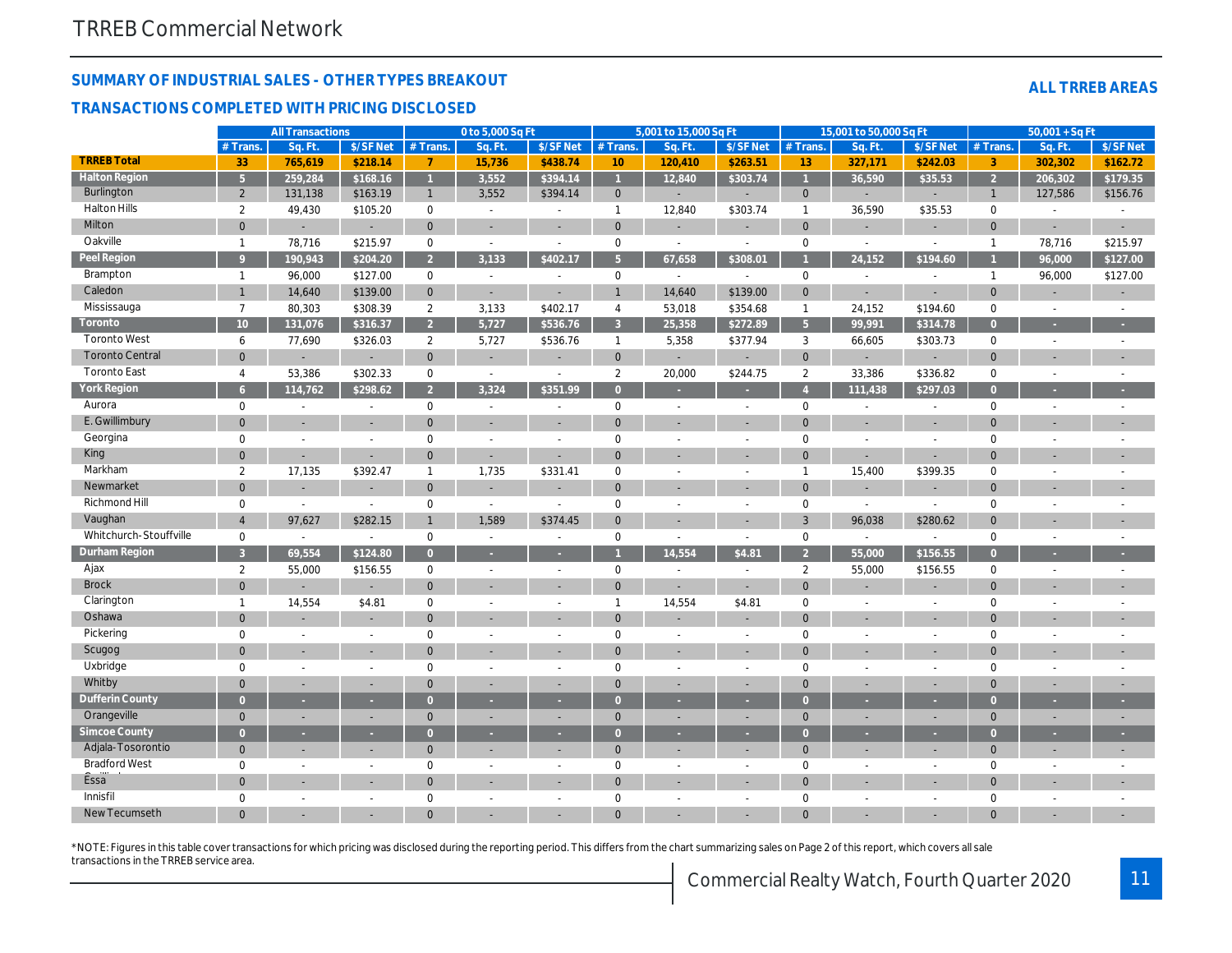#### **SUMMARY OF INDUSTRIAL SALES**

#### **TRANSACTIONS COMPLETED WITH PRICING DISCLOSED**

|  | CITY OF TORONTO |  |
|--|-----------------|--|
|  |                 |  |

|                        |                     | <b>All Transactions</b>  |                          |                | 0 to 5,000 Sq Ft         |                          |                | 5,001 to 15,000 Sq Ft    |                          |                     | 15,001 to 50,000 Sq Ft   |                          |                | $50,001 + SqFt$ |                          |
|------------------------|---------------------|--------------------------|--------------------------|----------------|--------------------------|--------------------------|----------------|--------------------------|--------------------------|---------------------|--------------------------|--------------------------|----------------|-----------------|--------------------------|
|                        | $#$ Trans.          | Sq. Ft.                  | \$/SF Net                | $#$ Trans.     | Sq. Ft.                  | \$/SFNet                 | # Trans.       | Sq. Ft.                  | \$/SF Net                | $#$ Trans.          | Sq. Ft.                  | \$/SF Net                | $#$ Trans.     | Sq. Ft.         | \$/SF Net                |
| <b>TRREB Total</b>     | 88                  | 925,596                  | \$232.64                 | 57             | 117,388                  | \$323.92                 | 14             | 151,935                  | \$272.02                 | 14                  | 353,971                  | \$245.17                 | $\overline{3}$ | 302,302         | \$162.72                 |
| City of Toronto Total  | 20                  | 148,388                  | \$311.61                 | 12             | 23,039                   | \$340.47                 | $\overline{3}$ | 25,358                   | \$272.89                 | $\overline{5}$      | 99,991                   | \$314.78                 | $\overline{0}$ |                 |                          |
| <b>Toronto West</b>    | $\mathbf{R}$        | 80,950                   | \$324.51                 |                | 8,987                    | \$446.65                 |                | 5,358                    | \$377.94                 | $\overline{3}$      | 66,605                   | \$303.73                 | $\Omega$       |                 |                          |
| Toronto W01            | $\mathbf 0$         | $\overline{\phantom{a}}$ | $\overline{\phantom{a}}$ | $\mathbf 0$    | $\sim$                   | $\overline{\phantom{a}}$ | $\bf 0$        | $\overline{a}$           |                          | $\boldsymbol{0}$    |                          |                          | $\mathbf 0$    |                 |                          |
| Toronto W02            | $\overline{1}$      | 1,680                    | \$460.71                 | $\mathbf{1}$   | 1,680                    | \$460.71                 | $\overline{0}$ |                          | $\sim$                   | $\overline{0}$      |                          | ÷,                       | $\overline{0}$ |                 |                          |
| Toronto W03            | $\mathbf 0$         | $\sim$                   |                          | $\mathbf 0$    | $\overline{a}$           | $\overline{\phantom{a}}$ | $\overline{0}$ | $\overline{\phantom{a}}$ | $\overline{\phantom{a}}$ | $\mathbf{0}$        | $\sim$                   | $\overline{\phantom{a}}$ | $\mathbf 0$    |                 |                          |
| Toronto W04            |                     | 22,522                   | \$310.81                 | $\mathbf 0$    |                          |                          | $\mathbf{0}$   |                          |                          | $\mathbf{1}$        | 22,522                   | \$310.81                 | $\mathbf{0}$   |                 | $\overline{\phantom{a}}$ |
| Toronto W05            | 3                   | 23,613                   | \$314.23                 | $\overline{2}$ | 3,260                    | \$288.34                 | $\mathbf 0$    | $\overline{a}$           | $\overline{a}$           | $\mathbf{1}$        | 20,353                   | \$318.38                 | $\mathbf 0$    |                 |                          |
| Toronto W06            | $\mathbf 0$         |                          |                          | $\mathbf{0}$   | ÷.                       |                          | $\mathbf 0$    |                          |                          | $\mathbf 0$         |                          |                          | $\mathbf 0$    |                 |                          |
| Toronto W07            | $\mathbf 0$         | $\sim$                   | $\sim$                   | $\mathbf 0$    | $\overline{\phantom{a}}$ | $\overline{\phantom{a}}$ | $\mathbf 0$    | $\overline{\phantom{a}}$ |                          | $\mathsf{O}\xspace$ |                          | $\overline{a}$           | $\mathbf 0$    |                 |                          |
| Toronto W08            | 2                   | 9,405                    | \$459.86                 | $\mathbf{1}$   | 4,047                    | \$568.32                 | $\mathbf{1}$   | 5,358                    | \$377.94                 | $\mathbf{0}$        |                          |                          | $\mathbf{0}$   |                 |                          |
| Toronto W09            | $\mathbf 0$         | $\sim$                   | $\sim$                   | $\mathbf 0$    | ÷,                       | $\overline{\phantom{a}}$ | $\mathbf 0$    | $\overline{\phantom{a}}$ |                          | $\mathbf 0$         | $\sim$                   | $\overline{\phantom{a}}$ | $\mathbf 0$    |                 |                          |
| Toronto W10            |                     | 23,730                   | \$284.45                 | $\mathbf{0}$   | $\overline{a}$           | $\overline{\phantom{a}}$ | $\overline{0}$ | ÷,                       | $\sim$                   | $\overline{1}$      | 23,730                   | \$284.45                 | $\mathbf{0}$   |                 |                          |
| <b>Toronto Central</b> | $\Omega$            |                          |                          | $\Omega$       |                          |                          | $\Omega$       |                          |                          | $\Omega$            |                          |                          | $\overline{0}$ |                 |                          |
| Toronto C01            | $\mathbf{0}$        | $\sim$                   | $\overline{\phantom{a}}$ | $\mathbf{0}$   | $\overline{\phantom{a}}$ | $\overline{\phantom{a}}$ | $\mathbf 0$    | ÷.                       | $\overline{\phantom{a}}$ | $\mathbf 0$         | $\sim$                   | $\overline{\phantom{a}}$ | $\mathbf{0}$   | ÷.              | $\overline{\phantom{a}}$ |
| Toronto C02            | $\mathbf 0$         |                          | $\overline{\phantom{a}}$ | $\mathbf 0$    | $\overline{a}$           | $\overline{a}$           | $\mathbf 0$    | $\overline{\phantom{a}}$ | $\overline{\phantom{a}}$ | $\mathbf 0$         |                          | $\overline{\phantom{a}}$ | $\mathbf 0$    |                 |                          |
| Toronto C03            | $\Omega$            |                          | <b>.</b>                 | $\Omega$       |                          |                          | $\overline{0}$ |                          |                          | $\Omega$            |                          | $\overline{\phantom{a}}$ | $\mathbf{0}$   |                 |                          |
| Toronto C04            | $\mathbf 0$         |                          | $\overline{\phantom{a}}$ | $\mathbf 0$    | ÷                        | $\overline{\phantom{a}}$ | $\mathbf 0$    | ÷                        | $\overline{\phantom{a}}$ | $\mathbf 0$         |                          | $\sim$                   | $\mathbf 0$    |                 |                          |
| Toronto C06            | $\Omega$            |                          |                          | $\Omega$       |                          |                          | $\overline{0}$ |                          |                          | $\overline{0}$      |                          |                          | $\overline{0}$ |                 |                          |
| Toronto C07            | $\Omega$            |                          | $\overline{\phantom{a}}$ | $\Omega$       | $\overline{\phantom{a}}$ | $\overline{\phantom{a}}$ | $\mathbf 0$    | $\overline{\phantom{0}}$ | $\overline{\phantom{a}}$ | $\mathbf 0$         |                          | $\overline{\phantom{a}}$ | $\mathbf 0$    |                 |                          |
| Toronto C08            | $\Omega$            |                          |                          | $\Omega$       |                          |                          | $\overline{0}$ |                          |                          | $\Omega$            |                          |                          | $\mathbf{0}$   |                 |                          |
| Toronto C09            | $\mathbf 0$         |                          | $\sim$                   | 0              | $\overline{a}$           | $\overline{a}$           | $\mathbf 0$    | $\overline{a}$           | $\overline{\phantom{a}}$ | $\mathsf{O}\xspace$ |                          | $\overline{\phantom{a}}$ | $\mathbf 0$    |                 |                          |
| Toronto C10            | $\Omega$            |                          |                          | $\Omega$       |                          |                          | $\mathbf{0}$   |                          |                          | $\mathbf{0}$        |                          | $\overline{\phantom{a}}$ | $\mathbf 0$    |                 |                          |
| Toronto C11            | $\mathbf 0$         |                          | $\overline{\phantom{a}}$ | $\mathbf 0$    | ÷,                       | $\overline{\phantom{a}}$ | $\mathbf 0$    | $\overline{a}$           |                          | $\mathbf 0$         |                          | $\overline{\phantom{a}}$ | $\mathbf 0$    |                 |                          |
| Toronto C12            | $\mathbf{0}$        |                          |                          | $\mathbf{0}$   |                          |                          | $\overline{0}$ |                          |                          | $\Omega$            |                          | $\sim$                   | $\mathbf{0}$   |                 | $\overline{\phantom{a}}$ |
| Toronto C13            | $\mathbf 0$         |                          | $\overline{\phantom{a}}$ | $\mathbf 0$    |                          |                          | $\mathbf 0$    | $\overline{\phantom{a}}$ | $\overline{\phantom{a}}$ | $\mathsf{O}\xspace$ |                          | $\overline{\phantom{a}}$ | $\mathbf 0$    |                 |                          |
| Toronto C14            | $\mathbf{0}$        |                          | $\overline{\phantom{a}}$ | $\mathbf{0}$   |                          | ÷                        | $\overline{0}$ | ÷,                       | $\sim$                   | $\Omega$            |                          | ÷.                       | $\mathbf{0}$   |                 | $\overline{\phantom{a}}$ |
| Toronto C15            | $\mathbf 0$         | $\overline{\phantom{a}}$ | $\overline{\phantom{a}}$ | $\mathbf 0$    | $\overline{a}$           | $\sim$                   | $\mathbf 0$    | $\overline{\phantom{a}}$ | $\overline{\phantom{a}}$ | $\mathbf{0}$        | $\overline{\phantom{a}}$ | $\sim$                   | $\mathbf 0$    |                 |                          |
| <b>Toronto East</b>    | 12                  | 67,438                   | \$296.12                 | 8              | 14,052                   | \$272.56                 | $\overline{2}$ | 20,000                   | \$244.75                 | $\overline{2}$      | 33,386                   | \$336.82                 | $\overline{0}$ |                 | ı.                       |
| Toronto E01            | $\mathsf{O}\xspace$ | $\sim$                   | $\overline{\phantom{a}}$ | $\mathbf 0$    | ÷,                       | $\overline{\phantom{a}}$ | $\mathbf 0$    | $\overline{\phantom{a}}$ | $\overline{\phantom{a}}$ | $\mathsf{O}\xspace$ |                          | $\overline{\phantom{a}}$ | $\mathbf 0$    | $\overline{a}$  |                          |
| Toronto E02            | $\mathbf{0}$        |                          |                          | $\Omega$       |                          |                          | $\overline{0}$ |                          |                          | $\mathbf{0}$        |                          |                          | $\mathbf{0}$   |                 |                          |
| Toronto E03            | $\mathsf{O}\xspace$ | $\sim$                   | $\overline{\phantom{a}}$ | $\mathbf 0$    |                          | $\overline{a}$           | $\mathbf 0$    | $\sim$                   | $\overline{a}$           | $\mathsf{O}\xspace$ |                          | $\overline{a}$           | $\mathbf 0$    |                 |                          |
| Toronto E04            |                     | 10,000                   | \$210.00                 | $\mathbf{0}$   |                          |                          |                | 10,000                   | \$210.00                 | $\mathbf{0}$        |                          | $\overline{\phantom{a}}$ | $\overline{0}$ |                 |                          |
| Toronto E05            | $\mathbf 0$         | $\sim$                   | $\overline{a}$           | $\mathbf 0$    | $\overline{a}$           | $\overline{\phantom{a}}$ | $\mathbf 0$    | $\overline{a}$           | $\overline{a}$           | $\mathbf{0}$        | $\overline{\phantom{a}}$ | $\overline{\phantom{a}}$ | $\mathbf 0$    |                 |                          |
| Toronto E06            | $\mathbf 0$         |                          | $\sim$                   | $\mathbf{0}$   | ÷                        | ÷                        | $\overline{0}$ | ä,                       | ÷                        | $\mathbf 0$         |                          |                          | $\mathbf{0}$   |                 |                          |
| Toronto E07            | $\overline{7}$      | 26,562                   | \$366.31                 | 6              | 9,392                    | \$269.91                 | $\mathbf 0$    | $\overline{a}$           | $\overline{a}$           | $\mathbf{1}$        | 17,170                   | \$419.04                 | $\mathbf 0$    | ٠               |                          |
| Toronto E08            | $\overline{2}$      | 26,216                   | \$261.10                 | $\mathbf{0}$   |                          | $\overline{\phantom{a}}$ | $\mathbf{1}$   | 10,000                   | \$279.50                 | $\mathbf{1}$        | 16,216                   | \$249.75                 | $\mathbf{0}$   |                 |                          |
| Toronto E09            | $\mathbf 0$         |                          | $\sim$                   | $\mathbf 0$    |                          |                          | $\mathbf 0$    | $\overline{a}$           |                          | $\mathsf{O}\xspace$ |                          |                          | $\mathbf 0$    |                 |                          |
| Toronto E10            | $\Omega$            |                          | $\overline{\phantom{a}}$ | $\mathbf{0}$   |                          |                          | $\overline{0}$ | ÷                        |                          | $\Omega$            |                          | ÷.                       | $\Omega$       |                 |                          |
| Toronto E11            | $\overline{2}$      | 4,660                    | \$277.90                 | 2              | 4,660                    | \$277.90                 | $\Omega$       | $\overline{a}$           |                          | $\mathbf{0}$        | $\overline{a}$           | $\sim$                   | $\mathbf 0$    |                 |                          |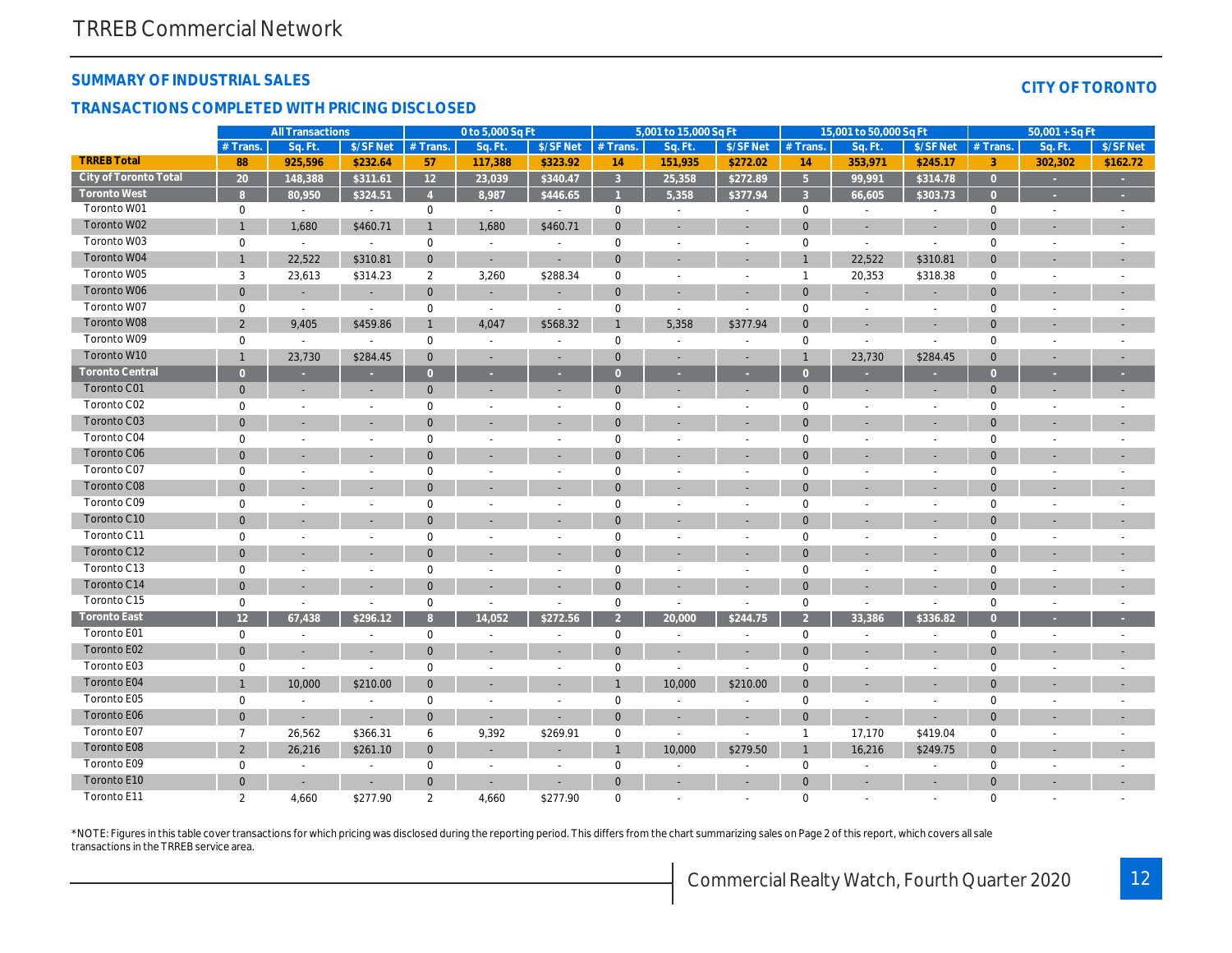**TRREB Total City of Toronto Total Toronto West** Toronto W01

#### **SUMMARY OF INDUSTRIAL SALES - CONDOMINIUM BREAKOUT**

#### **TRANSACTIONS COMPLETED WITH PRICING DISCLOSED**

| 3,260 | \$288.34 | 3.260 | \$288.34 |  |  |  |  |  |
|-------|----------|-------|----------|--|--|--|--|--|
|       |          |       |          |  |  |  |  |  |
|       |          |       |          |  |  |  |  |  |

**All Transactions 0 to 5,000 Sq Ft 5,001 to 15,000 Sq Ft 15,001 to 50,000 Sq Ft 50,001 + Sq Ft** #Trans. | Sq.Ft. |\$/SFNet |#Trans. | Sq.Ft. |\$/SFNet |#Trans. | Sq.Ft. |\$/SFNet |#Trans. | Sq.Ft. |\$/SFNet |#Trans. | Sq.Ft. |\$/SFNet

**55 159,977 \$302.03 50 101,652 \$306.15 4 31,525 \$304.52 1 26,800 \$283.50 0 - - 10 17,312 \$275.53 10 17,312 \$275.53 0 - - 0 - - 0 - -**

| Toronto W02            | $\mathbf{0}$   |                          |                          | $\mathbf{0}$        |        |                          | $\overline{0}$ |                          |                          | $\overline{0}$ |                          |                          | $\mathbf{0}$        |   |
|------------------------|----------------|--------------------------|--------------------------|---------------------|--------|--------------------------|----------------|--------------------------|--------------------------|----------------|--------------------------|--------------------------|---------------------|---|
| Toronto W03            | $\mathbf 0$    |                          |                          | $\mathsf{O}\xspace$ |        | $\overline{\phantom{a}}$ | $\mathbf 0$    |                          | $\overline{\phantom{a}}$ | $\mathbf 0$    |                          |                          | $\mathsf{O}\xspace$ |   |
| Toronto W04            | $\overline{0}$ |                          |                          | $\mathbf{0}$        |        |                          | $\overline{0}$ |                          |                          | $\overline{0}$ |                          |                          | $\mathbf{0}$        |   |
| Toronto W05            | $\overline{2}$ | 3,260                    | \$288.34                 | 2                   | 3,260  | \$288.34                 | $\mathbf 0$    |                          | $\overline{\phantom{a}}$ | $\mathbf 0$    |                          |                          | $\mathbf 0$         |   |
| Toronto W06            | $\overline{0}$ | ÷                        |                          | $\mathbf{0}$        |        | $\overline{\phantom{a}}$ | $\mathbf{0}$   |                          | $\overline{\phantom{a}}$ | $\mathbf{0}$   |                          |                          | $\mathbf 0$         |   |
| Toronto W07            | $\mathbf 0$    | $\overline{a}$           |                          | $\mathbf 0$         |        | $\overline{a}$           | $\mathbf 0$    |                          | $\overline{\phantom{a}}$ | $\mathbf 0$    |                          |                          | $\mathbf{0}$        |   |
| Toronto W08            | $\overline{0}$ | $\overline{\phantom{a}}$ |                          | $\mathbf{0}$        |        | $\overline{\phantom{a}}$ | $\mathbf 0$    |                          | ÷                        | $\mathbf{0}$   |                          |                          | $\mathbf 0$         |   |
| Toronto W09            | $\Omega$       |                          |                          | $\mathbf 0$         |        | $\overline{a}$           | $\mathbf 0$    |                          | $\overline{a}$           | $\mathbf 0$    |                          |                          | $\mathbf 0$         |   |
| Toronto W10            | $\mathbf{0}$   | ÷.                       |                          | $\mathbf{0}$        |        | $\overline{\phantom{a}}$ | $\overline{0}$ | $\overline{\phantom{a}}$ | $\overline{\phantom{a}}$ | $\mathbf{0}$   |                          |                          | $\mathbf 0$         |   |
| <b>Toronto Central</b> | $\overline{0}$ | ٠                        | ٠                        | $\Omega$            | $\sim$ | $\sim$                   | $\overline{0}$ | ٠                        | ٠                        | $\overline{0}$ |                          | ÷                        | $\overline{0}$      |   |
| Toronto C01            | $\mathbf{0}$   | $\overline{\phantom{a}}$ |                          | $\mathbf{0}$        |        | $\overline{\phantom{a}}$ | $\mathbf 0$    | ÷                        | $\overline{\phantom{a}}$ | $\overline{0}$ | ÷                        | $\sim$                   | $\mathbf{0}$        | ÷ |
| Toronto C02            | $\mathbf 0$    | $\overline{a}$           |                          | $\mathbf 0$         |        | $\overline{\phantom{a}}$ | $\mathbf 0$    |                          | $\overline{a}$           | $\mathbf 0$    |                          |                          | $\mathbf{0}$        |   |
| Toronto C03            | $\overline{0}$ | ٠                        |                          | $\mathbf{0}$        |        |                          | $\overline{0}$ |                          | ÷                        | $\mathbf{0}$   |                          |                          | $\mathbf 0$         |   |
| Toronto C04            | $\mathbf 0$    |                          |                          | $\mathbf 0$         |        |                          | $\mathbf 0$    |                          |                          | $\mathbf 0$    |                          |                          | $\mathbf 0$         |   |
| Toronto C06            | $\mathbf{0}$   | ۰                        |                          | $\mathbf{0}$        |        | $\overline{\phantom{a}}$ | $\Omega$       |                          | ÷                        | $\mathbf{0}$   |                          | $\sim$                   | $\mathbf{0}$        |   |
| Toronto C07            | $\mathbf 0$    |                          |                          | $\mathbf 0$         |        | $\overline{\phantom{a}}$ | $\mathbf 0$    |                          | $\overline{\phantom{a}}$ | $\mathbf 0$    |                          |                          | $\mathbf{0}$        |   |
| Toronto C08            | $\overline{0}$ |                          |                          | $\mathbf{0}$        |        |                          | $\Omega$       |                          |                          | $\overline{0}$ |                          |                          | $\mathbf{0}$        |   |
| Toronto C09            | $\mathbf 0$    |                          |                          | $\mathbf 0$         |        |                          | $\mathbf 0$    |                          | $\overline{a}$           | $\mathbf 0$    |                          |                          | $\mathbf{0}$        |   |
| Toronto C10            | $\mathbf{0}$   |                          |                          | $\Omega$            |        |                          | $\Omega$       |                          |                          | $\overline{0}$ |                          |                          | $\mathbf{0}$        |   |
| Toronto C11            | $\mathbf 0$    | $\overline{\phantom{a}}$ | $\overline{\phantom{a}}$ | $\mathbf 0$         |        | $\overline{\phantom{a}}$ | $\mathbf 0$    |                          | $\overline{\phantom{a}}$ | $\mathbf 0$    | ۰                        | $\overline{\phantom{a}}$ | $\mathbf 0$         |   |
| Toronto C12            | $\mathbf{0}$   | $\overline{\phantom{a}}$ | ÷.                       | $\Omega$            | $\sim$ | $\sim$                   | $\Omega$       | $\overline{\phantom{a}}$ | $\overline{\phantom{a}}$ | $\overline{0}$ | ٠                        | $\overline{\phantom{a}}$ | $\overline{0}$      |   |
| Toronto C13            | $\mathbf 0$    | $\overline{\phantom{a}}$ | $\overline{\phantom{a}}$ | 0                   |        | $\overline{\phantom{a}}$ | 0              | $\overline{\phantom{a}}$ | $\overline{\phantom{a}}$ | $\mathbf 0$    | $\overline{\phantom{a}}$ | $\overline{\phantom{a}}$ | $\mathbf 0$         |   |
| Toronto C14            | $\mathbf{0}$   | $\sim$                   | $\sim$                   | $\mathbf{0}$        |        | $\sim$                   | $\overline{0}$ |                          | $\sim$                   | $\overline{0}$ |                          | $\sim$                   | $\mathbf{0}$        |   |
| Toronto C15            | $\mathbf 0$    | $\overline{a}$           |                          | $\mathbf 0$         |        | $\overline{\phantom{a}}$ | $\mathbf 0$    |                          | $\overline{a}$           | $\mathbf 0$    |                          |                          | $\mathsf{O}\xspace$ |   |
| <b>Toronto East</b>    | 8 <sup>°</sup> | 14,052                   | \$272.56                 | 8                   | 14,052 | \$272.56                 | $\Omega$       |                          |                          | $\Omega$       |                          |                          | $\Omega$            |   |
| Toronto E01            | $\mathbf 0$    | $\overline{\phantom{a}}$ |                          | $\mathbf 0$         |        |                          | $\mathbf 0$    | $\overline{a}$           | $\overline{\phantom{a}}$ | $\mathbf 0$    |                          |                          | $\mathbf 0$         |   |
| Toronto E02            | $\mathbf{0}$   | $\overline{\phantom{a}}$ | $\overline{\phantom{a}}$ | $\mathbf{0}$        |        | $\overline{\phantom{a}}$ | $\Omega$       |                          | $\overline{\phantom{a}}$ | $\overline{0}$ |                          |                          | $\overline{0}$      |   |
| Toronto E03            | $\mathbf 0$    | $\overline{\phantom{a}}$ |                          | $\mathbf 0$         |        | $\overline{\phantom{a}}$ | $\mathbf 0$    |                          | $\overline{\phantom{a}}$ | $\mathbf 0$    |                          |                          | $\mathbf{0}$        |   |
| Toronto E04            | $\overline{0}$ | ÷.                       |                          | $\mathbf{0}$        |        | ÷.                       | $\mathbf{0}$   |                          | ÷                        | $\overline{0}$ |                          |                          | $\overline{0}$      |   |
| Toronto E05            | $\mathbf 0$    | $\overline{a}$           | $\overline{a}$           | $\mathsf{O}\xspace$ |        | $\overline{\phantom{a}}$ | $\mathbf 0$    |                          | $\overline{a}$           | $\mathbf 0$    |                          |                          | $\mathbf 0$         |   |
| Toronto E06            | $\overline{0}$ | ÷                        |                          | $\mathbf{0}$        | $\sim$ |                          | $\overline{0}$ | $\overline{\phantom{a}}$ | $\overline{\phantom{a}}$ | $\overline{0}$ | ÷                        | $\sim$                   | $\mathbf{0}$        |   |
| Toronto E07            | 6              | 9,392                    | \$269.91                 | 6                   | 9,392  | \$269.91                 | $\mathbf 0$    | $\overline{a}$           | $\overline{\phantom{a}}$ | $\mathbf 0$    | $\overline{a}$           |                          | $\mathbf 0$         |   |
| Toronto E08            | $\mathbf{0}$   | $\sim$                   | $\sim$                   | $\mathbf{0}$        |        | $\sim$                   | $\overline{0}$ |                          | $\sim$                   | $\overline{0}$ |                          | $\sim$                   | $\mathbf{0}$        |   |
| Toronto E09            | $\mathbf 0$    | $\overline{a}$           |                          | $\mathbf 0$         |        | $\overline{\phantom{a}}$ | $\mathbf 0$    |                          | $\overline{\phantom{a}}$ | $\mathbf 0$    |                          |                          | $\mathbf 0$         |   |
| Toronto E10            | $\overline{0}$ | ÷                        |                          | $\mathbf{0}$        |        |                          | $\mathbf{0}$   |                          | <b>-</b>                 | $\mathbf{0}$   |                          |                          | $\mathbf{0}$        |   |
| Toronto E11            | $\overline{2}$ | 4,660                    | \$277.90                 | $\overline{2}$      | 4,660  | \$277.90                 | $\Omega$       |                          |                          | $\Omega$       |                          |                          | $\mathbf{0}$        |   |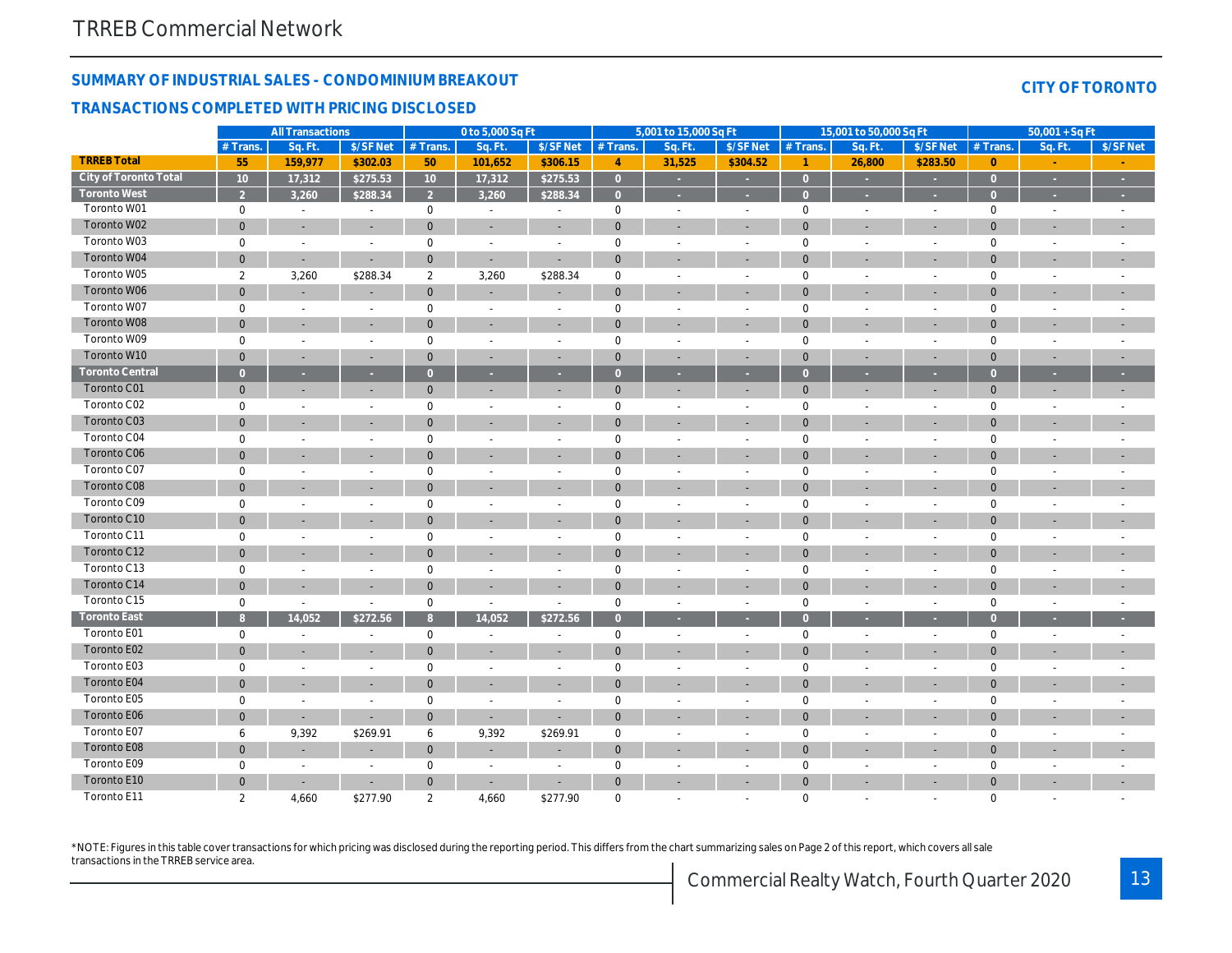**TRREB Total City of Toronto Total Toronto West** Toronto W01 Toronto W02 Toronto W03 Toronto W04 Toronto W05 Toronto W06 Toronto W07 Toronto W08 Toronto W09 Toronto W10 **Toronto Central** Toronto C01 Toronto C02 Toronto C03 Toronto C04 Toronto C06 Toronto C07 Toronto C08 Toronto C09 Toronto C10 Toronto C11 Toronto C12 Toronto C13 Toronto C14 Toronto C15 **Toronto East** Toronto E01 Toronto E02 Toronto E03 Toronto E04 Toronto E05 Toronto E06 Toronto E07 Toronto E08 Toronto E09 Toronto E10 Toronto E11

#### **SUMMARY OF INDUSTRIAL SALES - OTHER TYPES BREAKOUT**

#### **TRANSACTIONS COMPLETED WITH PRICING DISCLOSED**

| 33             | 765,619                  | \$218.14 |                  | 15,736 | \$438.74                 | 10             | 120,410 | \$263.51                 | 13             | 327,171 | \$242.03                 |                | 302,302 | \$162.72 |
|----------------|--------------------------|----------|------------------|--------|--------------------------|----------------|---------|--------------------------|----------------|---------|--------------------------|----------------|---------|----------|
| 10             | 131,076                  | \$316.37 | $\overline{2}$   | 5,727  | \$536.76                 | २              | 25,358  | \$272.89                 | 5 <sup>1</sup> | 99,991  | \$314.78                 | $\Omega$       | ÷       |          |
| 6 <sup>6</sup> | 77,690                   | \$326.03 | $\overline{2}$   | 5,727  | \$536.76                 |                | 5,358   | \$377.94                 | $\overline{3}$ | 66,605  | \$303.73                 | $\Omega$       |         |          |
| 0              | $\sim$                   | $\sim$   | $\mathbf 0$      |        |                          | 0              |         | $\overline{\phantom{a}}$ | $\mathbf 0$    |         | $\overline{\phantom{a}}$ | $\mathbf 0$    |         |          |
|                | 1,680                    | \$460.71 |                  | 1,680  | \$460.71                 | $\overline{0}$ |         |                          | $\overline{0}$ |         | $\sim$                   | $\Omega$       |         |          |
| 0              | $\sim$                   | $\sim$   | $\mathbf 0$      |        |                          | 0              |         |                          | 0              |         | $\sim$                   | $\Omega$       |         |          |
|                | 22,522                   | \$310.81 | $\overline{0}$   |        | $\sim$                   | $\overline{0}$ |         |                          |                | 22,522  | \$310.81                 | $\Omega$       |         |          |
|                | 20,353                   | \$318.38 | $\mathbf 0$      |        | $\overline{\phantom{a}}$ | 0              |         |                          |                | 20,353  | \$318.38                 | $\mathbf 0$    |         |          |
| $\overline{0}$ | $\sim$                   |          | $\mathbf{0}$     |        |                          | $\overline{0}$ |         |                          | $\mathbf{0}$   |         | $\sim$                   | $\Omega$       |         |          |
| 0              | $\sim$                   |          | $\mathbf 0$      |        |                          | 0              |         |                          | $\mathbf 0$    |         | $\overline{\phantom{a}}$ | $\mathbf 0$    |         |          |
| $\overline{2}$ | 9,405                    | \$459.86 | $\mathbf{1}$     | 4,047  | \$568.32                 |                | 5,358   | \$377.94                 | $\mathbf{0}$   |         | $\sim$                   | $\Omega$       |         |          |
| 0              |                          |          | $\mathbf 0$      |        |                          | 0              |         |                          | $\mathbf 0$    |         | $\overline{\phantom{a}}$ | $\Omega$       |         |          |
|                | 23,730                   | \$284.45 | $\mathbf{0}$     |        | $\sim$                   | $\overline{0}$ |         | н.                       |                | 23,730  | \$284.45                 | $\mathbf{0}$   |         |          |
| $\overline{0}$ | ÷.                       |          | $\overline{0}$   |        | ÷                        | $\overline{0}$ |         |                          | $\overline{0}$ |         | ×.                       | $\mathbf{0}$   |         |          |
| $\mathbf{0}$   |                          |          | $\mathbf 0$      |        |                          | $\overline{0}$ |         |                          | $\mathbf{0}$   |         |                          | $\mathbf{0}$   |         |          |
| 0              | $\overline{\phantom{a}}$ |          | $\boldsymbol{0}$ |        | $\overline{\phantom{a}}$ | 0              |         |                          | $\mathbf 0$    |         | $\sim$                   | 0              |         |          |
| $\overline{0}$ |                          |          | $\mathbf{0}$     |        |                          | $\overline{0}$ |         |                          | $\mathbf{0}$   |         |                          | $\overline{0}$ |         |          |
| 0              |                          |          | $\mathbf 0$      |        |                          | 0              |         |                          | $\mathbf 0$    |         |                          | $\mathbf 0$    |         |          |
| $\overline{0}$ |                          |          | $\mathbf{0}$     |        |                          | $\overline{0}$ |         |                          | $\mathbf{0}$   |         |                          | $\Omega$       |         |          |
| 0              |                          |          | $\mathbf 0$      |        |                          | 0              |         |                          | $\mathbf 0$    |         |                          | $\Omega$       |         |          |
| $\overline{0}$ |                          |          | $\mathbf{0}$     |        |                          | $\overline{0}$ |         |                          | $\overline{0}$ |         |                          | $\Omega$       |         |          |
| 0              |                          |          | 0                |        |                          | 0              |         |                          | $\mathbf 0$    |         |                          | $\mathbf 0$    |         |          |
| $\overline{0}$ |                          |          | $\mathbf{0}$     |        |                          | $\overline{0}$ |         |                          | $\mathbf{0}$   |         |                          | $\Omega$       |         |          |
| $\mathbf 0$    |                          |          | 0                |        |                          | 0              |         |                          | $\mathbf 0$    |         |                          | $\Omega$       |         |          |
| $\overline{0}$ |                          |          | $\mathbf{0}$     |        |                          | $\overline{0}$ |         |                          | $\mathbf{0}$   |         |                          | $\overline{0}$ |         |          |
| $\mathbf{0}$   |                          |          | 0                |        |                          | 0              |         |                          | $\mathbf 0$    |         |                          | $\mathbf 0$    |         |          |
| $\overline{0}$ |                          |          | $\mathbf{0}$     |        |                          | $\overline{0}$ |         |                          | $\mathbf{0}$   |         |                          | $\Omega$       |         |          |
| $\Omega$       |                          |          | 0                |        |                          | 0              |         |                          | $\mathbf 0$    |         |                          | $\mathbf 0$    |         |          |
|                | 53,386                   | \$302.33 | $\Omega$         |        |                          |                | 20,000  | \$244.75                 |                | 33,386  | \$336.82                 |                |         |          |

0 - - - 0 - - 0 - - 0 - - 0 - - 0 - - - 0 - - - - 0 - - - - 0 - - - - 0 - - - - 0 0 - - 0 - - 0 - - 0 - - 0 - - 0 - - - 0 - - 0 - - 0 - - 0 - - 0 - - - 0 - - - - 0 - - - - 0 - - - - 0 - - - - 0 1 10,000 \$210.00 0 - - 1 10,000 \$210.00 0 - -0 - - - 0 - - 0 - - 0 - - 0 - - 0 - - - 0 - - - - 0 - - - - 0 - - - - 0 - - - - 0 0 - - 0 - - 0 - - 0 - - 0 - - 1 17,170 \$419.04 0 - - - 0 - - - 1 17,170 \$419.04 0 - - -2 26,216 \$261.10 0 - | - | 1 10,000 \$279.50 1 16,216 \$249.75 0 | - | -0 - - - 0 - - 0 - - 0 - - 0 - - 0 - - - 0 - - - - 0 - - - - 0 - - - - 0 - - - - 0 0 - - 0 - - 0 - - 0 - - 0 - - 0 - - - 0 - - 0 - - 0 - - 0 - - 0 - - - 0 - - - - 0 - - - - 0 - - - - 0 - - - - 0

**All Transactions 0 to 5,000 Sq Ft 5,001 to 15,000 Sq Ft 15,001 to 50,000 Sq Ft 50,001 + Sq Ft** #Trans. | Sq.Ft. |\$/SFNet |#Trans. | Sq.Ft. |\$/SFNet |#Trans. | Sq.Ft. |\$/SFNet |#Trans. | Sq.Ft. |\$/SFNet |#Trans. | Sq.Ft. |\$/SFNet

\*NOTE: Figures in this table cover transactions for which pricing was disclosed during the reporting period. This differs from the chart summarizing sales on Page 2 of this report, which covers all sale transactions in the TRREB service area.

#### **CITY OF TORONTO**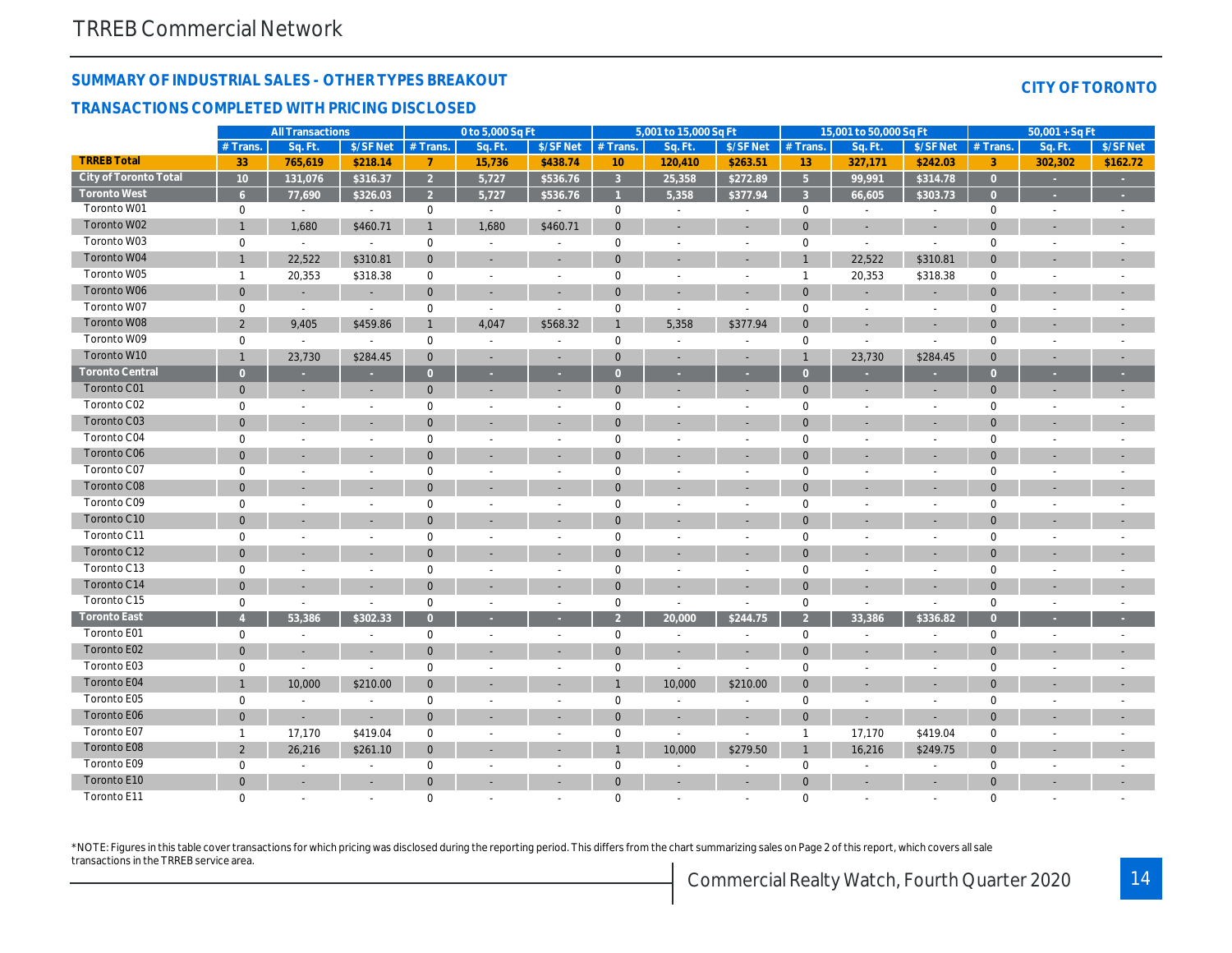#### **SUMMARY OF COMMERCIAL/RETAIL SALES**

#### **TRANSACTIONS COMPLETED WITH PRICING DISCLOSED**

|  | ALL TRREB AREAS |
|--|-----------------|
|  |                 |

|                        |                 | <b>All Transactions</b>  |                |                 | 0 to 1,000 Sq Ft |                             |                | 1,001 to 2,500 Sq Ft |                          |                | 2,001 to 5,000 Sq Ft        |                          |                | $5,001 + SqFt$           |                          |
|------------------------|-----------------|--------------------------|----------------|-----------------|------------------|-----------------------------|----------------|----------------------|--------------------------|----------------|-----------------------------|--------------------------|----------------|--------------------------|--------------------------|
|                        | # Trans.        | Sq. Ft.                  | \$/SF Net      | # Trans.        | Sq. Ft.          | \$/SF Net                   | # Trans.       | Sq. Ft               | \$/SF Net                | # Trans.       | Sq. Ft                      | \$/SF Net                | # Trans.       | Sq. Ft.                  | \$/SF Net                |
| <b>TRREB Total</b>     | 112             | 710,875                  | \$208.20       | 42              | 24,404           | \$568.81                    | 40             | 61,825               | \$778.58                 | 16             | 54,010                      | \$635.38                 | 14             | 570,636                  | \$90.55                  |
| <b>Halton Region</b>   | 6 <sup>1</sup>  | 27,005                   | \$180.15       |                 | 950              | \$500.00                    | $\overline{4}$ | 5,582                | \$535.65                 | $\overline{0}$ |                             |                          |                | 20,473                   | \$68.38                  |
| Burlington             | $\overline{2}$  | 2,782                    | \$641.62       | $\mathbf{0}$    |                  |                             | $\overline{2}$ | 2,782                | \$641.62                 | $\mathbf{0}$   |                             |                          | $\mathbf{0}$   |                          |                          |
| Halton Hills           | $\mathbf{1}$    | 20,473                   | \$68.38        | $\mathbf 0$     | $\sim$           |                             | $\mathbf 0$    | $\sim$               | $\overline{a}$           | $\mathbf 0$    | $\overline{a}$              | $\overline{a}$           | $\mathbf{1}$   | 20,473                   | \$68.38                  |
| Milton                 | $\overline{2}$  | 2,800                    | \$430.36       | $\mathbf{0}$    |                  |                             | $\overline{2}$ | 2,800                | \$430.36                 | $\mathbf{0}$   |                             |                          | $\Omega$       |                          |                          |
| Oakville               | $\mathbf{1}$    | 950                      | \$500.00       | $\mathbf{1}$    | 950              | \$500.00                    | $\mathbf 0$    | $\sim$               | $\sim$                   | $\mathbf 0$    | $\sim$                      | $\sim$                   | $\mathbf 0$    | $\overline{\phantom{a}}$ | $\sim$                   |
| Peel Region            | 20              | 244,494                  | \$155.08       | 5 <sup>1</sup>  | 2,118            | \$520.77                    | 8              | 11,802               | \$415.86                 | $\overline{3}$ | 12,497                      | \$359.29                 |                | 218,077                  | \$125.71                 |
| Brampton               | $\overline{4}$  | 7,021                    | \$358.78       | $\overline{2}$  | 1,296            | \$550.93                    | $\overline{1}$ | 1,375                | \$556.36                 | $\overline{1}$ | 4,350                       | \$239.08                 | $\mathbf 0$    | $\sim$                   |                          |
| Caledon                | $\mathbf{1}$    | 4,825                    | \$564.77       | $\overline{0}$  | $\overline{a}$   |                             | $\mathbf{0}$   |                      |                          | $\mathbf{1}$   | 4,825                       | \$564.77                 | $\mathbf{0}$   |                          |                          |
| Mississauga            | 15              | 232,648                  | \$140.44       | 3               | 822              | \$473.24                    | $\overline{7}$ | 10,427               | \$397.33                 | $\overline{1}$ | 3,322                       | \$218.24                 | $\overline{4}$ | 218,077                  | \$125.71                 |
| Toronto                | 40              | 104,229                  | \$700.38       | 12 <sup>2</sup> | 9,604            | \$500.06                    | 18             | 29,170               | \$1,157.23               |                | 22,972                      | \$944.23                 | $\overline{3}$ | 42,483                   | \$300.12                 |
| <b>Toronto West</b>    | 6               | 30,662                   | \$266.91       | $\mathbf 0$     | $\sim$           | $\mathcal{L}_{\mathcal{A}}$ | $\overline{4}$ | 6,120                | \$475.82                 | $\mathbf{1}$   | 3,902                       | \$454.13                 | $\mathbf{1}$   | 20,640                   | \$169.57                 |
| <b>Toronto Central</b> | 17              | 36,753                   | \$1,444.08     | $\overline{4}$  | 3,216            | \$669.95                    | 8              | 14,119               | \$1,837.95               | $\overline{4}$ | 13,398                      | \$1,378.56               | $\mathbf{1}$   | 6,020                    | \$1,079.73               |
| <b>Toronto East</b>    | 17              | 36,814                   | \$318.94       | 8               | 6,388            | \$414.53                    | 6              | 8,931                | \$548.03                 | 2              | 5,672                       | \$255.45                 | $\mathbf{1}$   | 15,823                   | \$173.80                 |
| <b>York Region</b>     | 33              | 73,067                   | \$303.30       | 21              | 9,246            | \$629.53                    |                | 10,953               | \$486.17                 | $\overline{3}$ | 8,941                       | \$440.20                 | $\overline{2}$ | 43,927                   | \$161.18                 |
| Aurora                 | $\mathbf{1}$    | 760                      | \$881.58       | $\mathbf{1}$    | 760              | \$881.58                    | $\mathbf 0$    | $\sim$               | $\sim$                   | $\mathbf 0$    | $\overline{\phantom{a}}$    | $\overline{a}$           | $\mathbf 0$    | $\sim$                   | $\overline{a}$           |
| E. Gwillimbury         | $\overline{0}$  | L,                       | ÷.             | $\Omega$        | $\overline{a}$   |                             | $\Omega$       |                      |                          | $\Omega$       |                             |                          | $\Omega$       |                          |                          |
| Georgina               | $\mathbf 0$     | $\overline{a}$           | $\sim$         | $\mathbf 0$     | $\overline{a}$   | $\sim$                      | 0              | $\sim$               | $\overline{a}$           | $\mathbf 0$    | $\overline{a}$              | $\overline{a}$           | $\mathbf 0$    | $\sim$                   |                          |
| King                   | $\overline{2}$  | 22,787                   | \$201.43       | $\Omega$        | $\overline{a}$   |                             | $\overline{1}$ | 1,076                | \$455.39                 | $\overline{0}$ | ÷.                          |                          | $\mathbf{1}$   | 21,711                   | \$188.85                 |
| Markham                | 21              | 36,557                   | \$346.43       | 16              | 6,152            | \$732.07                    | 3              | 5,392                | \$668.58                 | $\mathbf{1}$   | 2,797                       | \$563.39                 | $\mathbf{1}$   | 22,216                   | \$134.14                 |
| Newmarket              | $\mathbf{1}$    | 530                      | \$37.74        | $\mathbf{1}$    | 530              | \$37.74                     | $\mathbf{0}$   |                      |                          | $\mathbf{0}$   | $\overline{\phantom{a}}$    | ÷,                       | $\mathbf{0}$   |                          |                          |
| Richmond Hill          | $\overline{2}$  | 1,656                    | \$125.00       | $\mathbf{1}$    | 556              | \$273.38                    | $\mathbf{1}$   | 1,100                | \$50.00                  | $\mathbf 0$    | $\sim$                      | $\overline{\phantom{a}}$ | $\mathbf 0$    | $\sim$                   | $\overline{\phantom{a}}$ |
| Vaughan                | 6               | 10,777                   | \$372.09       | $\overline{2}$  | 1,248            | \$380.61                    | $\overline{2}$ | 3,385                | \$347.12                 | $\overline{2}$ | 6,144                       | \$384.11                 | $\overline{0}$ |                          |                          |
| Whitchurch-Stouffville | $\mathbf 0$     | $\mathbb{L}$             | $\sim$         | $\mathbf 0$     | $\mathcal{L}$    | $\sim$                      | 0              | $\sim$               | $\sim$                   | $\mathbf 0$    | $\sim$                      | $\overline{a}$           | $\mathbf 0$    | $\overline{a}$           |                          |
| Durham Region          | 12 <sup>2</sup> | 258,081                  | \$30.75        | $\mathcal{R}$   | 2,486            | \$675.78                    | $\overline{3}$ | 4,318                | \$267.72                 | $\overline{2}$ | 5,600                       | \$370.54                 |                | 245,677                  | \$12.32                  |
| Ajax                   | 4               | 6,486                    | \$491.06       | 2               | 1,936            | \$635.33                    | $\overline{1}$ | 1,850                | \$378.38                 | $\mathbf{1}$   | 2,700                       | \$464.81                 | $\mathbf 0$    | $\sim$                   | $\sim$                   |
| <b>Brock</b>           | $\mathbf{1}$    | 87,556                   | \$9.14         | $\mathbf{0}$    |                  |                             | $\mathbf{0}$   |                      |                          | $\mathbf{0}$   | ÷.                          | ÷,                       | $\mathbf{1}$   | 87,556                   | \$9.14                   |
| Clarington             | $\overline{2}$  | 46,607                   | \$29.74        | $\mathbf 0$     | $\sim$           | $\sim$                      | $\mathbf{0}$   | $\sim$               |                          | $\mathbf 0$    | $\mathcal{L}_{\mathcal{A}}$ |                          | $\overline{2}$ | 46,607                   | \$29.74                  |
| Oshawa                 | 3               | 5,368                    | \$237.70       | $\mathbf{0}$    |                  |                             | $\overline{2}$ | 2,468                | \$184.76                 |                | 2,900                       | \$282.76                 | $\mathbf{0}$   |                          |                          |
| Pickering              | $\mathbf 0$     | $\overline{\phantom{a}}$ | $\sim$         | $\mathbf 0$     | $\overline{a}$   | $\sim$                      | $\mathbf 0$    | $\sim$               | $\overline{a}$           | $\mathbf 0$    | $\sim$                      | $\overline{a}$           | $\mathbf 0$    | $\sim$                   | $\sim$                   |
| Scugog                 | $\mathbf{1}$    | 111,514                  | \$7.53         | $\mathbf{0}$    |                  |                             | $\mathbf{0}$   |                      |                          | $\Omega$       | ÷                           |                          | $\mathbf{1}$   | 111,514                  | \$7.53                   |
| Uxbridge               | $\mathbf 0$     | $\sim$                   | $\sim$         | $\mathbf{0}$    | $\sim$           | $\sim$                      | $\mathbf 0$    | $\sim$               | $\overline{a}$           | $\Omega$       | $\overline{a}$              | $\overline{a}$           | $\mathbf 0$    | $\overline{a}$           | $\overline{a}$           |
| Whitby                 | 1               | 550                      | \$818.18       |                 | 550              | \$818.18                    | $\Omega$       |                      | ÷                        | $\Omega$       | ٠                           |                          | $\Omega$       |                          |                          |
| Dufferin County        | $\Omega$        | ٠                        |                | $\Omega$        |                  |                             | $\Omega$       |                      |                          | $\bullet$      | ٠                           |                          | $\Omega$       |                          |                          |
| Orangeville            | $\mathbf{0}$    | $\overline{a}$           |                | $\Omega$        | ÷.               |                             | $\mathbf{0}$   |                      | $\overline{\phantom{a}}$ | $\mathbf{0}$   | $\blacksquare$              |                          | $\mathbf{0}$   |                          |                          |
| Simcoe County          |                 | 4,000                    | \$531.25       | $\Omega$        | ×.               |                             | $\Omega$       | ÷.                   | ٠                        |                | 4,000                       | \$531.25                 | $\Omega$       |                          |                          |
| Adjala-Tosorontio      | $\overline{0}$  | L                        |                | $\Omega$        |                  |                             | $\mathbf{0}$   |                      | ÷                        | $\overline{0}$ | ÷.                          |                          | $\mathbf{0}$   | L.                       |                          |
| <b>Bradford West</b>   | $\mathbf{1}$    | 4,000                    | \$531.25       | $\mathbf 0$     | $\overline{a}$   | $\overline{a}$              | $\mathbf{0}$   | $\overline{a}$       | $\overline{a}$           | $\mathbf{1}$   | 4,000                       | \$531.25                 | $\mathbf 0$    | $\overline{a}$           |                          |
| Essa                   | $\overline{0}$  |                          |                | $\Omega$        |                  |                             | $\mathbf{0}$   |                      |                          | $\Omega$       |                             |                          | $\Omega$       |                          |                          |
| Innisfil               | $\Omega$        | $\overline{a}$           | $\overline{a}$ | $\Omega$        |                  | $\overline{a}$              | $\Omega$       | $\overline{a}$       | $\overline{a}$           | $\Omega$       | $\overline{a}$              | $\overline{a}$           | $\Omega$       | $\overline{a}$           |                          |
| <b>New Tecumseth</b>   | $\Omega$        |                          |                |                 |                  |                             | $\Omega$       |                      |                          |                |                             |                          | $\Omega$       |                          |                          |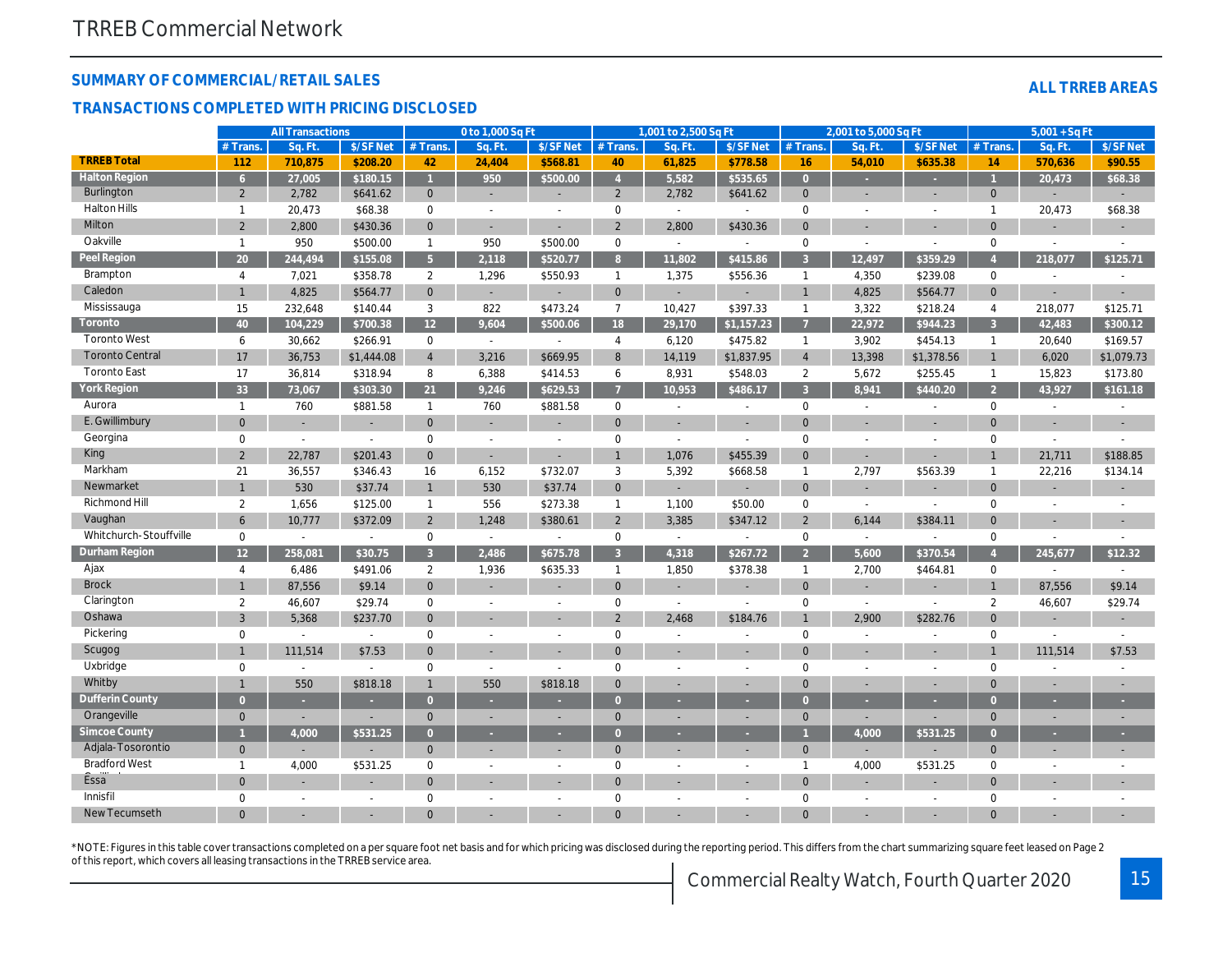#### **SUMMARY OF COMMERCIAL/RETAIL SALES - CONDOMINIUM BREAKOUT**

#### **TRANSACTIONS COMPLETED WITH PRICING DISCLOSED**

|  | <b>ALL TRREB AREAS</b> |
|--|------------------------|
|  |                        |

|                        |                | <b>All Transactions</b>  |                          |                | 0 to 1,000 Sq Ft         |                          |                     | 1,001 to 2,500 Sq Ft |                          |                | 2,001 to 5,000 Sq Ft     |                          |                | $5,001 + SqFt$           |                          |
|------------------------|----------------|--------------------------|--------------------------|----------------|--------------------------|--------------------------|---------------------|----------------------|--------------------------|----------------|--------------------------|--------------------------|----------------|--------------------------|--------------------------|
|                        | # Trans        | Sq. Ft                   | \$/SF Net                | # Trans.       | Sq. Ft.                  | \$/SF Net                | # Trans.            | Sq. Ft.              | \$/SF Net                | # Trans.       | Sq. Ft.                  | \$/SF Net                | # Trans        | Sq. Ft.                  | \$/SF Net                |
| <b>TRREB Total</b>     | 29             | 36,179                   | \$426.01                 | 15             | 10,820                   | \$526.63                 | 11                  | 16,068               | \$438.42                 | 3              | 9,291                    | \$287.37                 | $\overline{0}$ |                          |                          |
| <b>Halton Region</b>   |                | 1,600                    | \$275.00                 | $\overline{0}$ |                          |                          |                     | 1,600                | \$275.00                 | $\bullet$      | u                        |                          | $\Omega$       |                          |                          |
| Burlington             | $\mathbf{0}$   | $\sim$                   | $\sim$                   | $\overline{0}$ | ÷                        | $\sim$                   | $\mathbf 0$         | $\sim$               | $\sim$                   | $\mathbf{0}$   | ÷.                       | $\overline{\phantom{a}}$ | $\mathbf{0}$   | ÷.                       |                          |
| <b>Halton Hills</b>    | $\mathbf 0$    | $\overline{a}$           | $\overline{a}$           | $\mathbf 0$    | $\overline{a}$           | $\sim$                   | $\mathbf 0$         | $\overline{a}$       | $\overline{a}$           | $\mathbf 0$    | $\overline{a}$           | $\overline{a}$           | $\mathbf 0$    | $\sim$                   |                          |
| Milton                 | $\mathbf{1}$   | 1,600                    | \$275.00                 | $\overline{0}$ | ÷.                       | $\overline{\phantom{a}}$ |                     | 1,600                | \$275.00                 | $\mathbf{0}$   | ÷.                       | $\overline{a}$           | $\Omega$       | ÷                        |                          |
| Oakville               | 0              | $\sim$                   | $\sim$                   | $\mathbf 0$    | $\sim$                   | $\sim$                   | $\mathsf{O}\xspace$ | $\sim$               | $\sim$                   | $\mathbf 0$    | $\sim$                   | $\sim$                   | $\mathbf 0$    | $\sim$                   |                          |
| Peel Region            | 6 <sup>1</sup> | 10,051                   | \$367.92                 | $\overline{1}$ | 743                      | \$484.52                 | $\overline{4}$      | 5,986                | \$436.52                 |                | 3,322                    | \$218.24                 | $\Omega$       | ٠                        |                          |
| Brampton               | $\mathbf{1}$   | 743                      | \$484.52                 | $\mathbf{1}$   | 743                      | $\overline{$484.52}$     | $\mathbf 0$         | $\overline{a}$       | $\mathbb{L}$             | $\mathbf 0$    | $\sim$                   | $\overline{a}$           | $\mathbf 0$    | $\overline{a}$           |                          |
| Caledon                | $\mathbf 0$    | $\sim$                   | $\sim$                   | $\mathbf{0}$   | ÷,                       | $\sim$                   | $\mathbf 0$         | $\sim$               |                          | $\mathbf 0$    | ÷                        | $\overline{a}$           | $\mathbf{0}$   | ÷.                       |                          |
| Mississauga            | 5              | 9,308                    | \$358.62                 | $\mathbf 0$    | $\sim$                   | $\sim$                   | 4                   | 5,986                | \$436.52                 | $\mathbf{1}$   | 3,322                    | \$218.24                 | $\mathbf 0$    | $\sim$                   |                          |
| Toronto                | 14             | 15,596                   | \$480.51                 | 9              | 7,596                    | \$514.43                 | $\overline{4}$      | 5,131                | \$545.99                 |                | 2,869                    | \$273.61                 | $\overline{0}$ |                          |                          |
| <b>Toronto West</b>    | $\overline{2}$ | 2,870                    | \$487.46                 | $\mathbf 0$    | $\sim$                   | $\sim$                   | $\overline{2}$      | 2,870                | \$487.46                 | $\mathbf 0$    | $\sim$                   | $\sim$                   | $\mathbf 0$    | $\sim$                   |                          |
| <b>Toronto Central</b> | $\overline{3}$ | 2,693                    | \$718.36                 | $\mathbf{3}$   | 2,693                    | \$718.36                 | $\mathbf 0$         |                      | $\sim$                   | $\mathbf{0}$   | $\overline{\phantom{a}}$ | $\overline{a}$           | $\overline{0}$ | ÷.                       |                          |
| <b>Toronto East</b>    | 9              | 10,033                   | \$414.68                 | 6              | 4,903                    | \$402.41                 | $\overline{2}$      | 2,261                | \$620.30                 | $\mathbf{1}$   | 2,869                    | \$273.61                 | $\mathbf 0$    | $\sim$                   |                          |
| York Region            | $\overline{8}$ | 8,932                    | \$423.25                 | 5 <sup>5</sup> | 2,481                    | \$576.58                 | $\overline{2}$      | 3,351                | \$355.12                 |                | 3,100                    | \$374.19                 | $\overline{0}$ |                          |                          |
| Aurora                 | 0              | $\mathbb{L}$             | $\sim$                   | $\mathbf 0$    | $\overline{\phantom{a}}$ | $\overline{a}$           | $\mathbf 0$         | $\overline{a}$       | $\mathbb{L}$             | $\mathbf 0$    | $\sim$                   | $\sim$                   | $\mathbf 0$    | $\sim$                   |                          |
| E. Gwillimbury         | $\overline{0}$ | $\sim$                   | $\sim$                   | $\overline{0}$ | $\overline{a}$           | $\sim$                   | $\Omega$            | $\sim$               | $\sim$                   | $\overline{0}$ |                          | $\overline{a}$           | $\overline{0}$ |                          |                          |
| Georgina               | 0              | $\overline{a}$           | $\overline{\phantom{a}}$ | $\mathbf 0$    | $\overline{a}$           | $\overline{a}$           | $\mathbf 0$         | $\overline{a}$       | $\overline{\phantom{a}}$ | $\mathbf 0$    | $\overline{a}$           | $\overline{a}$           | $\mathbf 0$    | $\overline{a}$           |                          |
| King                   | $\mathbf{1}$   | 1,076                    | \$455.39                 | $\overline{0}$ | $\sim$                   |                          |                     | 1,076                | \$455.39                 | $\mathbf{0}$   | $\overline{a}$           | $\overline{a}$           | $\Omega$       |                          |                          |
| Markham                | 3              | 1,233                    | \$774.94                 | 3              | 1,233                    | \$774.94                 | $\mathsf{O}\xspace$ |                      | $\sim$                   | $\mathbf 0$    | $\overline{a}$           | $\overline{a}$           | $\mathbf 0$    |                          |                          |
| Newmarket              | $\mathbf 0$    | $\sim$                   | ÷.                       | $\mathbf{0}$   | ÷,                       |                          | $\mathbf{0}$        |                      |                          | $\mathbf{0}$   |                          | L,                       | $\overline{0}$ |                          |                          |
| Richmond Hill          | 0              | $\sim$                   | $\sim$                   | $\mathbf 0$    | $\sim$                   | $\overline{a}$           | $\mathbf 0$         | $\sim$               | $\sim$                   | $\mathbf 0$    | $\sim$                   | $\overline{a}$           | $\mathbf 0$    | $\overline{\phantom{a}}$ |                          |
| Vaughan                | $\overline{4}$ | 6,623                    | \$352.56                 | $\overline{2}$ | 1,248                    | \$380.61                 |                     | 2,275                | \$307.69                 | $\overline{1}$ | 3,100                    | \$374.19                 | $\overline{0}$ |                          |                          |
| Whitchurch-Stouffville | $\mathbf 0$    | $\sim$                   | $\sim$                   | $\mathbf 0$    | $\sim$                   | $\sim$                   | $\mathbf 0$         | $\sim$               | $\sim$                   | $\mathbf 0$    | $\overline{\phantom{a}}$ | $\overline{a}$           | $\mathbf 0$    | $\overline{a}$           |                          |
| Durham Region          | $\overline{0}$ |                          |                          | $\overline{0}$ |                          |                          | $\Omega$            |                      |                          | $\overline{0}$ |                          |                          | $\Omega$       |                          |                          |
| Ajax                   | $\mathbf 0$    | $\sim$                   | $\overline{a}$           | $\mathbf 0$    | $\overline{a}$           | $\sim$                   | $\mathbf 0$         | $\sim$               | $\sim$                   | $\mathbf 0$    | $\overline{a}$           | $\overline{\phantom{a}}$ | $\mathbf 0$    | ÷                        |                          |
| <b>Brock</b>           | $\overline{0}$ | $\sim$                   | ÷.                       | $\overline{0}$ | $\overline{a}$           | L.                       | $\mathbf{0}$        |                      | $\sim$                   | $\mathbf{0}$   | $\overline{\phantom{a}}$ | $\overline{a}$           | $\overline{0}$ |                          |                          |
| Clarington             | $\mathbf 0$    | $\sim$                   | $\overline{a}$           | $\mathbf 0$    | $\overline{a}$           | $\overline{a}$           | $\mathbf 0$         | $\overline{a}$       | $\sim$                   | $\mathbf 0$    | $\overline{a}$           | $\overline{a}$           | $\mathbf 0$    | $\overline{a}$           |                          |
| Oshawa                 | $\overline{0}$ | ÷.                       | ÷.                       | $\overline{0}$ | $\overline{a}$           |                          | $\Omega$            |                      |                          | $\Omega$       |                          | L,                       | $\overline{0}$ | L.                       |                          |
| Pickering              | $\mathbf 0$    | $\sim$                   | $\sim$                   | $\mathbf 0$    | $\overline{a}$           | $\sim$                   | $\mathbf 0$         | $\overline{a}$       | $\sim$                   | $\mathbf 0$    | $\overline{a}$           | $\overline{a}$           | $\mathbf 0$    | $\sim$                   | $\sim$                   |
| Scugog                 | $\mathbf 0$    | $\sim$                   | ÷.                       | $\overline{0}$ | $\overline{\phantom{a}}$ |                          | $\mathbf{0}$        |                      |                          | $\overline{0}$ | $\overline{\phantom{a}}$ | $\overline{a}$           | $\mathbf{0}$   |                          |                          |
| Uxbridge               | 0              | $\sim$                   | $\sim$                   | $\mathbf 0$    | $\sim$                   | $\sim$                   | $\mathbf 0$         | $\sim$               | $\sim$                   | $\mathbf 0$    | $\overline{\phantom{a}}$ | $\overline{a}$           | $\mathbf 0$    | $\overline{\phantom{a}}$ |                          |
| Whitby                 | $\mathbf 0$    | $\sim$                   | ÷.                       | $\overline{0}$ | ÷                        | ä,                       | $\Omega$            |                      | $\sim$                   | $\Omega$       | $\overline{\phantom{a}}$ | ÷,                       | $\overline{0}$ | ٠                        |                          |
| Dufferin County        | $\overline{0}$ | ٠                        | ×.                       | $\overline{0}$ | ÷                        |                          | $\Omega$            | ×.                   | ×.                       | $\Omega$       | ٠                        | ٠                        | $\Omega$       |                          |                          |
| Orangeville            | $\mathbf{0}$   | $\overline{\phantom{a}}$ | $\sim$                   | $\mathbf{0}$   | $\overline{\phantom{a}}$ | ä,                       | $\mathbf{0}$        |                      | $\sim$                   | $\mathbf{0}$   | ÷.                       | $\overline{\phantom{a}}$ | $\overline{0}$ | ÷.                       |                          |
| Simcoe County          | $\overline{0}$ | $\sim$                   | z.                       | $\overline{0}$ | z.                       |                          | $\Omega$            | ×.                   | ×.                       | $\Omega$       | u,                       | u                        | $\overline{0}$ |                          |                          |
| Adjala-Tosorontio      | $\mathbf{0}$   | $\sim$                   | ÷.                       | $\overline{0}$ | $\overline{\phantom{a}}$ | ÷                        | $\mathbf{0}$        | $\sim$               | $\sim$                   | $\mathbf{0}$   | $\overline{\phantom{a}}$ | ÷                        | $\mathbf{0}$   | ÷.                       |                          |
| <b>Bradford West</b>   | $\mathbf 0$    | $\sim$                   | $\sim$                   | $\mathbf 0$    | $\sim$                   | $\overline{a}$           | $\mathbf 0$         | $\overline{a}$       | $\sim$                   | $\mathbf 0$    | $\sim$                   | $\overline{a}$           | $\mathbf 0$    | $\sim$                   | $\overline{\phantom{a}}$ |
| Essa <sup>"</sup>      | $\overline{0}$ | $\sim$                   | ÷.                       | $\overline{0}$ | ÷                        |                          | $\mathbf{0}$        |                      |                          | $\mathbf{0}$   |                          | L,                       | $\overline{0}$ |                          |                          |
| Innisfil               | $\mathbf 0$    | $\sim$                   | $\sim$                   | $\mathbf 0$    | $\overline{a}$           | $\overline{a}$           | $\Omega$            | $\sim$               | $\sim$                   | $\mathbf 0$    | $\overline{a}$           | $\overline{a}$           | $\mathbf 0$    | $\sim$                   |                          |
| New Tecumseth          | $\Omega$       |                          |                          | $\Omega$       |                          |                          |                     |                      |                          |                |                          |                          | $\Omega$       |                          |                          |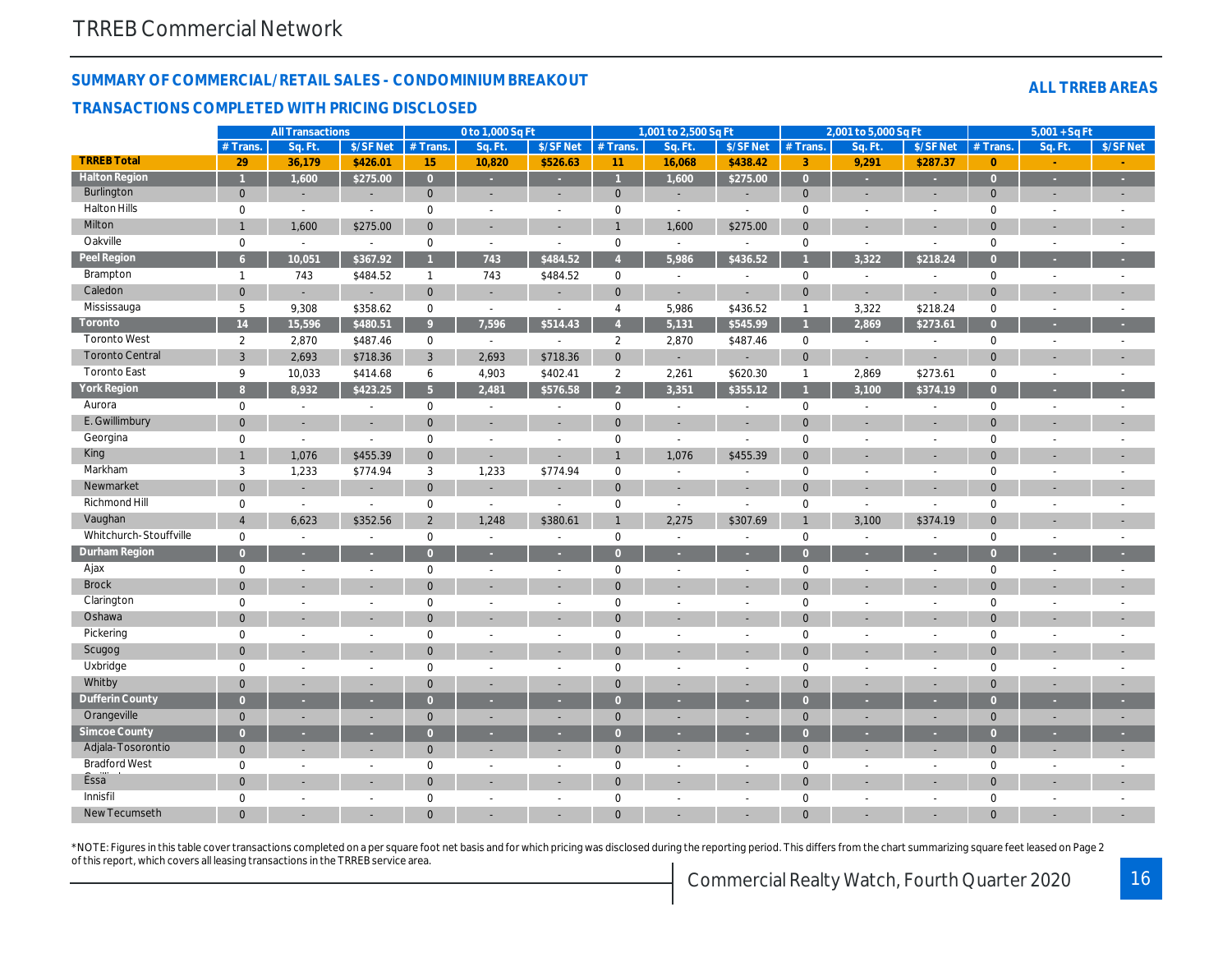#### **SUMMARY OF COMMERCIAL/RETAIL SALES - OTHER TYPES BREAKOUT**

#### **TRANSACTIONS COMPLETED WITH PRICING DISCLOSED**

| <b>ALL TRREB AREAS</b> |
|------------------------|
|                        |

|                        |                 | <b>All Transactions</b>  |                          |                | 0 to 1,000 Sq Ft         |                          |                | 1,001 to 2,500 Sq Ft     |                          |                 | 2,001 to 5,000 Sq Ft     |                          |                | $5,001 + SqFt$ |                          |
|------------------------|-----------------|--------------------------|--------------------------|----------------|--------------------------|--------------------------|----------------|--------------------------|--------------------------|-----------------|--------------------------|--------------------------|----------------|----------------|--------------------------|
|                        | $#$ Trans.      | Sq. Ft                   | \$/SF Net                | #Trans         | Sq. Ft.                  | \$/SF Net                | $#$ Trans.     | Sq. Ft                   | \$/SF Net                | # Trans.        | Sq. Ft                   | \$/SF Net                | $#$ Trans      | Sq. Ft         | \$/SF Net                |
| <b>TRREB Total</b>     | 83              | 674,696                  | \$196.52                 | 27             | 13,584                   | \$602.41                 | 29             | 45,757                   | \$898.03                 | 13 <sup>°</sup> | 44,719                   | \$707.68                 | 14             | 570,636        | \$90.55                  |
| <b>Halton Region</b>   | 5 <sup>1</sup>  | 25,405                   | \$174.18                 | $\overline{1}$ | 950                      | \$500.00                 | $\overline{3}$ | 3,982                    | \$640.38                 | $\Omega$        |                          |                          |                | 20,473         | \$68.38                  |
| Burlington             | $\overline{2}$  | 2,782                    | \$641.62                 | $\overline{0}$ | $\sim$                   |                          | 2              | 2,782                    | \$641.62                 | $\mathbf{0}$    | $\sim$                   | ÷                        | $\mathbf{0}$   |                |                          |
| <b>Halton Hills</b>    | $\mathbf{1}$    | 20,473                   | \$68.38                  | $\mathbf 0$    | $\overline{a}$           | $\overline{a}$           | $\mathbf 0$    | $\mathbb{L}$             | $\sim$                   | $\mathbf 0$     | $\overline{a}$           | $\sim$                   | $\overline{1}$ | 20,473         | \$68.38                  |
| Milton                 | $\mathbf{1}$    | 1,200                    | \$637.50                 | $\overline{0}$ |                          |                          |                | 1,200                    | \$637.50                 | $\mathbf{0}$    |                          |                          | $\mathbf{0}$   | ÷.             |                          |
| Oakville               | $\mathbf{1}$    | 950                      | \$500.00                 | $\mathbf{1}$   | 950                      | \$500.00                 | $\mathbf 0$    | $\sim$                   | $\sim$                   | $\mathbf 0$     | $\overline{\phantom{a}}$ |                          | $\mathbf 0$    |                |                          |
| Peel Region            | 14              | 234,443                  | \$145.95                 | $\overline{4}$ | 1,375                    | \$540.36                 |                | 5,816                    | \$394.60                 | $\overline{2}$  | 9,175                    | \$410.35                 |                | 218,077        | \$125.71                 |
| Brampton               | 3               | 6,278                    | \$343.90                 | $\mathbf{1}$   | 553                      | \$640.14                 | $\mathbf{1}$   | 1,375                    | \$556.36                 | $\mathbf{1}$    | 4,350                    | \$239.08                 | $\mathbf 0$    | $\sim$         |                          |
| Caledon                | $\mathbf{1}$    | 4,825                    | \$564.77                 | $\overline{0}$ | $\blacksquare$           | $\sim$                   | $\mathbf{0}$   |                          | $\sim$                   | $\mathbf{1}$    | 4,825                    | \$564.77                 | $\mathbf{0}$   | $\sim$         | $\sim$                   |
| Mississauga            | 10              | 223,340                  | \$131.34                 | 3              | 822                      | \$473.24                 | $\mathbf{3}$   | 4,441                    | \$344.52                 | $\mathbf 0$     | $\sim$                   |                          | $\overline{4}$ | 218,077        | \$125.71                 |
| Toronto                | 26              | 88,633                   | \$739.07                 | $\overline{3}$ | 2.008                    | \$445.72                 | 14             | 24,039                   | \$1,287.70               | 6 <sup>1</sup>  | 20,103                   | \$1,039.94               | $\overline{3}$ | 42,483         | \$300.12                 |
| <b>Toronto West</b>    | $\overline{4}$  | 27,792                   | \$244.14                 | $\mathbf 0$    | $\sim$                   |                          | $\overline{2}$ | 3,250                    | \$465.54                 | $\mathbf{1}$    | 3,902                    | \$454.13                 | $\mathbf{1}$   | 20,640         | \$169.57                 |
| <b>Toronto Central</b> | 14              | 34,060                   | \$1,501.47               | $\mathbf{1}$   | 523                      | \$420.65                 | 8              | 14,119                   | \$1,837.95               | $\overline{4}$  | 13,398                   | \$1,378.56               | $\overline{1}$ | 6,020          | \$1,079.73               |
| <b>Toronto East</b>    | 8               | 26,781                   | \$283.07                 | $\overline{2}$ | 1,485                    | \$454.55                 | 4              | 6,670                    | \$523.54                 | $\mathbf{1}$    | 2,803                    | \$236.85                 | $\mathbf{1}$   | 15,823         | \$173.80                 |
| York Region            | 25              | 64,135                   | \$286.60                 | 16             | 6,765                    | \$648.95                 | 5 <sup>1</sup> | 7,602                    | \$543.94                 | $\overline{2}$  | 5,841                    | \$475.23                 | $\overline{2}$ | 43,927         | \$161.18                 |
| Aurora                 | $\mathbf{1}$    | 760                      | \$881.58                 | $\mathbf{1}$   | 760                      | \$881.58                 | $\mathbf 0$    |                          |                          | $\mathbf 0$     |                          |                          | $\mathbf 0$    |                |                          |
| E. Gwillimbury         | $\Omega$        | ÷,                       |                          | $\overline{0}$ |                          | $\sim$                   | $\Omega$       |                          | $\overline{\phantom{a}}$ | $\Omega$        |                          | ÷.                       | $\Omega$       | ÷.             | ÷.                       |
| Georgina               | $\mathbf 0$     | $\overline{a}$           |                          | $\mathbf 0$    |                          |                          | $\mathbf 0$    |                          |                          | $\mathbf 0$     |                          |                          | $\overline{0}$ |                |                          |
| King                   | 1               | 21,711                   | \$188.85                 | $\mathbf 0$    | $\sim$                   |                          | $\Omega$       |                          |                          | $\Omega$        |                          |                          |                | 21,711         | \$188.85                 |
| Markham                | 18              | 35,324                   | \$331.47                 | 13             | 4,919                    | \$721.32                 | 3              | 5,392                    | \$668.58                 | $\mathbf{1}$    | 2,797                    | \$563.39                 | $\mathbf{1}$   | 22,216         | \$134.14                 |
| Newmarket              | $\overline{1}$  | 530                      | \$37.74                  |                | 530                      | \$37.74                  | $\overline{0}$ |                          | $\sim$                   | $\Omega$        | ÷.                       | $\overline{\phantom{a}}$ | $\overline{0}$ |                | $\overline{\phantom{a}}$ |
| <b>Richmond Hill</b>   | $\overline{2}$  | 1,656                    | \$125.00                 | $\mathbf{1}$   | 556                      | \$273.38                 | $\mathbf{1}$   | 1,100                    | \$50.00                  | $\mathbf 0$     | $\mathbb{L}$             | $\overline{a}$           | $\mathbf 0$    |                |                          |
| Vaughan                | $\overline{2}$  | 4,154                    | \$403.23                 | $\overline{0}$ | ÷                        |                          | $\mathbf{1}$   | 1,110                    | \$427.93                 | $\overline{1}$  | 3,044                    | \$394.22                 | $\mathbf{0}$   | ÷,             |                          |
| Whitchurch-Stouffville | $\mathbf 0$     | $\overline{\phantom{a}}$ | $\mathbb{L}$             | $\mathbf 0$    | $\mathbb{L}$             | $\sim$                   | $\mathbf 0$    | $\sim$                   | $\sim$                   | $\mathbf 0$     | $\mathbb{L}$             |                          | $\mathbf 0$    | $\overline{a}$ |                          |
| Durham Region          | 12 <sup>2</sup> | 258,081                  | \$30.75                  | $\mathbf{3}$   | 2,486                    | \$675.78                 | $\overline{3}$ | 4,318                    | \$267.72                 | $\mathcal{P}$   | 5,600                    | \$370.54                 | $\Lambda$      | 245,677        | \$12.32                  |
| Ajax                   | $\overline{4}$  | 6,486                    | \$491.06                 | $\overline{2}$ | 1,936                    | \$635.33                 | $\mathbf{1}$   | 1,850                    | \$378.38                 | $\overline{1}$  | 2,700                    | \$464.81                 | $\mathbf 0$    | $\sim$         |                          |
| <b>Brock</b>           | $\mathbf{1}$    | 87,556                   | \$9.14                   | $\overline{0}$ |                          |                          | $\mathbf 0$    |                          |                          | $\mathbf{0}$    |                          |                          | $\overline{1}$ | 87,556         | \$9.14                   |
| Clarington             | $\overline{2}$  | 46,607                   | \$29.74                  | $\mathbf 0$    | $\overline{\phantom{a}}$ | $\sim$                   | $\mathbf 0$    | $\overline{\phantom{a}}$ | $\sim$                   | $\mathbf 0$     | $\sim$                   |                          | $\overline{2}$ | 46,607         | \$29.74                  |
| Oshawa                 | $\overline{3}$  | 5,368                    | \$237.70                 | $\overline{0}$ |                          |                          | $\overline{2}$ | 2,468                    | \$184.76                 | $\overline{1}$  | 2,900                    | \$282.76                 | $\mathbf 0$    |                | $\sim$                   |
| Pickering              | $\mathbf 0$     | $\overline{\phantom{a}}$ | $\sim$                   | $\mathbf 0$    | $\overline{\phantom{a}}$ | $\overline{\phantom{a}}$ | $\mathbf 0$    |                          | $\overline{\phantom{a}}$ | $\mathbf 0$     | $\overline{\phantom{a}}$ |                          | $\mathbf 0$    |                |                          |
| Scugog                 | $\mathbf{1}$    | 111,514                  | \$7.53                   | $\Omega$       | ÷.                       |                          | $\Omega$       |                          |                          | $\Omega$        |                          |                          |                | 111,514        | \$7.53                   |
| Uxbridge               | $\mathbf 0$     | $\sim$                   | $\overline{a}$           | $\Omega$       | $\sim$                   | $\sim$                   | $\Omega$       | $\sim$                   | $\sim$                   | $\Omega$        | $\overline{a}$           | $\overline{a}$           | $\mathbf 0$    | $\overline{a}$ |                          |
| Whitby                 | $\mathbf{1}$    | 550                      | \$818.18                 | $\mathbf{1}$   | 550                      | \$818.18                 | $\Omega$       |                          |                          | $\Omega$        |                          |                          | $\Omega$       |                |                          |
| Dufferin County        | $\Omega$        |                          |                          | $\Omega$       |                          |                          | $\Omega$       |                          |                          | $\Omega$        |                          |                          | $\overline{0}$ |                |                          |
| Orangeville            | $\Omega$        | $\overline{a}$           |                          | $\Omega$       | $\overline{a}$           |                          | $\Omega$       |                          |                          | $\Omega$        | ÷.                       |                          | $\Omega$       |                |                          |
| Simcoe County          |                 | 4,000                    | \$531.25                 | $\Omega$       |                          |                          | $\Omega$       |                          |                          |                 | 4,000                    | \$531.25                 | $\overline{0}$ |                |                          |
| Adjala-Tosorontio      | $\mathbf{0}$    | ÷                        |                          | $\Omega$       |                          |                          | $\mathbf{0}$   |                          |                          | $\mathbf{0}$    | ÷.                       |                          | $\overline{0}$ |                |                          |
| <b>Bradford West</b>   | $\mathbf{1}$    | 4,000                    | \$531.25                 | $\mathbf 0$    | $\overline{a}$           | $\sim$                   | $\mathbf 0$    | $\overline{\phantom{a}}$ | $\overline{\phantom{a}}$ | $\mathbf{1}$    | 4,000                    | \$531.25                 | $\mathbf 0$    |                |                          |
| Essa                   | $\overline{0}$  |                          |                          | $\overline{0}$ |                          |                          | $\mathbf{0}$   |                          |                          | $\mathbf{0}$    |                          |                          | $\mathbf{0}$   |                |                          |
| Innisfil               | $\mathbf 0$     | $\sim$                   | $\overline{\phantom{a}}$ | $\mathbf 0$    |                          |                          | $\mathbf 0$    |                          | $\overline{\phantom{a}}$ | $\mathbf 0$     | $\overline{\phantom{a}}$ | ÷                        | $\mathbf 0$    | ÷              |                          |
| New Tecumseth          | $\Omega$        |                          |                          | $\Omega$       |                          |                          | $\Omega$       |                          |                          | $\Omega$        |                          |                          | $\Omega$       |                |                          |

\*NOTE: Figures in this table cover transactions completed on a per square foot net basis and for which pricing was disclosed during the reporting period. This differs from the chart summarizing square feet leased on Page 2 of this report, which covers all leasing transactions in the TRREB service area.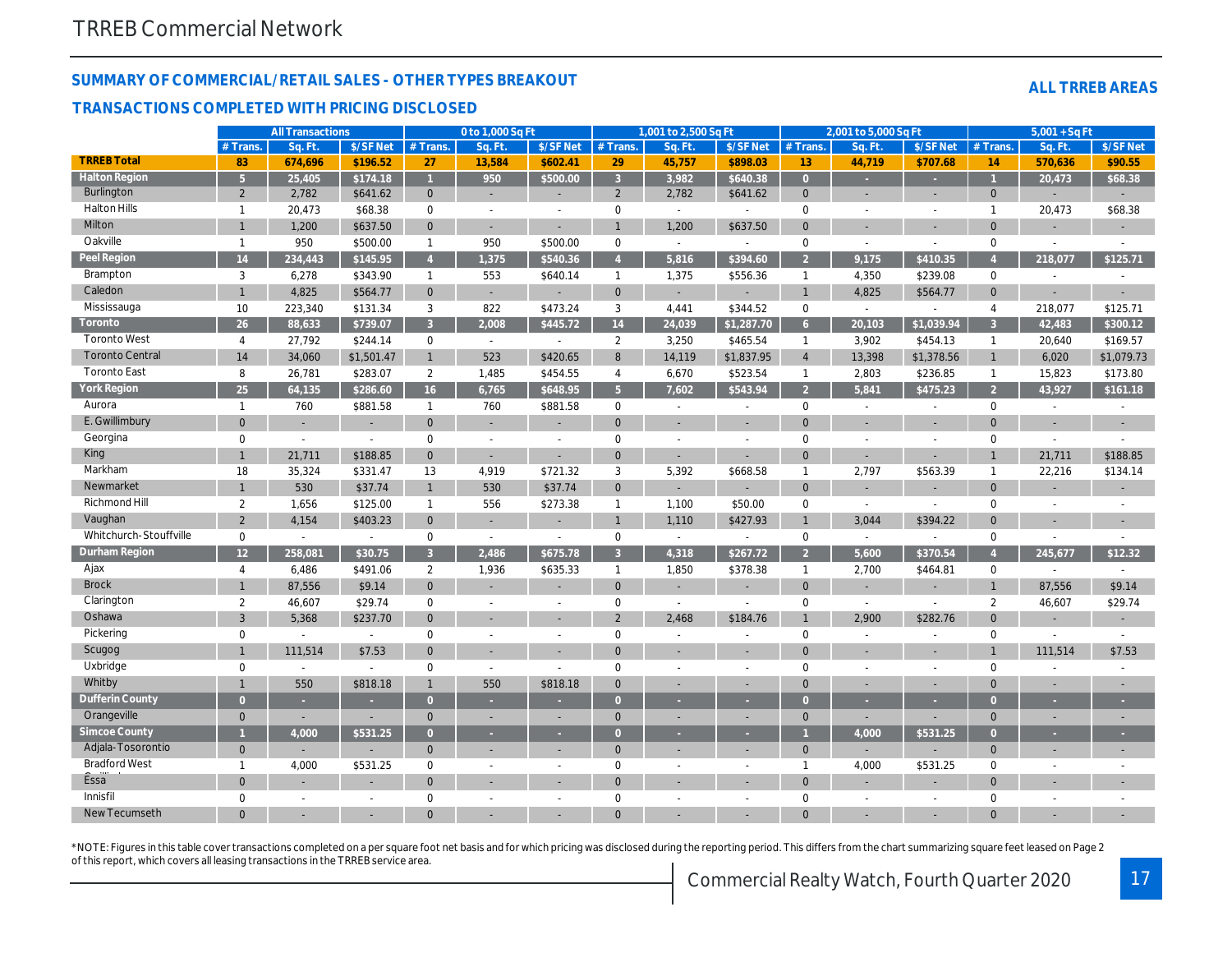#### **SUMMARY OF COMMERCIAL/RETAIL SALES**

#### **TRANSACTIONS COMPLETED WITH PRICING DISCLOSED**

|  | <b>CITY OF TORONTO</b> |  |
|--|------------------------|--|
|  |                        |  |
|  |                        |  |

|                        |                | <b>All Transactions</b>  |                          |                     | 0 to 1,000 Sq Ft         |                          |                | 1,001 to 2,500 Sq Ft     |                          |                | 2,001 to 5,000 Sq Ft     |                          |                | $5,001 + SqFt$ |            |
|------------------------|----------------|--------------------------|--------------------------|---------------------|--------------------------|--------------------------|----------------|--------------------------|--------------------------|----------------|--------------------------|--------------------------|----------------|----------------|------------|
|                        | $#$ Trans.     | Sq. Ft.                  | \$/SF Net                | $#$ Trans.          | Sq. Ft.                  | \$/SF Net                | # Trans.       | Sq. Ft                   | \$/SF Net                | $#$ Trans.     | Sq. Ft                   | \$/SF Net                | # Trans.       | Sq. Ft.        | \$/SF Net  |
| <b>TRREB Total</b>     | 112            | 710,875                  | \$208.20                 | 42                  | 24,404                   | \$568.81                 | 40             | 61,825                   | \$778.58                 | 16             | 54,010                   | \$635.38                 | 14             | 570,636        | \$90.55    |
| City of Toronto Total  | 40             | 104,229                  | \$700.38                 | 12                  | 9,604                    | \$500.06                 | 18             | 29,170                   | \$1,157.23               | $\overline{7}$ | 22,972                   | \$944.23                 | $\overline{3}$ | 42,483         | \$300.12   |
| <b>Toronto West</b>    | 6              | 30,662                   | \$266.91                 | $\Omega$            |                          |                          |                | 6,120                    | \$475.82                 |                | 3,902                    | \$454.13                 |                | 20,640         | \$169.57   |
| Toronto W01            | $\mathbf 0$    | $\overline{a}$           |                          | $\mathbf 0$         |                          | $\overline{\phantom{a}}$ | $\mathbf 0$    | $\overline{\phantom{a}}$ | $\overline{\phantom{a}}$ | $\mathbf 0$    | $\overline{\phantom{a}}$ |                          | $\mathbf 0$    |                |            |
| Toronto W02            | $\overline{0}$ | $\overline{a}$           | ÷.                       | $\mathbf{0}$        |                          |                          | $\mathbf{0}$   | $\sim$                   | L,                       | $\overline{0}$ | ÷.                       | ÷.                       | $\overline{0}$ |                |            |
| Toronto W03            | $\mathbf{1}$   | 3,902                    | \$454.13                 | $\mathbf 0$         |                          | $\overline{\phantom{a}}$ | $\mathbf{0}$   | $\sim$                   | ÷                        | $\overline{1}$ | 3,902                    | \$454.13                 | $\mathbf 0$    |                |            |
| Toronto W04            | $\mathbf{1}$   | 2,000                    | \$582.50                 | $\mathbf{0}$        |                          |                          | $\mathbf{1}$   | 2,000                    | \$582.50                 | $\mathbf{0}$   |                          |                          | $\mathbf 0$    |                |            |
| Toronto W05            | $\mathbf{1}$   | 20,640                   | \$169.57                 | $\mathbf 0$         |                          | $\sim$                   | $\mathbf 0$    | $\overline{a}$           | $\overline{\phantom{a}}$ | $\mathbf 0$    |                          | $\sim$                   | $\mathbf 1$    | 20,640         | \$169.57   |
| Toronto W06            | $\overline{2}$ | 2,870                    | \$487.46                 | $\Omega$            |                          |                          | $\overline{2}$ | 2,870                    | \$487.46                 | $\overline{0}$ |                          |                          | $\Omega$       |                |            |
| Toronto W07            | $\mathbf 0$    | $\sim$                   | $\overline{a}$           | $\mathbf 0$         |                          | $\sim$                   | $\mathbf 0$    | $\sim$                   | $\sim$                   | $\mathbf 0$    | $\overline{a}$           | $\sim$                   | $\mathbf 0$    |                |            |
| Toronto W08            | $\mathbf{0}$   |                          | ÷                        | $\Omega$            |                          |                          | $\Omega$       |                          |                          | $\Omega$       |                          |                          | $\Omega$       |                |            |
| Toronto W09            | $\mathbf 0$    | $\sim$                   | $\sim$                   | $\mathbf 0$         |                          | $\overline{\phantom{a}}$ | $\mathbf 0$    | $\sim$                   | $\overline{a}$           | $\mathbf 0$    |                          | $\overline{a}$           | $\mathbf 0$    | $\overline{a}$ |            |
| Toronto W10            | $\mathbf{1}$   | 1,250                    | \$278.40                 | $\mathbf{0}$        | $\overline{\phantom{a}}$ | $\sim$                   | $\overline{1}$ | 1,250                    | \$278.40                 | $\mathbf 0$    | ÷.                       | ÷,                       | $\Omega$       | ÷              |            |
| <b>Toronto Central</b> | 17             | 36,753                   | \$1,444.08               | $\overline{4}$      | 3,216                    | \$669.95                 | 8              | 14,119                   | \$1,837.95               | $\overline{4}$ | 13,398                   | \$1,378.56               | -1             | 6,020          | \$1,079.73 |
| Toronto C01            | 8              | 12,448                   | \$2,013.12               | $\mathbf{3}$        | 2,693                    | \$718.36                 | $\overline{4}$ | 6,107                    | \$3,132.47               | $\overline{1}$ | 3,648                    | \$1,095.12               | $\mathbf 0$    |                |            |
| Toronto C02            | $\overline{2}$ | 8,907                    | \$1,021.67               | $\mathbf 0$         |                          |                          | $\mathbf 0$    | $\overline{\phantom{a}}$ |                          | $\mathbf{1}$   | 2,887                    | \$900.59                 | $\mathbf{1}$   | 6,020          | \$1,079.73 |
| Toronto C03            | $\overline{0}$ | ÷.                       |                          | $\Omega$            |                          |                          | $\mathbf{0}$   | $\sim$                   | ÷,                       | $\Omega$       |                          | $\sim$                   | $\overline{0}$ |                |            |
| Toronto C04            | $\overline{2}$ | 4,631                    | \$740.66                 | $\mathbf 0$         |                          | $\sim$                   | $\overline{2}$ | 4,631                    | \$740.66                 | $\mathbf 0$    | $\overline{a}$           | $\overline{\phantom{a}}$ | $\mathbf 0$    |                |            |
| Toronto C06            | $\mathbf{0}$   |                          |                          | $\Omega$            |                          |                          | $\mathbf{0}$   |                          |                          | $\overline{0}$ |                          |                          | $\Omega$       |                |            |
| Toronto C07            | $\Omega$       | $\sim$                   |                          | $\Omega$            |                          | $\sim$                   | $\mathbf{0}$   | $\sim$                   | $\overline{a}$           | $\mathbf 0$    | $\overline{\phantom{a}}$ | $\overline{a}$           | $\mathbf 0$    | $\overline{a}$ |            |
| Toronto C08            | $\overline{2}$ | 5,541                    | \$1,768.63               | $\Omega$            |                          |                          |                | 1,981                    | \$1,110.55               |                | 3,560                    | \$2,134.83               | $\overline{0}$ |                |            |
| Toronto C09            | $\mathbf 0$    | $\sim$                   | $\overline{a}$           | $\mathbf 0$         |                          | $\sim$                   | 0              | $\sim$                   | $\overline{a}$           | $\mathbf 0$    | $\overline{a}$           | $\overline{a}$           | $\mathbf 0$    | $\overline{a}$ |            |
| Toronto C10            | $\mathbf{1}$   | 1,400                    | \$850.00                 | $\mathbf{0}$        |                          |                          |                | 1,400                    | \$850.00                 | $\mathbf{0}$   | ÷.                       | ÷,                       | $\Omega$       |                |            |
| Toronto C11            | $\mathbf 0$    | $\sim$                   |                          | $\mathbf 0$         |                          | $\overline{a}$           | $\mathbf{0}$   |                          |                          | $\mathbf 0$    | $\overline{a}$           | $\overline{a}$           | $\mathbf 0$    |                |            |
| Toronto C12            | $\overline{0}$ | $\overline{\phantom{a}}$ |                          | $\mathbf{0}$        |                          |                          | $\Omega$       | $\sim$                   | ÷,                       | $\mathbf{0}$   |                          | ÷,                       | $\Omega$       |                |            |
| Toronto C13            | $\mathbf{1}$   | 523                      | \$420.65                 | $\mathbf{1}$        | 523                      | \$420.65                 | $\mathbf 0$    | $\overline{\phantom{a}}$ |                          | $\mathbf 0$    | $\overline{a}$           |                          | $\mathbf 0$    |                |            |
| Toronto C14            |                | 3,303                    | \$1,294.28               | $\mathbf{0}$        |                          | $\sim$                   | $\mathbf{0}$   | $\sim$                   | $\overline{\phantom{a}}$ |                | 3,303                    | \$1,294.28               | $\overline{0}$ |                |            |
| Toronto C15            | $\mathbf 0$    | $\sim$                   |                          | $\mathbf 0$         |                          | $\overline{\phantom{a}}$ | $\mathbf 0$    |                          | $\overline{a}$           | $\mathbf 0$    | $\sim$                   |                          | $\mathbf 0$    |                |            |
| <b>Toronto East</b>    | 17             | 36,814                   | \$318.94                 | 8 <sup>°</sup>      | 6,388                    | \$414.53                 | 6 <sup>1</sup> | 8,931                    | \$548.03                 | $\overline{2}$ | 5,672                    | \$255.45                 |                | 15,823         | \$173.80   |
| Toronto E01            | $\mathbf{1}$   | 1,083                    | \$766.39                 | $\mathbf 0$         | $\sim$                   | $\overline{\phantom{a}}$ | $\overline{1}$ | 1,083                    | \$766.39                 | $\mathbf 0$    | $\overline{a}$           | $\overline{\phantom{a}}$ | $\mathbf 0$    | $\overline{a}$ |            |
| Toronto E02            | $\overline{0}$ |                          |                          | $\mathbf{0}$        |                          |                          | $\mathbf{0}$   |                          |                          | $\overline{0}$ |                          |                          | $\Omega$       |                |            |
| Toronto E03            | $\mathbf 0$    | $\sim$                   | $\overline{\phantom{a}}$ | $\mathsf{O}\xspace$ | $\sim$                   | $\sim$                   | $\mathbf 0$    | $\overline{\phantom{a}}$ | $\sim$                   | $\mathbf 0$    | $\overline{\phantom{a}}$ | $\overline{a}$           | $\mathbf 0$    | $\overline{a}$ |            |
| Toronto E04            | 6              | 22,456                   | \$223.79                 | 3                   | 2,586                    | \$354.99                 | $\overline{1}$ | 1,178                    | \$485.99                 | $\overline{1}$ | 2,869                    | \$273.61                 | $\mathbf{1}$   | 15,823         | \$173.80   |
| Toronto E05            | $\Omega$       | $\sim$                   |                          | $\mathbf 0$         | $\sim$                   | $\overline{\phantom{a}}$ | $\mathbf 0$    | $\sim$                   |                          | $\mathbf 0$    | $\overline{a}$           |                          | $\mathbf 0$    |                |            |
| Toronto E06            | $\overline{2}$ | 3,837                    | \$723.22                 | $\mathbf{0}$        |                          |                          | $\overline{2}$ | 3,837                    | \$723.22                 | $\mathbf{0}$   | ÷.                       | ÷,                       | $\Omega$       |                |            |
| Toronto E07            | $\overline{7}$ | 8,943                    | \$309.28                 | $\overline{4}$      | 3,307                    | \$418.81                 | $\overline{2}$ | 2,833                    | \$253.09                 | $\overline{1}$ | 2,803                    | \$236.85                 | $\mathbf 0$    | $\overline{a}$ |            |
| Toronto E08            | $\overline{0}$ |                          |                          | $\mathbf{0}$        |                          | $\overline{\phantom{a}}$ | $\mathbf 0$    |                          | $\sim$                   | $\overline{0}$ |                          | ÷,                       | $\overline{0}$ |                |            |
| Toronto E09            | $\mathbf 0$    |                          |                          | $\mathbf 0$         |                          |                          | $\mathbf{0}$   |                          |                          | $\mathbf 0$    |                          |                          | $\Omega$       |                |            |
| Toronto E10            | $\Omega$       | ÷,                       |                          | $\Omega$            |                          |                          | $\Omega$       |                          |                          | $\Omega$       |                          |                          | $\Omega$       |                |            |
| Toronto E11            | $\mathbf{1}$   | 495                      | \$696.97                 | 1                   | 495                      | \$696.97                 | $\Omega$       |                          |                          | $\Omega$       | $\overline{a}$           | $\overline{a}$           | $\Omega$       |                |            |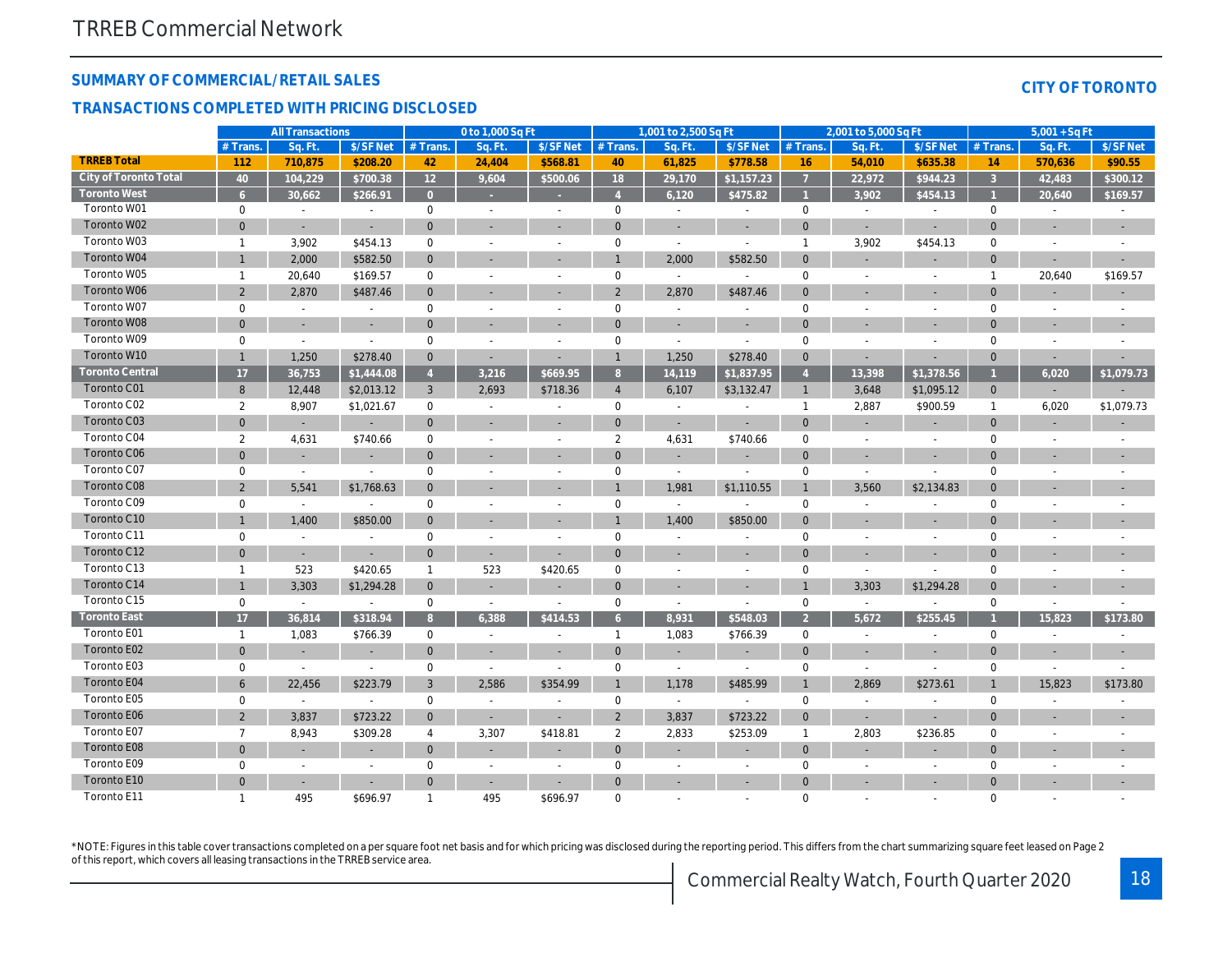#### **SUMMARY OF COMMERCIAL/RETAIL SALES - CONDOMINIUM BREAKOUT**

#### **TRANSACTIONS COMPLETED WITH PRICING DISCLOSED**

|  | CITY OF TORONTO |  |
|--|-----------------|--|
|  |                 |  |

|                        |                     | <b>All Transactions</b>  |                          |                     | 0 to 1,000 Sq Ft         |                          |                          | 1,001 to 2,500 Sq Ft     |                          |                | 2,001 to 5,000 Sq Ft     |                          |                     | $5,001 + SqFt$           |                          |
|------------------------|---------------------|--------------------------|--------------------------|---------------------|--------------------------|--------------------------|--------------------------|--------------------------|--------------------------|----------------|--------------------------|--------------------------|---------------------|--------------------------|--------------------------|
|                        | # Trans.            | Sq. Ft.                  | \$/SF Net                | # Trans.            | Sq. Ft.                  | \$/SF Net                | $#$ Trans.               | Sq. Ft.                  | \$/SF Net                | # Trans.       | Sq. Ft.                  | \$/SF Net                | # Trans.            | Sq. Ft.                  | \$/SF Net                |
| <b>TRREB Total</b>     | 29                  | 36,179                   | \$426.01                 | 15                  | 10,820                   | \$526.63                 | 11                       | 16,068                   | \$438.42                 | 3              | 9,291                    | \$287.37                 | $\overline{0}$      |                          |                          |
| City of Toronto Total  | 14                  | 15,596                   | \$480.51                 | Q                   | 7,596                    | \$514.43                 | $\overline{4}$           | 5,131                    | \$545.99                 |                | 2,869                    | \$273.61                 | $\overline{0}$      |                          |                          |
| <b>Toronto West</b>    | $\overline{2}$      | 2,870                    | \$487.46                 | $\overline{0}$      |                          |                          | $\overline{\mathcal{L}}$ | 2,870                    | \$487.46                 | $\overline{0}$ |                          |                          | $\mathbf{0}$        |                          |                          |
| Toronto W01            | $\mathbf 0$         | $\sim$                   | $\overline{\phantom{a}}$ | $\mathsf{O}\xspace$ |                          | $\sim$                   | $\mathbf 0$              | $\overline{a}$           | $\overline{\phantom{a}}$ | $\mathbf 0$    | $\sim$                   | $\sim$                   | $\mathsf{O}\xspace$ | $\overline{\phantom{a}}$ |                          |
| Toronto W02            | $\mathbf{0}$        | ÷                        | $\sim$                   | $\mathbf{0}$        |                          | $\overline{\phantom{a}}$ | $\mathbf{0}$             | $\overline{\phantom{a}}$ | ÷                        | $\Omega$       |                          |                          | $\mathbf{0}$        |                          |                          |
| Toronto W03            | $\mathsf{O}\xspace$ | $\sim$                   | $\sim$                   | $\mathbf 0$         | $\overline{\phantom{a}}$ | $\sim$                   | $\mathbf 0$              | $\sim$                   | $\overline{\phantom{a}}$ | $\mathbf 0$    | $\sim$                   | $\sim$                   | $\mathsf{O}\xspace$ | $\overline{\phantom{a}}$ |                          |
| Toronto W04            | $\mathbf{0}$        | ÷                        |                          | $\Omega$            |                          |                          | $\Omega$                 | $\sim$                   | ٠                        | $\overline{0}$ |                          |                          | $\mathbf{0}$        |                          |                          |
| Toronto W05            | $\mathbf 0$         | $\sim$                   | $\sim$                   | $\mathbf 0$         | $\overline{a}$           | $\sim$                   | $\mathbf 0$              | $\sim$                   | $\overline{a}$           | $\mathbf 0$    | $\sim$                   | $\sim$                   | $\mathbf 0$         |                          |                          |
| Toronto W06            | 2                   | 2,870                    | \$487.46                 | $\mathbf{0}$        |                          |                          | $\overline{2}$           | 2,870                    | \$487.46                 | $\overline{0}$ |                          |                          | $\overline{0}$      |                          |                          |
| Toronto W07            | $\mathbf 0$         | $\overline{\phantom{a}}$ |                          | $\Omega$            |                          | $\overline{\phantom{a}}$ | $\mathbf 0$              |                          | $\overline{\phantom{a}}$ | $\mathbf 0$    |                          |                          | $\mathbf{0}$        |                          |                          |
| Toronto W08            | $\overline{0}$      | ÷,                       |                          | $\mathbf{0}$        |                          |                          | $\mathbf{0}$             | $\overline{\phantom{a}}$ | $\overline{\phantom{a}}$ | $\overline{0}$ |                          | $\sim$                   | $\overline{0}$      |                          |                          |
| Toronto W09            | $\mathbf 0$         | $\overline{a}$           | $\overline{a}$           | $\mathbf 0$         |                          | $\sim$                   | $\mathbf 0$              | ÷,                       | $\overline{a}$           | $\mathbf 0$    | $\overline{a}$           | $\sim$                   | $\mathbf{0}$        |                          |                          |
| Toronto W10            | $\overline{0}$      | $\sim$                   | $\sim$                   | $\mathbf{0}$        | $\sim$                   | $\sim$                   | $\mathbf{0}$             | ÷                        | $\overline{\phantom{a}}$ | $\mathbf 0$    | $\sim$                   | $\sim$                   | $\mathbf{0}$        |                          |                          |
| <b>Toronto Central</b> | $\overline{3}$      | 2,693                    | \$718.36                 | $\overline{3}$      | 2,693                    | \$718.36                 | $\overline{0}$           |                          |                          | $\overline{0}$ |                          |                          | $\overline{0}$      |                          |                          |
| Toronto C01            | $\overline{3}$      | 2.693                    | \$718.36                 | $\mathbf{3}$        | 2.693                    | \$718.36                 | $\overline{0}$           | ÷,                       | $\overline{\phantom{a}}$ | $\mathbf{0}$   | ÷.                       |                          | $\mathbf{0}$        |                          | $\overline{\phantom{a}}$ |
| Toronto C02            | $\mathbf 0$         | ÷                        |                          | $\mathbf 0$         |                          |                          | $\mathbf 0$              |                          | $\overline{\phantom{a}}$ | $\mathbf 0$    | $\overline{\phantom{a}}$ | $\sim$                   | $\mathbf 0$         |                          |                          |
| Toronto C03            | $\overline{0}$      |                          |                          | $\mathbf{0}$        |                          |                          | $\mathbf{0}$             |                          |                          | $\overline{0}$ |                          |                          | $\mathbf 0$         |                          |                          |
| Toronto C04            | $\mathbf 0$         | $\sim$                   | $\sim$                   | $\mathbf 0$         | $\overline{\phantom{a}}$ | $\sim$                   | $\mathbf 0$              | ÷,                       | $\sim$                   | $\mathbf 0$    | $\overline{\phantom{a}}$ | $\sim$                   | $\mathsf{O}\xspace$ |                          |                          |
| Toronto C06            | $\mathbf{0}$        |                          |                          | $\Omega$            |                          | $\overline{\phantom{a}}$ | $\Omega$                 |                          | ÷                        | $\Omega$       |                          |                          | $\overline{0}$      |                          |                          |
| Toronto C07            | $\mathbf 0$         | $\overline{\phantom{a}}$ | $\overline{\phantom{a}}$ | $\mathbf 0$         |                          | $\overline{\phantom{a}}$ | $\mathbf 0$              | $\overline{\phantom{a}}$ | $\overline{\phantom{a}}$ | $\mathbf 0$    | $\overline{a}$           | $\overline{\phantom{a}}$ | $\mathbf 0$         |                          |                          |
| Toronto C08            | $\mathbf{0}$        | ÷,                       |                          | $\Omega$            |                          | $\sim$                   | $\overline{0}$           |                          | ä,                       | $\overline{0}$ | ÷                        |                          | $\mathbf 0$         |                          |                          |
| Toronto C09            | $\mathbf 0$         | $\overline{a}$           |                          | $\mathbf 0$         |                          | $\overline{a}$           | $\mathbf 0$              | $\overline{a}$           | $\overline{\phantom{a}}$ | $\mathbf 0$    | $\overline{a}$           |                          | $\mathbf{0}$        |                          |                          |
| Toronto C10            | $\mathbf{0}$        | $\overline{\phantom{a}}$ |                          | $\mathbf{0}$        |                          | $\overline{\phantom{a}}$ | $\overline{0}$           |                          | $\overline{\phantom{a}}$ | $\overline{0}$ |                          |                          | $\mathbf{0}$        |                          |                          |
| Toronto C11            | $\mathbf 0$         | $\overline{a}$           |                          | $\mathbf 0$         |                          |                          | $\mathbf 0$              |                          | $\overline{a}$           | $\mathbf 0$    |                          |                          | $\mathbf 0$         |                          |                          |
| Toronto C12            | $\mathbf{0}$        | $\overline{\phantom{a}}$ | $\sim$                   | $\mathbf{0}$        |                          | $\overline{\phantom{a}}$ | $\mathbf 0$              | $\overline{\phantom{a}}$ | $\overline{\phantom{a}}$ | $\overline{0}$ | ÷.                       | $\overline{\phantom{a}}$ | $\mathbf 0$         |                          | $\overline{\phantom{a}}$ |
| Toronto C13            | $\mathbf 0$         | $\overline{a}$           | $\overline{a}$           | $\mathbf 0$         |                          | $\sim$                   | $\mathbf 0$              | $\sim$                   | $\sim$                   | $\mathbf 0$    | $\overline{a}$           |                          | $\mathbf 0$         |                          |                          |
| Toronto C14            | $\mathbf{0}$        | $\overline{\phantom{a}}$ |                          | $\Omega$            |                          | $\overline{\phantom{a}}$ | $\Omega$                 | ٠                        | $\overline{\phantom{a}}$ | $\overline{0}$ |                          |                          | $\mathbf{0}$        |                          |                          |
| Toronto C15            | $\mathbf 0$         | $\overline{\phantom{a}}$ | $\sim$                   | $\mathbf 0$         | $\overline{\phantom{a}}$ | $\sim$                   | $\mathbf 0$              | $\overline{a}$           | $\overline{\phantom{a}}$ | $\mathbf 0$    | $\overline{\phantom{a}}$ | $\sim$                   | $\mathbf 0$         |                          |                          |
| <b>Toronto East</b>    | 9                   | 10.033                   | \$414.68                 | 6                   | 4,903                    | \$402.41                 | $\overline{2}$           | 2,261                    | \$620.30                 |                | 2.869                    | \$273.61                 | $\overline{0}$      |                          |                          |
| Toronto E01            | $\mathbf{1}$        | 1,083                    | \$766.39                 | $\mathbf 0$         | $\sim$                   | $\overline{\phantom{a}}$ | $\overline{1}$           | 1,083                    | \$766.39                 | $\mathbf 0$    | $\overline{\phantom{a}}$ |                          | $\boldsymbol{0}$    | $\overline{\phantom{a}}$ |                          |
| Toronto E02            | $\overline{0}$      |                          |                          | $\mathbf 0$         |                          |                          | $\overline{0}$           |                          |                          | $\mathbf{0}$   |                          |                          | $\mathbf 0$         |                          |                          |
| Toronto E03            | $\mathbf 0$         | $\sim$                   | $\overline{\phantom{a}}$ | $\mathsf{O}\xspace$ | $\sim$                   | $\sim$                   | $\mathbf 0$              | $\overline{a}$           | $\overline{a}$           | $\mathbf 0$    | $\sim$                   |                          | $\mathbf 0$         |                          |                          |
| Toronto E04            | 5                   | 6,633                    | \$343.06                 | $\mathbf{3}$        | 2,586                    | \$354.99                 | $\mathbf{1}$             | 1,178                    | \$485.99                 | $\mathbf{1}$   | 2,869                    | \$273.61                 | $\mathbf 0$         |                          |                          |
| Toronto E05            | $\mathbf 0$         | $\overline{a}$           |                          | $\mathbf 0$         | $\overline{a}$           | $\overline{a}$           | $\mathbf 0$              | $\overline{a}$           | $\overline{a}$           | $\mathbf 0$    | $\sim$                   |                          | $\mathsf{O}\xspace$ |                          |                          |
| Toronto E06            | $\mathbf{0}$        | ÷,                       | $\overline{\phantom{a}}$ | $\mathbf 0$         |                          |                          | $\mathbf{0}$             |                          | $\overline{\phantom{a}}$ | $\overline{0}$ | ÷                        | $\sim$                   | $\mathbf 0$         |                          |                          |
| Toronto E07            | 3                   | 2,317                    | \$455.33                 | 3                   | 2,317                    | \$455.33                 | $\mathbf 0$              | $\overline{a}$           | $\sim$                   | $\mathbf 0$    | $\sim$                   | $\sim$                   | $\mathsf{O}\xspace$ |                          |                          |
| Toronto E08            | $\mathbf{0}$        | ÷.                       |                          | $\mathbf{0}$        |                          | $\overline{\phantom{a}}$ | $\mathbf{0}$             |                          | ÷                        | $\overline{0}$ |                          |                          | $\mathbf{0}$        |                          |                          |
| Toronto E09            | $\mathbf 0$         |                          |                          | $\mathbf 0$         |                          |                          | $\mathbf 0$              |                          | $\overline{a}$           | $\mathbf 0$    |                          |                          | $\mathsf{O}\xspace$ |                          |                          |
| Toronto E10            | $\Omega$            | ÷                        |                          | $\mathbf{0}$        |                          | ÷.                       | $\mathbf{0}$             |                          |                          | $\overline{0}$ |                          |                          | $\mathbf{0}$        |                          |                          |
| Toronto E11            | $\Omega$            | $\overline{a}$           |                          | $\Omega$            |                          |                          | $\Omega$                 |                          |                          | $\Omega$       |                          |                          | $\mathbf 0$         |                          |                          |

\*NOTE: Figures in this table cover transactions completed on a per square foot net basis and for which pricing was disclosed during the reporting period. This differs from the chart summarizing square feet leased on Page 2 of this report, which covers all leasing transactions in the TRREB service area.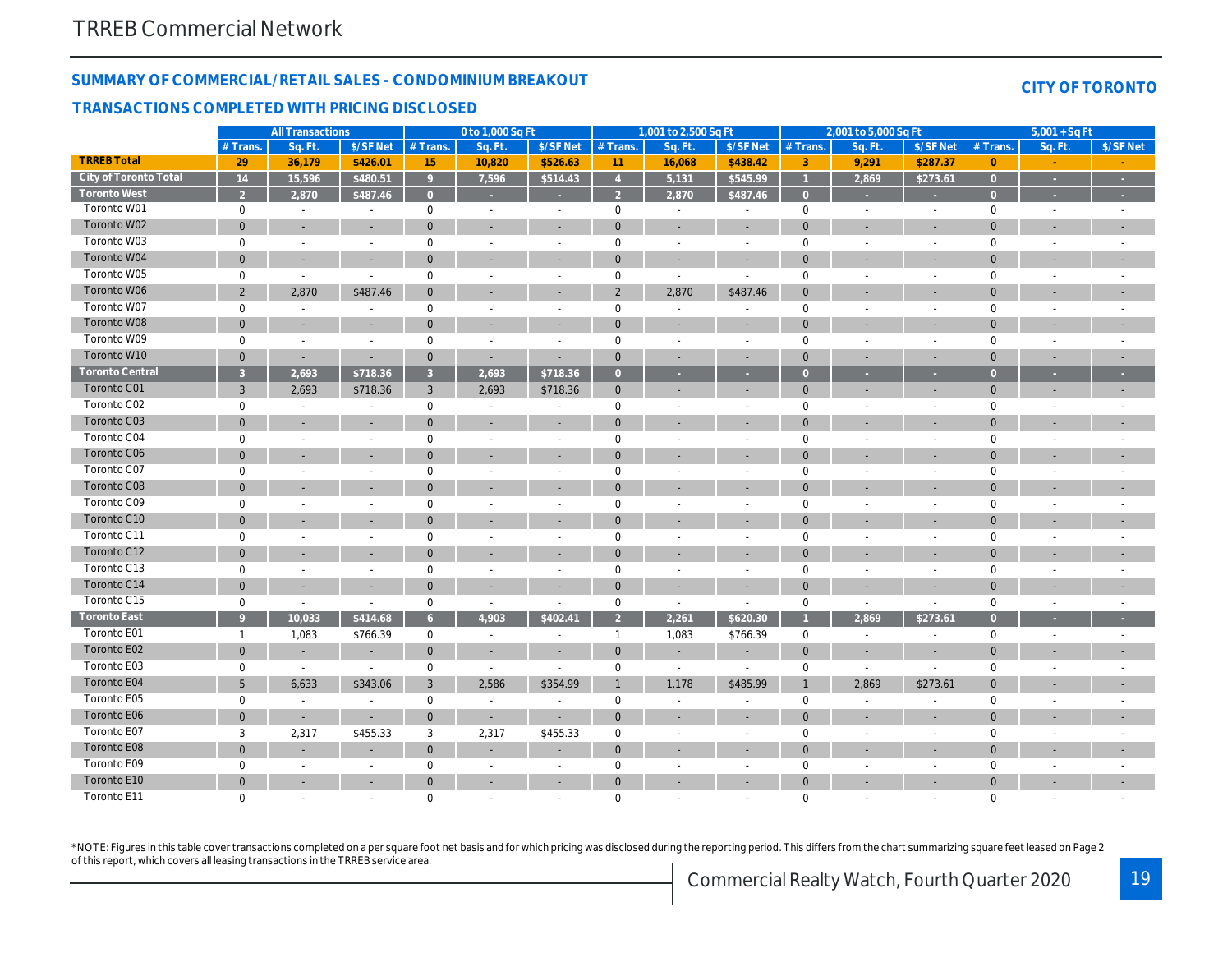#### **SUMMARY OF COMMERCIAL/RETAIL SALES- OTHER TYPES BREAKOUT**

#### **TRANSACTIONS COMPLETED WITH PRICING DISCLOSED**

| $2.001 + 6.5.000$ C $\approx$ F+ | $E$ $001$ |
|----------------------------------|-----------|

**CITY OF TORONTO**

|                        |                | <b>All Transactions</b>  |                          |                     | 0 to 1,000 Sq Ft         |                          |                     | ∣,001 to 2,500 Sq Ft     |                          |                        | 2,001 to 5,000 Sq Ft     |                          | $5,001 + SqFt$ |                          |                          |
|------------------------|----------------|--------------------------|--------------------------|---------------------|--------------------------|--------------------------|---------------------|--------------------------|--------------------------|------------------------|--------------------------|--------------------------|----------------|--------------------------|--------------------------|
|                        | # Trans.       | Sq. Ft.                  | \$/SF Net                | $#$ Trans.          | Sq. Ft.                  | \$/SF Net                | $#$ Trans.          | Sq. Ft                   | \$/SF Net                | $#$ Trans.             | Sq. Ft.                  | \$/SF Net                | $#$ Trans      | Sq. Ft.                  | \$/SFNet                 |
| <b>TRREB Total</b>     | 83             | 674,696                  | \$196.52                 | 27                  | 13,584                   | \$602.41                 | 29                  | 45,757                   | \$898.03                 | 13                     | 44,719                   | \$707.68                 | 14             | 570,636                  | \$90.55                  |
| City of Toronto Total  | 26             | 88.633                   | \$739.07                 | $\overline{3}$      | 2,008                    | \$445.72                 | 14                  | 24,039                   | \$1,287.70               | 6                      | 20,103                   | \$1.039.94               | $\overline{3}$ | 42,483                   | \$300.12                 |
| <b>Toronto West</b>    |                | 27,792                   | \$244.14                 | $\Omega$            |                          |                          | $\mathcal{P}$       | 3,250                    | \$465.54                 |                        | 3,902                    | \$454.13                 |                | 20,640                   | \$169.57                 |
| Toronto W01            | $\mathbf 0$    | $\overline{\phantom{a}}$ | $\overline{a}$           | $\mathbf 0$         |                          | $\sim$                   | $\mathbf{0}$        | $\overline{\phantom{a}}$ | $\overline{\phantom{a}}$ | $\mathbf 0$            | $\overline{\phantom{a}}$ | $\overline{\phantom{a}}$ | $\mathbf 0$    |                          |                          |
| Toronto W02            | $\overline{0}$ | $\overline{\phantom{a}}$ |                          | $\mathbf{0}$        |                          |                          | $\mathbf{0}$        | $\overline{\phantom{a}}$ | $\overline{\phantom{a}}$ | $\overline{0}$         |                          | $\sim$                   | $\Omega$       |                          | $\overline{\phantom{a}}$ |
| Toronto W03            | $\mathbf{1}$   | 3,902                    | \$454.13                 | $\mathbf 0$         |                          | $\overline{\phantom{a}}$ | $\mathsf{O}\xspace$ | $\overline{\phantom{a}}$ | $\overline{a}$           | $\mathbf{1}$           | 3,902                    | \$454.13                 | $\mathbf 0$    |                          |                          |
| Toronto W04            | $\mathbf{1}$   | 2,000                    | \$582.50                 | $\mathbf{0}$        |                          |                          |                     | 2,000                    | \$582.50                 | $\overline{0}$         |                          | $\overline{\phantom{a}}$ | $\Omega$       |                          |                          |
| Toronto W05            | $\mathbf{1}$   | 20,640                   | \$169.57                 | $\mathbf 0$         |                          | $\overline{\phantom{a}}$ | $\mathbf 0$         | $\overline{a}$           |                          | $\mathbf 0$            |                          |                          | $\mathbf{1}$   | 20,640                   | \$169.57                 |
| Toronto W06            | $\overline{0}$ | ÷                        |                          | $\overline{0}$      |                          |                          | $\Omega$            |                          |                          | $\overline{0}$         |                          |                          | $\Omega$       |                          |                          |
| Toronto W07            | $\mathbf 0$    | $\sim$                   | $\sim$                   | $\mathsf{O}\xspace$ |                          | $\sim$                   | $\mathsf{O}\xspace$ | $\overline{\phantom{a}}$ | $\sim$                   | $\mathbf 0$            |                          | $\overline{a}$           | $\mathbf 0$    |                          |                          |
| Toronto W08            | $\mathbf{0}$   |                          | $\sim$                   | $\Omega$            |                          |                          | $\mathbf{0}$        |                          |                          | $\overline{0}$         |                          |                          | $\Omega$       |                          |                          |
| Toronto W09            | $\mathbf 0$    | $\sim$                   | $\sim$                   | $\mathbf 0$         |                          | $\overline{a}$           | $\mathbf{0}$        | $\overline{\phantom{a}}$ | $\overline{a}$           | $\mathbf 0$            | $\overline{a}$           |                          | $\mathbf 0$    |                          |                          |
| Toronto W10            | $\mathbf{1}$   | 1,250                    | \$278.40                 | $\mathbf{0}$        |                          |                          | 1                   | 1,250                    | \$278.40                 | $\mathbf{0}$           | L,                       |                          | $\Omega$       |                          |                          |
| <b>Toronto Central</b> | 14             | 34,060                   | \$1,501.47               |                     | 523                      | \$420.65                 | 8                   | 14,119                   | \$1,837.95               | $\boldsymbol{\Lambda}$ | 13,398                   | \$1,378.56               |                | 6,020                    | \$1,079.73               |
| Toronto C01            | 5              | 9,755                    | \$2,370.58               | $\mathbf{0}$        |                          |                          | $\overline{4}$      | 6,107                    | \$3,132.47               | $\overline{1}$         | 3,648                    | \$1,095.12               | $\mathbf{0}$   |                          |                          |
| Toronto C02            | $\overline{2}$ | 8,907                    | \$1,021.67               | $\mathbf 0$         |                          | $\overline{\phantom{a}}$ | $\mathbf 0$         |                          |                          | $\mathbf{1}$           | 2,887                    | \$900.59                 | $\mathbf{1}$   | 6,020                    | \$1,079.73               |
| Toronto C03            | $\overline{0}$ |                          |                          | $\Omega$            |                          |                          | $\mathbf{0}$        | ÷                        |                          | $\overline{0}$         |                          |                          | $\mathbf{0}$   |                          |                          |
| Toronto C04            | $\overline{2}$ | 4,631                    | \$740.66                 | $\Omega$            |                          | $\sim$                   | $\overline{2}$      | 4,631                    | \$740.66                 | $\mathbf 0$            | $\overline{a}$           | $\overline{\phantom{a}}$ | $\mathbf 0$    |                          |                          |
| Toronto C06            | $\overline{0}$ |                          |                          | $\mathbf{0}$        |                          |                          | $\mathbf{0}$        |                          |                          | $\overline{0}$         |                          |                          | $\Omega$       |                          |                          |
| Toronto C07            | $\mathbf 0$    | $\sim$                   | $\overline{\phantom{a}}$ | $\mathbf 0$         |                          | $\overline{a}$           | $\mathbf{0}$        | $\overline{\phantom{a}}$ | $\overline{a}$           | $\mathbf 0$            | $\overline{\phantom{a}}$ |                          | $\mathbf 0$    |                          |                          |
| Toronto C08            | $\overline{2}$ | 5,541                    | \$1,768.63               | $\mathbf{0}$        |                          |                          |                     | 1,981                    | \$1,110.55               | $\mathbf{1}$           | 3,560                    | \$2,134.83               | $\overline{0}$ |                          |                          |
| Toronto C09            | $\mathbf 0$    | $\sim$                   |                          | $\mathbf 0$         |                          |                          | 0                   | $\overline{\phantom{a}}$ |                          | $\mathbf 0$            |                          |                          | $\mathbf 0$    |                          |                          |
| Toronto C10            | $\mathbf{1}$   | 1,400                    | \$850.00                 | $\mathbf 0$         |                          |                          |                     | 1,400                    | \$850.00                 | $\mathbf{0}$           | ÷,                       | $\overline{\phantom{a}}$ | $\Omega$       |                          |                          |
| Toronto C11            | $\mathbf 0$    | $\sim$                   |                          | $\mathbf 0$         |                          |                          | $\mathbf 0$         | $\overline{a}$           |                          | $\mathbf 0$            |                          |                          | $\mathbf 0$    |                          |                          |
| Toronto C12            | $\overline{0}$ | $\sim$                   | ÷                        | $\overline{0}$      | $\sim$                   | ÷                        | $\mathbf{0}$        |                          | ÷                        | $\overline{0}$         |                          | ÷.                       | $\Omega$       |                          |                          |
| Toronto C13            | $\mathbf{1}$   | 523                      | \$420.65                 | $\mathbf{1}$        | 523                      | \$420.65                 | $\mathbf 0$         | $\overline{\phantom{a}}$ | $\sim$                   | $\mathbf 0$            | $\overline{\phantom{a}}$ |                          | $\mathbf 0$    |                          |                          |
| Toronto C14            | $\mathbf{1}$   | 3,303                    | \$1,294.28               | $\mathbf{0}$        |                          |                          | $\mathbf{0}$        |                          |                          |                        | 3,303                    | \$1,294.28               | $\overline{0}$ |                          |                          |
| Toronto C15            | $\mathbf 0$    | $\sim$                   |                          | $\mathbf 0$         | $\sim$                   | $\sim$                   | $\mathbf{0}$        | $\overline{a}$           | $\overline{a}$           | $\mathbf 0$            | $\sim$                   |                          | $\mathbf 0$    | $\sim$                   |                          |
| <b>Toronto East</b>    | 8              | 26,781                   | \$283.07                 | $\mathcal{D}$       | 1,485                    | \$454.55                 |                     | 6,670                    | \$523.54                 |                        | 2,803                    | \$236.85                 |                | 15,823                   | \$173.80                 |
| Toronto E01            | $\mathbf 0$    | $\sim$                   | $\overline{a}$           | $\mathbf 0$         |                          | $\overline{\phantom{a}}$ | $\mathbf 0$         | $\overline{a}$           | $\overline{a}$           | $\mathbf 0$            | $\overline{a}$           | $\overline{\phantom{a}}$ | $\mathbf 0$    | $\overline{\phantom{a}}$ |                          |
| Toronto E02            | $\mathbf{0}$   | $\sim$                   | $\sim$                   | $\Omega$            |                          | $\sim$                   | $\Omega$            | $\overline{\phantom{a}}$ | $\overline{\phantom{a}}$ | $\Omega$               |                          | $\sim$                   | $\Omega$       | $\overline{\phantom{a}}$ | $\sim$                   |
| Toronto E03            | $\mathbf 0$    | $\overline{a}$           |                          | $\mathbf 0$         |                          | $\overline{\phantom{a}}$ | $\mathbf{0}$        |                          | $\overline{a}$           | $\mathbf 0$            |                          |                          | $\Omega$       |                          |                          |
| Toronto E04            | $\mathbf{1}$   | 15,823                   | \$173.80                 | $\mathbf{0}$        |                          |                          | $\mathbf{0}$        | ÷.                       | ٠                        | $\overline{0}$         |                          |                          |                | 15,823                   | \$173.80                 |
| Toronto E05            | $\mathbf 0$    |                          |                          | $\mathbf 0$         |                          | $\overline{\phantom{a}}$ | $\mathbf{0}$        | $\sim$                   |                          | $\mathbf 0$            |                          |                          | $\mathbf 0$    |                          |                          |
| Toronto E06            | $\overline{2}$ | 3,837                    | \$723.22                 | $\overline{0}$      |                          |                          | 2                   | 3,837                    | \$723.22                 | $\mathbf{0}$           |                          |                          | $\Omega$       |                          |                          |
| Toronto E07            | $\overline{4}$ | 6,626                    | \$258.21                 | $\mathbf{1}$        | 990                      | \$333.33                 | $\overline{2}$      | 2,833                    | \$253.09                 | $\overline{1}$         | 2,803                    | \$236.85                 | $\mathbf 0$    |                          |                          |
| Toronto E08            | $\mathbf{0}$   |                          |                          | $\Omega$            |                          |                          | $\mathbf{0}$        |                          |                          | $\Omega$               |                          |                          | $\Omega$       |                          |                          |
| Toronto E09            | $\mathbf 0$    | $\overline{\phantom{a}}$ |                          | $\mathbf 0$         | $\overline{\phantom{a}}$ |                          | 0                   | $\overline{\phantom{a}}$ | ÷                        | $\mathbf 0$            | $\overline{a}$           |                          | $\mathbf 0$    |                          |                          |
| Toronto E10            | $\mathbf{0}$   |                          |                          | $\mathbf{0}$        |                          |                          | $\mathbf{0}$        |                          |                          | $\overline{0}$         |                          |                          | $\Omega$       |                          |                          |
| Toronto E11            | $\mathbf{1}$   | 495                      | \$696.97                 | -1                  | 495                      | \$696.97                 | $\Omega$            |                          |                          | $\Omega$               |                          |                          | $\Omega$       |                          |                          |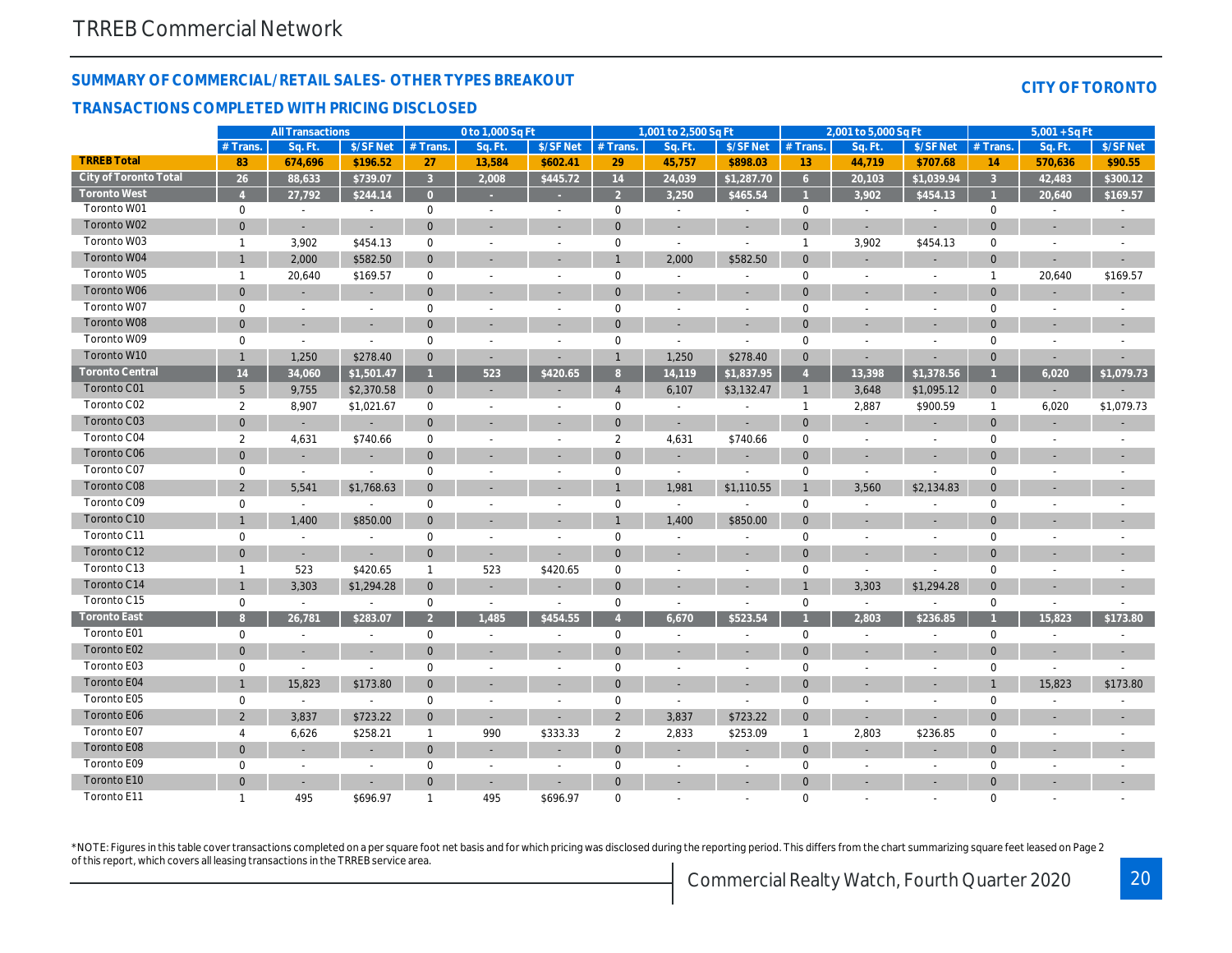#### **SUMMARY OF OFFICE SALES**

#### **TRANSACTIONS COMPLETED WITH PRICING DISCLOSED**

|  | ALL TRREB AREAS |
|--|-----------------|
|  |                 |

|                        |                | <b>All Transactions</b>  |                |                | 0 to 1,000 Sq Ft            |                |                | 1,001 to 2,500 Sq Ft        |                |                | 2,001 to 5,000 Sq Ft |                          |                | $5,001 + SqFt$           |                          |
|------------------------|----------------|--------------------------|----------------|----------------|-----------------------------|----------------|----------------|-----------------------------|----------------|----------------|----------------------|--------------------------|----------------|--------------------------|--------------------------|
|                        | $#$ Trans.     | Sq. Ft                   | \$/SF Net      | # Trans.       | Sq. Ft                      | \$/SF Net      | $#$ Trans.     | Sq. Ft                      | \$/SF Net      | # Trans.       | Sq. Ft               | \$/SFNet                 | $#$ Trans.     | Sq. Ft.                  | \$/SF Net                |
| <b>TRREB Total</b>     | 53             | 102,324                  | \$398.10       | 13             | 9,780                       | \$392.96       | 33             | 53,208                      | \$451.29       | $\overline{4}$ | 13,903               | \$337.34                 | 3              | 25,433                   | \$322.02                 |
| <b>Halton Region</b>   | 6 <sup>1</sup> | 11,733                   | \$582.12       | $\overline{0}$ |                             |                | 5 <sup>5</sup> | 8,517                       | \$611.72       | $\overline{1}$ | 3,216                | \$503.73                 | $\overline{0}$ |                          |                          |
| Burlington             | $\overline{3}$ | 6,131                    | \$654.87       | $\overline{0}$ | $\sim$                      |                | $\overline{2}$ | 2,915                       | \$821.61       | $\mathbf{1}$   | 3,216                | \$503.73                 | $\mathbf{0}$   |                          |                          |
| <b>Halton Hills</b>    | $\mathbf 0$    | $\sim$                   | $\sim$         | $\mathbf 0$    | $\sim$                      | $\sim$         | $\mathbf 0$    | $\mathcal{L}^{\mathcal{A}}$ | $\sim$         | $\mathbf 0$    | $\overline{a}$       |                          | $\mathbf 0$    |                          |                          |
| Milton                 |                | 1,588                    | \$371.54       | $\mathbf{0}$   |                             |                |                | 1,588                       | \$371.54       | $\overline{0}$ |                      |                          | $\overline{0}$ |                          |                          |
| Oakville               | 2              | 4,014                    | \$554.31       | $\mathbf 0$    | $\mathbb{L}$                | $\sim$         | 2              | 4,014                       | \$554.31       | $\mathbf 0$    | $\sim$               | $\sim$                   | $\mathbf 0$    | $\sim$                   | $\overline{\phantom{a}}$ |
| Peel Region            | 17             | 23,215                   | \$337.79       | 5 <sup>1</sup> | 3,904                       | \$353.13       | 12             | 19,311                      | \$334.69       | $\Omega$       |                      |                          | $\Omega$       |                          |                          |
| Brampton               | 5              | 6,403                    | \$352.43       | 3              | 2,377                       | \$301.05       | $\overline{2}$ | 4,026                       | \$382.76       | $\mathbf 0$    | $\overline{a}$       | $\overline{a}$           | $\mathbf 0$    | $\sim$                   | $\overline{a}$           |
| Caledon                | $\overline{0}$ |                          |                | $\mathbf 0$    | ÷                           | ÷,             | $\mathbf 0$    |                             | L.             | $\overline{0}$ |                      |                          | $\mathbf 0$    |                          |                          |
| Mississauga            | 12             | 16,812                   | \$332.22       | $\overline{2}$ | 1,527                       | \$434.18       | 10             | 15,285                      | \$322.03       | $\mathbf 0$    | $\sim$               | $\sim$                   | $\mathbf 0$    | $\overline{\phantom{a}}$ | $\overline{\phantom{a}}$ |
| Toronto                | 15             | 41,336                   | \$414.51       | $\overline{4}$ | 2,670                       | \$381.61       | 8              | 13,233                      | \$598.92       | $\overline{0}$ |                      |                          | $\overline{3}$ | 25,433                   | \$322.02                 |
| Toronto West           | $\mathbf{1}$   | 775                      | \$322.58       | $\overline{1}$ | 775                         | \$322.58       | $\mathbf 0$    | $\overline{\phantom{a}}$    | $\mathbb{L}$   | $\mathbf 0$    | $\sim$               | $\sim$                   | $\mathbf 0$    | $\sim$                   |                          |
| <b>Toronto Central</b> | 13             | 39,854                   | \$419.06       | $\overline{2}$ | 1,188                       | \$493.17       | 8              | 13,233                      | \$598.92       | $\Omega$       |                      |                          | 3              | 25,433                   | \$322.02                 |
| <b>Toronto East</b>    | $\mathbf{1}$   | 707                      | \$258.84       | $\overline{1}$ | 707                         | \$258.84       | $\mathbf 0$    | $\sim$                      | $\sim$         | $\mathbf 0$    | $\sim$               | $\sim$                   | $\mathbf 0$    | $\sim$                   | $\overline{\phantom{a}}$ |
| York Region            | 11             | 16,760                   | \$363.17       | $\overline{4}$ | 3,206                       | \$450.94       | 5 <sup>5</sup> | 7,547                       | \$356.57       | $\overline{2}$ | 6,007                | \$324.62                 | $\overline{0}$ |                          |                          |
| Aurora                 | $\overline{1}$ | 2,959                    | \$371.75       | $\mathbf 0$    | $\mathcal{L}^{\mathcal{A}}$ | $\overline{a}$ | $\mathbf 0$    | $\sim$                      | $\mathbb{L}$   | $\mathbf{1}$   | 2,959                | \$371.75                 | $\mathbf 0$    | $\sim$                   | $\sim$                   |
| E. Gwillimbury         | $\mathbf{0}$   |                          |                | $\mathbf{0}$   |                             |                | $\Omega$       |                             | ÷,             | $\Omega$       |                      |                          | $\overline{0}$ |                          |                          |
| Georgina               | 0              | $\overline{\phantom{a}}$ | $\sim$         | $\mathbf 0$    | $\sim$                      | $\overline{a}$ | $\mathbf 0$    | $\sim$                      | $\overline{a}$ | $\mathbf 0$    | $\overline{a}$       |                          | $\mathbf 0$    |                          | $\overline{a}$           |
| King                   | $\Omega$       |                          |                | $\overline{0}$ | ÷.                          |                | $\Omega$       | ÷.                          | ٠              | $\overline{0}$ | ÷.                   |                          | $\overline{0}$ |                          |                          |
| Markham                | $\overline{7}$ | 10,189                   | \$344.36       | $\overline{4}$ | 3,206                       | \$450.94       | $\overline{2}$ | 3,935                       | \$308.26       | $\mathbf{1}$   | 3,048                | \$278.87                 | $\mathbf 0$    | $\overline{\phantom{a}}$ |                          |
| Newmarket              |                | 1,054                    | \$301.71       | $\mathbf{0}$   |                             |                |                | 1,054                       | \$301.71       | $\mathbf 0$    |                      |                          | $\mathbf 0$    |                          |                          |
| Richmond Hill          | 1              | 1,346                    | \$460.62       | $\mathbf 0$    | $\sim$                      | $\overline{a}$ | $\overline{1}$ | 1,346                       | \$460.62       | $\mathbf 0$    | $\sim$               | $\overline{\phantom{a}}$ | $\mathbf 0$    | $\overline{\phantom{a}}$ | $\overline{\phantom{a}}$ |
| Vaughan                |                | 1,212                    | \$445.54       | $\mathbf{0}$   |                             |                |                | 1,212                       | \$445.54       | $\mathbf{0}$   |                      |                          | $\mathbf{0}$   |                          |                          |
| Whitchurch-Stouffville | $\mathbf 0$    | $\sim$                   | $\sim$         | $\mathbf 0$    | $\sim$                      | $\sim$         | $\mathbf 0$    | $\sim$                      | $\sim$         | $\mathbf 0$    | $\sim$               |                          | $\mathbf 0$    | $\overline{\phantom{a}}$ | $\overline{a}$           |
| Durham Region          | $\mathcal{R}$  | 7,680                    | \$243.16       | $\Omega$       |                             |                | $\mathcal{D}$  | 3,000                       | \$249.17       |                | 4,680                | \$239.32                 | $\overline{0}$ |                          |                          |
| Ajax                   | $\mathbf 0$    | $\sim$                   | $\sim$         | $\mathbf 0$    | $\sim$                      | $\overline{a}$ | $\mathbf 0$    | $\overline{a}$              | $\sim$         | $\mathbf 0$    | $\sim$               | $\overline{a}$           | $\mathbf 0$    |                          |                          |
| <b>Brock</b>           | $\mathbf{0}$   |                          | $\sim$         | $\Omega$       |                             |                | $\Omega$       | ÷                           | ÷.             | $\mathbf{0}$   | ÷.                   |                          | $\overline{0}$ |                          |                          |
| Clarington             | $\mathbf 0$    | $\sim$                   | $\overline{a}$ | $\mathbf 0$    | $\sim$                      | $\overline{a}$ | $\mathbf 0$    | $\sim$                      | $\sim$         | $\mathbf 0$    | $\sim$               |                          | $\mathbf 0$    |                          |                          |
| Oshawa                 | $\overline{2}$ | 6,530                    | \$191.42       | $\Omega$       |                             |                |                | 1,850                       | \$70.27        | $\mathbf{1}$   | 4,680                | \$239.32                 | $\overline{0}$ |                          |                          |
| Pickering              | $\mathbf 0$    | $\sim$                   | $\sim$         | $\mathbf 0$    | $\sim$                      | $\overline{a}$ | $\mathbf 0$    | $\overline{a}$              | $\sim$         | $\mathbf 0$    | $\sim$               | $\overline{a}$           | $\mathbf 0$    |                          |                          |
| Scugog                 | $\mathbf{0}$   |                          |                | $\mathbf{0}$   |                             |                | $\mathbf 0$    |                             |                | $\Omega$       |                      |                          | $\mathbf 0$    |                          |                          |
| Uxbridge               | $\mathbf 0$    | $\sim$                   | $\sim$         | $\mathbf 0$    | $\sim$                      | $\sim$         | $\mathbf 0$    | $\sim$                      | $\overline{a}$ | $\mathbf 0$    | $\sim$               | $\sim$                   | $\mathbf 0$    |                          |                          |
| Whitby                 |                | 1,150                    | \$536.96       | $\mathbf{0}$   |                             |                |                | 1,150                       | \$536.96       | $\mathbf{0}$   |                      |                          | $\overline{0}$ |                          |                          |
| Dufferin County        | $\Omega$       | ٠                        |                | $\overline{0}$ | ÷                           | ٠              | $\overline{0}$ | ٠                           | ٠              | $\overline{0}$ | ٠                    | ÷                        | $\overline{0}$ |                          | ÷                        |
| Orangeville            | $\mathbf{0}$   |                          |                | $\mathbf{0}$   | ÷.                          |                | $\overline{0}$ |                             |                | $\overline{0}$ |                      |                          | $\overline{0}$ |                          |                          |
| Simcoe County          |                | 1,600                    | \$609.38       | $\overline{0}$ | ÷                           |                |                | 1,600                       | \$609.38       | $\overline{0}$ |                      |                          | $\overline{0}$ |                          |                          |
| Adjala-Tosorontio      | $\mathbf{0}$   |                          |                | $\Omega$       |                             |                | $\mathbf 0$    |                             |                | $\overline{0}$ |                      |                          | $\mathbf 0$    |                          |                          |
| <b>Bradford West</b>   | $\mathbf{1}$   | 1,600                    | \$609.38       | 0              | $\sim$                      | $\overline{a}$ | $\overline{1}$ | 1,600                       | \$609.38       | $\mathbf 0$    |                      |                          | $\mathbf 0$    |                          |                          |
| Essa <sup>"</sup>      | $\overline{0}$ |                          |                | $\Omega$       |                             |                | $\overline{0}$ |                             |                | $\mathbf{0}$   |                      |                          | $\overline{0}$ |                          |                          |
| Innisfil               | $\Omega$       | $\overline{a}$           | $\sim$         | $\Omega$       |                             | $\overline{a}$ | $\mathbf 0$    | $\overline{a}$              | $\overline{a}$ | $\Omega$       |                      |                          | $\mathbf 0$    |                          |                          |
| New Tecumseth          | $\Omega$       |                          |                | $\Omega$       |                             |                | $\Omega$       |                             |                | $\Omega$       |                      |                          | $\Omega$       |                          |                          |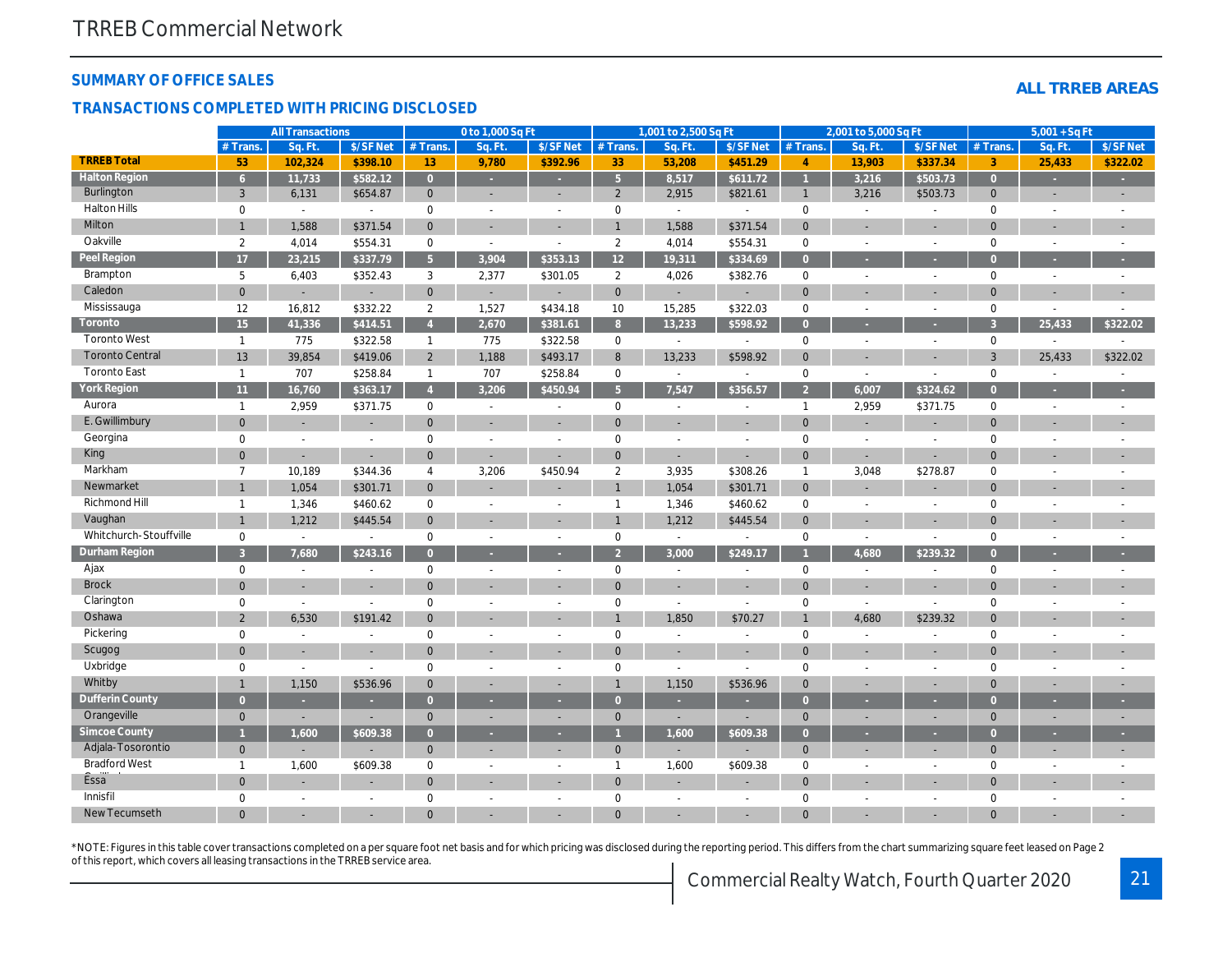#### **SUMMARY OF OFFICE SALES**

#### **TRANSACTIONS COMPLETED WITH PRICING DISCLOSED**

|  | CITY OF TORONTO |  |
|--|-----------------|--|
|  |                 |  |

|                        |                | <b>All Transactions</b>  |                          |                 | 0 to 1,000 Sq Ft         |                          |                | 1,001 to 2,500 Sq Ft     |                          |                | 2,001 to 5,000 Sq Ft     |                          | $5,001 + SqFt$ |                          |                          |
|------------------------|----------------|--------------------------|--------------------------|-----------------|--------------------------|--------------------------|----------------|--------------------------|--------------------------|----------------|--------------------------|--------------------------|----------------|--------------------------|--------------------------|
|                        | # Trans        | Sq. Ft.                  | \$/SF                    | # Trans.        | Sq. Ft.                  | \$/SF                    | # Trans.       | Sq. Ft                   | \$/SF                    | # Trans.       | Sq. Ft                   | \$/SF                    | # Trans.       | Sq. Ft.                  | \$/SF                    |
| <b>TRREB Total</b>     | 53             | 102,324                  | \$398.10                 | 13 <sup>°</sup> | 9,780                    | \$392.96                 | 33             | 53,208                   | \$451.29                 | $\overline{4}$ | 13,903                   | \$337.34                 | 3              | 25,433                   | \$322.02                 |
| City of Toronto Total  | 15             | 41,336                   | \$414.51                 | $\overline{4}$  | 2,670                    | \$381.61                 | 8              | 13,233                   | \$598.92                 | $\overline{0}$ |                          |                          | $\overline{3}$ | 25,433                   | \$322.02                 |
| <b>Toronto West</b>    |                | 775                      | \$322.58                 |                 | 775                      | \$322.58                 | $\Omega$       |                          |                          | $\Omega$       |                          |                          | $\Omega$       |                          |                          |
| Toronto W01            | $\mathbf 0$    | $\sim$                   | $\sim$                   | $\mathbf 0$     | $\sim$                   | $\overline{\phantom{a}}$ | $\mathbf 0$    | $\overline{\phantom{a}}$ | $\sim$                   | $\mathbf 0$    | $\overline{a}$           | $\sim$                   | $\mathbf 0$    | $\sim$                   |                          |
| Toronto W02            | $\mathbf{0}$   | $\sim$                   | $\sim$                   | $\mathbf 0$     | $\sim$                   | $\sim$                   | $\mathbf 0$    | $\sim$                   | $\overline{a}$           | $\overline{0}$ | ÷                        | ÷.                       | $\Omega$       | ÷                        |                          |
| Toronto W03            | $\mathbf 0$    | $\overline{a}$           | $\sim$                   | $\mathbf 0$     | $\overline{a}$           | $\overline{a}$           | $\mathbf 0$    | $\overline{a}$           | $\overline{a}$           | $\mathbf 0$    | $\overline{a}$           | $\sim$                   | $\mathbf 0$    | $\overline{a}$           |                          |
| Toronto W04            | $\mathbf{0}$   | $\sim$                   |                          | $\Omega$        | $\sim$                   | $\overline{\phantom{a}}$ | $\mathbf{0}$   |                          |                          | $\Omega$       |                          | $\overline{\phantom{a}}$ | $\Omega$       |                          |                          |
| Toronto W05            | $\mathbf{1}$   | 775                      | \$322.58                 | $\mathbf{1}$    | 775                      | \$322.58                 | $\mathbf 0$    | ÷                        | $\overline{a}$           | $\overline{0}$ | $\overline{a}$           | $\sim$                   | $\mathbf 0$    |                          |                          |
| Toronto W06            | $\overline{0}$ |                          |                          | $\mathbf{0}$    |                          |                          | $\mathbf{0}$   |                          |                          | $\overline{0}$ |                          |                          | $\Omega$       |                          |                          |
| Toronto W07            | $\mathbf 0$    | $\overline{a}$           | $\sim$                   | $\mathbf{0}$    | $\overline{\phantom{a}}$ | $\overline{a}$           | $\mathbf 0$    | $\overline{a}$           | $\overline{a}$           | $\mathbf 0$    | $\overline{a}$           | $\sim$                   | $\mathbf 0$    | $\overline{a}$           |                          |
| Toronto W08            | $\mathbf{0}$   |                          |                          | $\Omega$        |                          |                          | $\overline{0}$ |                          |                          | $\overline{0}$ |                          |                          | $\overline{0}$ |                          |                          |
| Toronto W09            | $\mathbf 0$    | $\overline{a}$           | $\overline{a}$           | $\mathbf 0$     | $\overline{a}$           | $\overline{a}$           | $\mathbf{0}$   | $\overline{a}$           | $\overline{a}$           | $\mathbf 0$    | $\overline{a}$           | $\overline{a}$           | $\mathbf 0$    | $\overline{a}$           |                          |
| Toronto W10            | $\Omega$       | ÷                        | $\sim$                   | $\mathbf{0}$    | $\sim$                   | ÷                        | $\mathbf{0}$   | ÷                        | ÷                        | $\mathbf{0}$   | ÷                        | $\overline{\phantom{a}}$ | $\Omega$       | ÷                        |                          |
| <b>Toronto Central</b> | 13             | 39,854                   | \$419.06                 | $\overline{2}$  | 1,188                    | \$493.17                 | 8              | 13,233                   | \$598.92                 | $\overline{0}$ |                          |                          | $\overline{3}$ | 25,433                   | \$322.02                 |
| Toronto C01            | $\mathbf{3}$   | 16,033                   | \$536.89                 | $\mathbf{0}$    |                          | $\overline{\phantom{a}}$ | $\overline{2}$ | 4,074                    | \$787.43                 | $\mathbf{0}$   | $\overline{\phantom{a}}$ | $\overline{\phantom{a}}$ | $\mathbf{1}$   | 11,959                   | \$451.54                 |
| Toronto C02            | $\mathbf 0$    |                          |                          | $\mathbf{0}$    |                          | $\overline{a}$           | $\mathbf 0$    | ÷,                       |                          | $\mathbf 0$    |                          | $\overline{a}$           | $\mathbf 0$    |                          |                          |
| Toronto C03            | $\mathbf{0}$   |                          | $\sim$                   | $\mathbf{0}$    |                          |                          | $\overline{0}$ |                          | $\overline{\phantom{a}}$ | $\overline{0}$ |                          |                          | $\overline{0}$ |                          | $\overline{\phantom{a}}$ |
| Toronto C04            | $\mathbf 0$    | $\overline{\phantom{a}}$ | $\sim$                   | $\mathbf 0$     | $\overline{\phantom{a}}$ | $\overline{\phantom{a}}$ | $\mathbf 0$    | $\sim$                   | $\sim$                   | $\overline{0}$ | $\overline{a}$           | $\sim$                   | $\mathbf 0$    | $\overline{\phantom{a}}$ |                          |
| Toronto C06            | $\mathbf{0}$   | ÷.                       |                          | $\mathbf{0}$    | $\overline{a}$           |                          | $\mathbf{0}$   |                          | ÷,                       | $\overline{0}$ |                          |                          | $\Omega$       |                          |                          |
| Toronto C07            | $\overline{2}$ | 1,188                    | \$493.17                 | $\overline{2}$  | 1,188                    | \$493.17                 | $\mathbf 0$    | $\sim$                   | $\overline{a}$           | $\mathbf 0$    | $\overline{a}$           | $\sim$                   | $\Omega$       |                          |                          |
| Toronto C08            | $\mathbf{1}$   | 1,426                    | \$666.20                 | $\mathbf{0}$    |                          |                          | $\mathbf{1}$   | 1,426                    | \$666.20                 | $\mathbf{0}$   |                          |                          | $\overline{0}$ |                          |                          |
| Toronto C09            | $\mathbf{1}$   | 1,200                    | \$931.67                 | $\mathbf 0$     | $\overline{a}$           | $\overline{a}$           | $\overline{1}$ | 1,200                    | \$931.67                 | $\mathbf 0$    | $\overline{a}$           | $\overline{a}$           | $\mathbf 0$    | $\sim$                   |                          |
| Toronto C10            | $\mathbf{0}$   |                          |                          | $\mathbf{0}$    |                          |                          | $\mathbf{0}$   |                          |                          | $\overline{0}$ | ٠                        |                          | $\Omega$       |                          |                          |
| Toronto C11            | $\overline{2}$ | 2,737                    | \$401.90                 | $\mathbf 0$     | $\overline{\phantom{a}}$ | $\overline{a}$           | $\overline{2}$ | 2,737                    | \$401.90                 | $\mathbf 0$    | $\overline{a}$           | $\sim$                   | $\mathbf 0$    | $\overline{a}$           |                          |
| Toronto C12            | $\mathbf{1}$   | 1,625                    | \$292.00                 | $\mathbf{0}$    |                          |                          |                | 1,625                    | \$292.00                 | $\mathbf 0$    |                          | ÷,                       | $\Omega$       |                          |                          |
| Toronto C13            | $\mathbf 0$    | $\overline{a}$           | $\overline{a}$           | $\mathbf 0$     |                          |                          | $\mathbf{0}$   | $\sim$                   | $\overline{a}$           | $\mathbf 0$    |                          | $\overline{a}$           | $\mathbf 0$    | $\overline{\phantom{a}}$ |                          |
| Toronto C14            | $\overline{3}$ | 15,645                   | \$247.04                 | $\mathbf{0}$    |                          | $\overline{\phantom{a}}$ |                | 2,171                    | \$495.16                 | $\mathbf{0}$   |                          | $\overline{\phantom{a}}$ | $\overline{2}$ | 13,474                   | \$207.07                 |
| Toronto C15            | $\mathbf 0$    | $\sim$                   | $\sim$                   | $\mathbf 0$     | $\overline{a}$           | $\overline{a}$           | $\mathbf 0$    | $\sim$                   | $\mathbb{L}$             | $\mathbf 0$    | $\overline{a}$           | $\overline{a}$           | $\mathbf 0$    | $\overline{a}$           |                          |
| <b>Toronto East</b>    |                | 707                      | \$258.84                 |                 | 707                      | \$258.84                 | $\overline{0}$ | $\sim$                   | ×.                       | $\Omega$       |                          |                          | $\Omega$       |                          |                          |
| Toronto E01            | $\mathbf 0$    | $\sim$                   | $\overline{\phantom{a}}$ | $\mathbf 0$     | $\sim$                   | $\overline{\phantom{a}}$ | $\mathbf 0$    | $\overline{\phantom{a}}$ | $\overline{\phantom{a}}$ | $\mathbf 0$    | $\overline{\phantom{a}}$ | $\overline{\phantom{a}}$ | $\mathbf 0$    | $\sim$                   |                          |
| Toronto E02            | $\overline{0}$ |                          |                          | $\mathbf{0}$    |                          |                          | $\overline{0}$ |                          |                          | $\overline{0}$ |                          |                          | $\Omega$       |                          |                          |
| Toronto E03            | $\mathbf 0$    |                          | $\sim$                   | $\mathbf 0$     |                          | $\overline{a}$           | $\mathbf 0$    | $\overline{a}$           | $\overline{a}$           | $\mathbf 0$    |                          | $\overline{a}$           | $\mathbf 0$    |                          |                          |
| Toronto E04            | $\Omega$       |                          |                          | $\Omega$        |                          |                          | $\Omega$       |                          |                          | $\Omega$       |                          | ÷                        | $\Omega$       |                          |                          |
| Toronto E05            | $\mathbf 0$    | $\sim$                   | $\overline{\phantom{a}}$ | $\mathbf 0$     | $\overline{\phantom{a}}$ | $\overline{a}$           | 0              | $\overline{a}$           | $\overline{\phantom{a}}$ | $\mathbf 0$    | $\overline{a}$           | $\sim$                   | $\mathbf 0$    | $\overline{a}$           |                          |
| Toronto E06            | $\mathbf{0}$   |                          |                          | $\mathbf{0}$    |                          | ÷                        | $\Omega$       |                          |                          | $\overline{0}$ |                          | ٠                        | $\Omega$       |                          |                          |
| Toronto E07            | $\mathbf 0$    | $\overline{a}$           | $\sim$                   | $\mathbf{0}$    | $\overline{a}$           | $\sim$                   | $\mathbf{0}$   | $\overline{a}$           | $\overline{a}$           | $\mathbf 0$    | $\overline{a}$           | $\overline{a}$           | $\mathbf 0$    | $\overline{\phantom{a}}$ |                          |
| Toronto E08            | $\mathbf{0}$   | $\sim$                   |                          | $\mathbf 0$     |                          | $\overline{\phantom{a}}$ | $\overline{0}$ |                          |                          | $\overline{0}$ |                          |                          | $\overline{0}$ |                          |                          |
| Toronto E09            | $\mathbf{1}$   | 707                      | \$258.84                 | $\mathbf{1}$    | 707                      | \$258.84                 | $\mathbf 0$    |                          |                          | $\mathbf 0$    |                          |                          | $\mathbf 0$    |                          |                          |
| Toronto E10            | $\Omega$       | ÷                        | $\sim$                   | $\mathbf{0}$    | $\sim$                   | $\overline{\phantom{a}}$ | $\mathbf{0}$   | $\overline{\phantom{a}}$ |                          | $\Omega$       |                          |                          | $\Omega$       |                          |                          |
| Toronto E11            | $\Omega$       |                          |                          | $\Omega$        | $\sim$                   |                          | $\Omega$       |                          |                          | $\mathbf 0$    | $\overline{a}$           |                          | $\Omega$       |                          |                          |

\*NOTE: Figures in this table cover transactions completed on a per square foot net basis and for which pricing was disclosed during the reporting period. This differs from the chart summarizing square feet leased on Page 2 of this report, which covers all leasing transactions in the TRREB service area.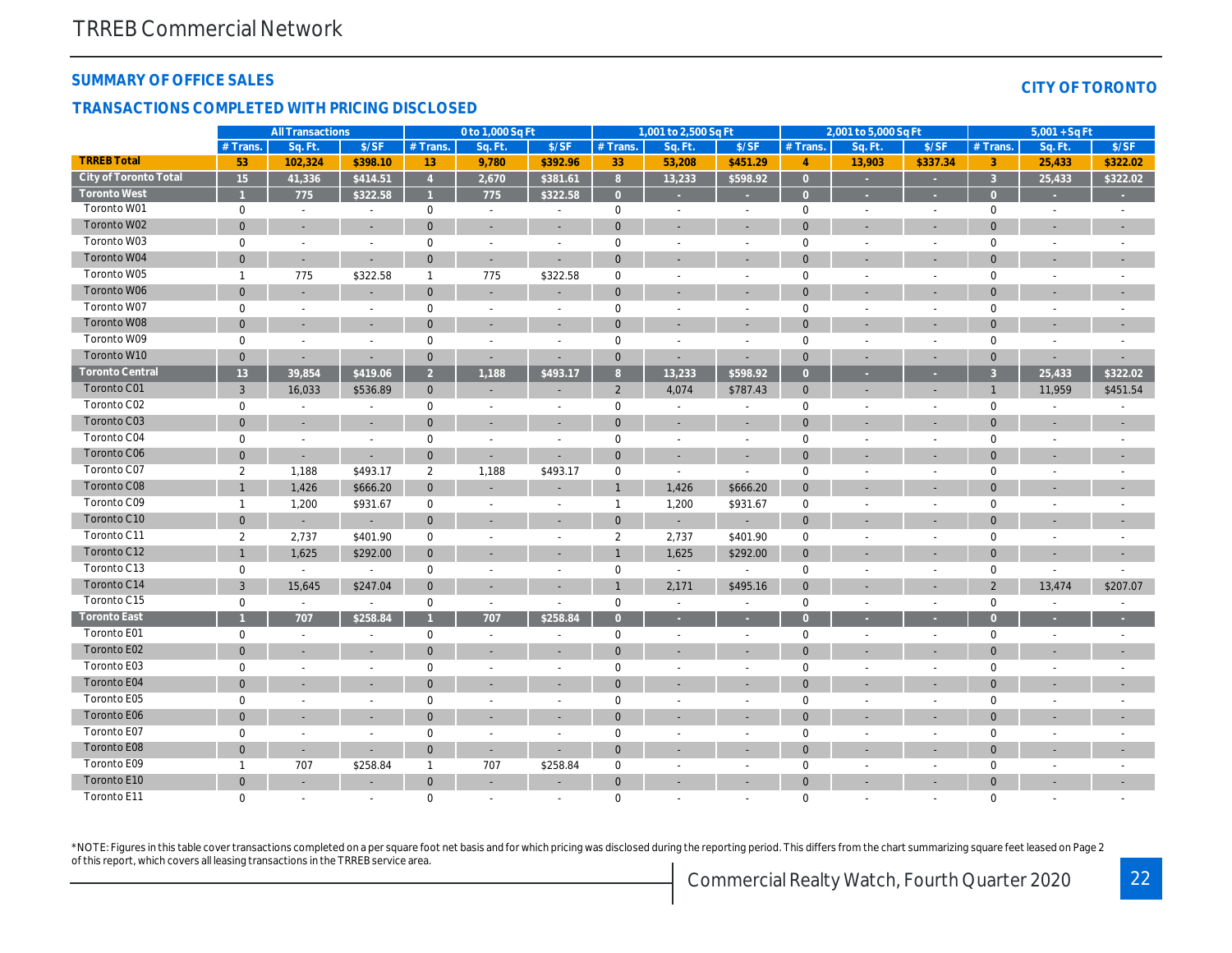#### **SUMMARY OF LAND SALES**

#### **TRANSACTIONS COMPLETED WITH PRICING DISCLOSED**

|                                  |                | <b>All Transactions</b><br>0 to 3 Acres |             |                     |              | $3 +$ Acres |                |              |             |
|----------------------------------|----------------|-----------------------------------------|-------------|---------------------|--------------|-------------|----------------|--------------|-------------|
|                                  | $#$ Trans.     | <b>Acres</b>                            | \$/Acre     | $#$ Trans.          | <b>Acres</b> | \$/Acre     | # Trans        | <b>Acres</b> | \$/Acre     |
| <b>TRREB Total</b>               | 34             | 849.92                                  | \$120,428   | 16                  | 17.85        | \$2,620,415 | 18             | 832.07       | \$66,804    |
| <b>Halton Region</b>             | 6              | 318.44                                  | \$67,718    |                     | 0.15         | \$5,093,333 | 5 <sup>1</sup> | 318.29       | \$65,349    |
| Burlington                       | $\mathbf{1}$   | 0.15                                    | \$5,093,333 | $\mathbf{1}$        | 0.15         | \$5,093,333 | $\overline{0}$ | 0.00         | \$0         |
| <b>Halton Hills</b>              | 2              | 188.20                                  | \$74,389    | $\mathbf 0$         | 0.00         | \$0         | $\overline{2}$ | 188.20       | \$74,389    |
| Milton                           | 3              | 130.09                                  | \$52,272    | $\overline{0}$      | 0.00         | \$0         | $\overline{3}$ | 130.09       | \$52,272    |
| Oakville                         | 0              | 0.00                                    | \$0         | $\mathbf 0$         | 0.00         | \$0         | $\mathbf 0$    | 0.00         | \$0         |
| Peel Region                      |                | 5.08                                    | \$1,994.094 | $\overline{3}$      | 5.08         | \$1,994.094 | $\Omega$       | 0.00         | \$0         |
| Brampton                         | 2              | 3.12                                    | \$1,660,256 | 2                   | 3.12         | \$1,660,256 | $\mathbf 0$    | 0.00         | \$0         |
| Caledon                          |                | 1.96                                    | \$2,525,510 |                     | 1.96         | \$2,525,510 | $\overline{0}$ | 0.00         | \$0         |
| Mississauga                      | $\mathbf 0$    | 0.00                                    | \$0         | $\mathbf 0$         | 0.00         | \$0         | $\mathbf{0}$   | 0.00         | \$0         |
| Toronto                          |                | 4.27                                    | \$4,975,578 |                     | 4.27         | \$4,975,578 | $\overline{0}$ | 0.00         | \$0         |
| <b>Toronto West</b>              | $\mathbf{1}$   | 1.83                                    | \$2,418,033 | $\mathbf{1}$        | 1.83         | \$2,418,033 | $\mathbf 0$    | 0.00         | \$0         |
| <b>Toronto Central</b>           | 3              | 2.44                                    | \$6,889,907 | $\overline{3}$      | 2.44         | \$6,889,907 | $\overline{0}$ | 0.00         | \$0         |
| <b>Toronto East</b>              | $\mathbf 0$    | 0.00                                    | \$0         | $\mathbf 0$         | 0.00         | \$0         | $\mathbf 0$    | 0.00         | \$0         |
| York Region                      |                | 125.71                                  | \$144,369   | $\overline{2}$      | 2.55         | \$1,749,631 |                | 123.16       | \$111,116   |
| Aurora                           | $\overline{1}$ | 4.20                                    | \$1,452,381 | $\mathbf 0$         | 0.00         | \$0         | $\mathbf{1}$   | 4.20         | \$1,452,381 |
| E. Gwillimbury                   |                | 106.50                                  | \$35,681    | $\Omega$            | 0.00         | \$0         | $\overline{1}$ | 106.50       | \$35,681    |
| Georgina                         | $\overline{1}$ | 5.52                                    | \$105,978   | $\mathbf 0$         | 0.00         | \$0         | $\mathbf{1}$   | 5.52         | \$105,978   |
| King                             | $\Omega$       | 0.00                                    | \$0         | $\Omega$            | 0.00         | \$0         | $\overline{0}$ | 0.00         | \$0         |
| Markham                          | $\overline{1}$ | 1.98                                    | \$1,098,485 | $\mathbf{1}$        | 1.98         | \$1,098,485 | $\mathbf{0}$   | 0.00         | \$0         |
| Newmarket                        | $\mathbf{0}$   | 0.00                                    | \$0         | $\overline{0}$      | 0.00         | \$0         | $\overline{0}$ | 0.00         | \$0         |
| Richmond Hill                    | $\overline{1}$ | 0.57                                    | \$4,006,435 | $\mathbf{1}$        | 0.57         | \$4,006,435 | $\mathbf 0$    | 0.00         | \$0         |
| Vaughan                          | 1              | 6.94                                    | \$461,095   | $\mathbf{0}$        | 0.00         | \$0         | $\mathbf{1}$   | 6.94         | \$461,095   |
| Whitchurch-Stouffville           | $\mathbf 0$    | 0.00                                    | \$0         | $\mathbf 0$         | 0.00         | \$0         | $\mathbf 0$    | 0.00         | \$0         |
| Durham Region                    | 11             | 322.08                                  | \$82,902    | $\overline{5}$      | 5.59         | \$1,713,433 | 6              | 316.49       | \$54,094    |
| Ajax                             | $\overline{1}$ | 1.85                                    | \$3,243,243 | $\mathbf{1}$        | 1.85         | \$3,243,243 | $\mathbf 0$    | 0.00         | \$0         |
| <b>Brock</b>                     | $\mathbf{1}$   | 0.39                                    | \$400,000   |                     | 0.39         | \$400,000   | $\overline{0}$ | 0.00         | \$0         |
| Clarington                       | 6              | 258.77                                  | \$66,016    | $\mathbf{1}$        | 0.95         | \$1,865,086 | 5              | 257.82       | \$59,375    |
| Oshawa                           | $\mathbf{1}$   | 1.94                                    | \$528,351   | $\mathbf{1}$        | 1.94         | \$528,351   | $\overline{0}$ | 0.00         | \$0         |
| Pickering                        | $\mathbf 0$    | 0.00                                    | \$0         | $\mathbf 0$         | 0.00         | \$0         | $\mathbf 0$    | 0.00         | \$0         |
| Scugog                           |                | 58.67                                   | \$30,890    | $\overline{0}$      | 0.00         | \$0         | $\mathbf{1}$   | 58.67        | \$30,890    |
| Uxbridge                         | $\mathbf 0$    | 0.00                                    | \$0         | $\mathsf{O}\xspace$ | 0.00         | \$0         | $\mathbf 0$    | 0.00         | \$0         |
| Whitby                           | 1              | 0.46                                    | \$1,358,696 | $\mathbf{1}$        | 0.46         | \$1,358,696 | $\Omega$       | 0.00         | \$0         |
| Dufferin County                  | $\Omega$       | 0.00                                    | \$0         | $\Omega$            | 0.00         | \$0         | $\overline{0}$ | 0.00         | \$0         |
| Orangeville                      | $\Omega$       | 0.00                                    | \$0         | $\mathbf{0}$        | 0.00         | \$0         | $\Omega$       | 0.00         | \$0         |
| Simcoe County                    |                | 74.33                                   | \$61,079    |                     | 0.20         | \$2,800,000 | $\overline{3}$ | 74.13        | \$53,689    |
| Adjala-Tosorontio                | $\overline{0}$ | 0.00                                    | \$0         | $\mathbf{0}$        | 0.00         | \$0         | $\mathbf{0}$   | 0.00         | \$0         |
| <b>Bradford West Gwillimbury</b> | $\overline{2}$ | 54.03                                   | \$72,460    | $\mathbf 0$         | 0.00         | \$0         | $\overline{2}$ | 54.03        | \$72,460    |
| Essa                             | $\mathbf{0}$   | 0.00                                    | \$0         | $\mathbf{0}$        | 0.00         | \$0         | $\mathbf{0}$   | 0.00         | \$0         |
| Innisfil                         | $\mathbf{1}$   | 20.10                                   | \$3,234     | $\mathbf 0$         | 0.00         | \$0         | $\mathbf{1}$   | 20.10        | \$3,234     |
| New Tecumseth                    |                | 0.20                                    | \$2,800,000 |                     | 0.20         | \$2,800,000 | $\Omega$       | 0.00         | \$0         |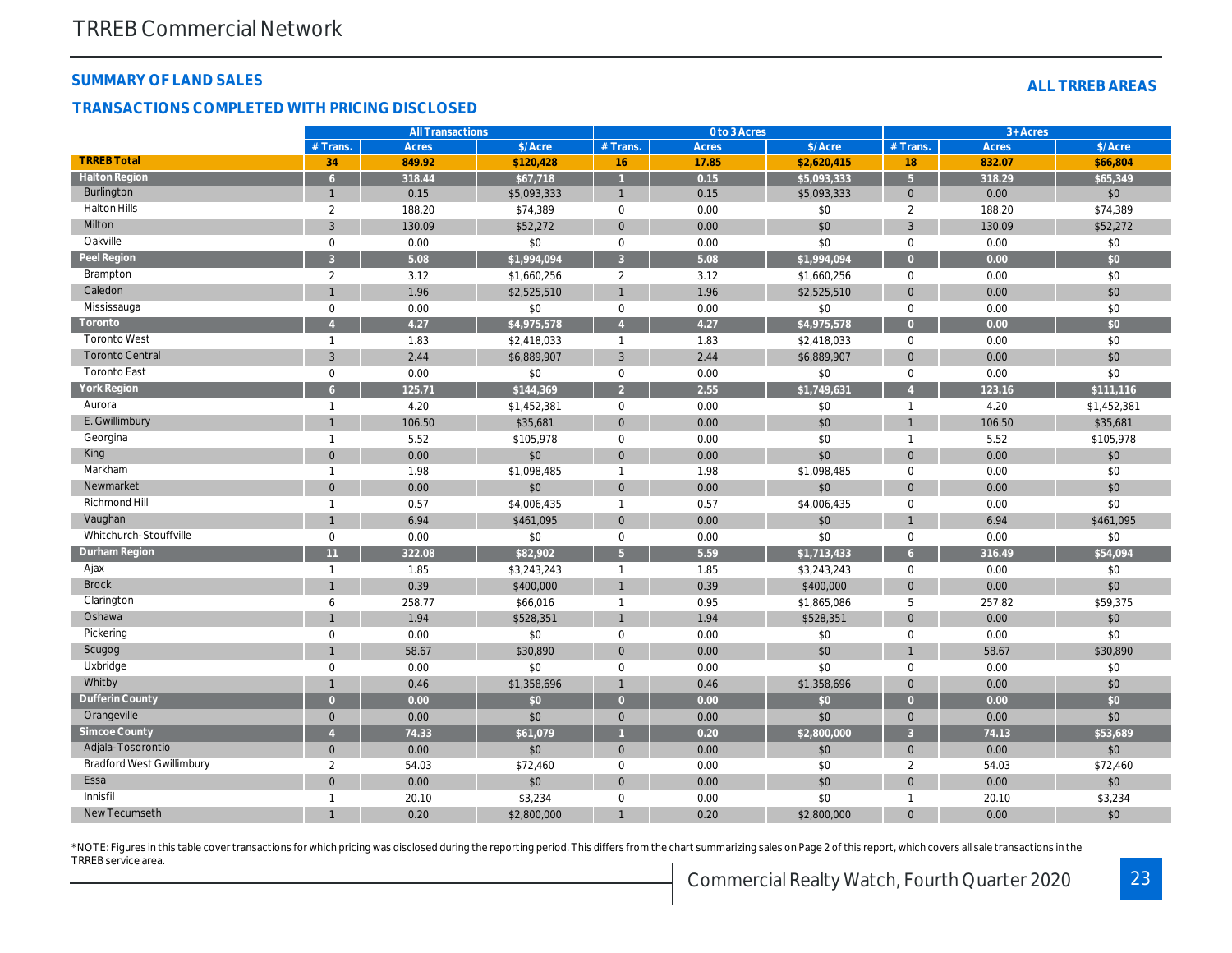#### **SUMMARY OF LAND SALES**

#### **TRANSACTIONS COMPLETED WITH PRICING DISCLOSED**

| CITY OF TORONTO |  |  |  |  |  |  |
|-----------------|--|--|--|--|--|--|
|-----------------|--|--|--|--|--|--|

|                        |                     | <b>All Transactions</b> |              |                     | 0 to 3 Acres |              |                | $3 +$ Acres |          |
|------------------------|---------------------|-------------------------|--------------|---------------------|--------------|--------------|----------------|-------------|----------|
|                        | $#$ Trans.          | Acres                   | \$/Acre      | $#$ Trans.          | <b>Acres</b> | \$/Acre      | $#$ Trans.     | Acres       | \$/Acre  |
| <b>TRREB Total</b>     | 34                  | 849.92                  | \$120.428    | 16                  | 17.85        | \$2.620.415  | 18             | 832.07      | \$66,804 |
| City of Toronto Total  | $\overline{A}$      | 4.27                    | \$4,975,578  | $\overline{4}$      | 4.27         | \$4,975,578  | $\overline{0}$ | 0.00        | \$0      |
| <b>Toronto West</b>    |                     | 1.83                    | \$2,418,033  |                     | 1.83         | \$2,418,033  | $\overline{0}$ | 0.00        | \$0      |
| Toronto W01            | $\mathbf 0$         | 0.00                    | \$0          | $\mathbf 0$         | 0.00         | \$0          | $\mathbf 0$    | 0.00        | \$0      |
| Toronto W02            | $\overline{0}$      | 0.00                    | \$0          | $\mathbf{0}$        | 0.00         | \$0          | $\mathbf 0$    | 0.00        | \$0      |
| Toronto W03            | $\mathbf 0$         | 0.00                    | \$0          | $\mathsf{O}\xspace$ | 0.00         | \$0          | $\mathbf 0$    | 0.00        | \$0      |
| Toronto W04            | $\overline{0}$      | 0.00                    | \$0          | $\mathbf{0}$        | 0.00         | \$0          | $\Omega$       | 0.00        | \$0      |
| Toronto W05            | $\mathbf{1}$        | 1.83                    | \$2,418,033  | $\mathbf{1}$        | 1.83         | \$2,418,033  | $\mathbf 0$    | 0.00        | \$0      |
| Toronto W06            | $\mathbf{0}$        | 0.00                    | \$0          | $\mathbf{0}$        | 0.00         | \$0          | $\mathbf{0}$   | 0.00        | \$0      |
| Toronto W07            | $\mathbf 0$         | 0.00                    | \$0          | $\mathbf 0$         | 0.00         | \$0          | $\mathbf 0$    | 0.00        | \$0      |
| Toronto W08            | $\Omega$            | 0.00                    | \$0          | $\mathbf{0}$        | 0.00         | \$0          | $\overline{0}$ | 0.00        | \$0      |
| Toronto W09            | $\Omega$            | 0.00                    | \$0          | $\mathbf 0$         | 0.00         | \$0          | $\mathbf 0$    | 0.00        | \$0      |
| Toronto W10            | $\mathbf{0}$        | 0.00                    | \$0          | $\mathbf{0}$        | 0.00         | \$0          | $\mathbf{0}$   | 0.00        | \$0      |
| <b>Toronto Central</b> | $\overline{3}$      | 2.44                    | \$6,889,907  | $\overline{3}$      | 2.44         | \$6,889,907  | $\overline{0}$ | 0.00        | \$0      |
| Toronto C01            | $\mathbf{0}$        | 0.00                    | \$0          | $\overline{0}$      | 0.00         | \$0          | $\mathbf{0}$   | 0.00        | \$0      |
| Toronto C02            | $\mathbf 0$         | 0.00                    | \$0          | $\mathbf 0$         | 0.00         | \$0          | $\mathbf 0$    | 0.00        | \$0      |
| Toronto C03            | $\overline{0}$      | 0.00                    | \$0          | $\mathbf{0}$        | 0.00         | \$0          | $\overline{0}$ | 0.00        | \$0      |
| Toronto C04            | $\mathbf{1}$        | 0.29                    | \$20,248,594 | $\mathbf{1}$        | 0.29         | \$20,248,594 | $\mathbf 0$    | 0.00        | \$0      |
| Toronto C06            | $\overline{0}$      | 0.00                    | \$0          | $\mathbf{0}$        | 0.00         | \$0          | $\mathbf{0}$   | 0.00        | \$0      |
| Toronto C07            | $\mathbf{1}$        | 2.00                    | \$4,758,630  | $\mathbf{1}$        | 2.00         | \$4,758,630  | $\mathbf 0$    | 0.00        | \$0      |
| Toronto C08            | $\overline{0}$      | 0.00                    | \$0          | $\mathbf{0}$        | 0.00         | \$0          | $\overline{0}$ | 0.00        | \$0      |
| Toronto C09            | $\mathbf 0$         | 0.00                    | \$0          | $\mathsf{O}\xspace$ | 0.00         | \$0          | $\mathbf 0$    | 0.00        | \$0      |
| Toronto C10            | $\Omega$            | 0.00                    | \$0          | $\mathbf{0}$        | 0.00         | \$0          | $\mathbf{0}$   | 0.00        | \$0      |
| Toronto C11            | $\mathbf 0$         | 0.00                    | \$0          | $\mathbf 0$         | 0.00         | \$0          | $\Omega$       | 0.00        | \$0      |
| Toronto C12            | $\overline{0}$      | 0.00                    | \$0          | $\mathbf{0}$        | 0.00         | \$0          | $\mathbf{0}$   | 0.00        | \$0      |
| Toronto C13            | $\mathbf 0$         | 0.00                    | \$0          | $\mathbf 0$         | 0.00         | \$0          | $\mathbf 0$    | 0.00        | \$0      |
| Toronto C14            | $\mathbf{1}$        | 0.15                    | \$9,019,771  | $\mathbf{1}$        | 0.15         | \$9,019,771  | $\mathbf{0}$   | 0.00        | \$0      |
| Toronto C15            | $\mathbf 0$         | 0.00                    | \$0          | $\mathbf 0$         | 0.00         | \$0          | $\mathbf 0$    | 0.00        | \$0      |
| <b>Toronto East</b>    | $\Omega$            | 0.00                    | \$0          | $\overline{0}$      | 0.00         | \$0          | $\overline{0}$ | 0.00        | \$0      |
| Toronto E01            | $\mathsf{O}\xspace$ | 0.00                    | \$0          | $\mathsf{O}\xspace$ | 0.00         | \$0          | $\mathbf 0$    | 0.00        | \$0      |
| Toronto E02            | $\Omega$            | 0.00                    | \$0          | $\mathbf{0}$        | 0.00         | \$0          | $\mathbf{0}$   | 0.00        | \$0      |
| Toronto E03            | $\mathbf 0$         | 0.00                    | \$0          | $\mathbf 0$         | 0.00         | \$0          | $\mathbf 0$    | 0.00        | \$0      |
| Toronto E04            | $\overline{0}$      | 0.00                    | \$0          | $\mathbf{0}$        | 0.00         | \$0          | $\overline{0}$ | 0.00        | \$0      |
| Toronto E05            | $\mathbf{O}$        | 0.00                    | \$0          | $\mathbf 0$         | 0.00         | \$0          | $\Omega$       | 0.00        | \$0      |
| Toronto E06            | $\Omega$            | 0.00                    | \$0          | $\mathbf{0}$        | 0.00         | \$0          | $\mathbf{0}$   | 0.00        | \$0      |
| Toronto E07            | $\mathbf 0$         | 0.00                    | \$0          | $\mathbf 0$         | 0.00         | \$0          | $\mathbf 0$    | 0.00        | \$0      |
| Toronto E08            | $\overline{0}$      | 0.00                    | \$0          | $\mathbf{0}$        | 0.00         | \$0          | $\overline{0}$ | 0.00        | \$0      |
| Toronto E09            | $\mathbf 0$         | 0.00                    | \$0          | $\mathsf{O}\xspace$ | 0.00         | \$0          | $\mathbf 0$    | 0.00        | \$0      |
| Toronto E10            | $\Omega$            | 0.00                    | \$0          | $\Omega$            | 0.00         | \$0          | $\Omega$       | 0.00        | \$0      |
| Toronto E11            | $\Omega$            | 0.00                    | \$0          | $\mathbf 0$         | 0.00         | \$0          | $\mathbf 0$    | 0.00        | \$0      |